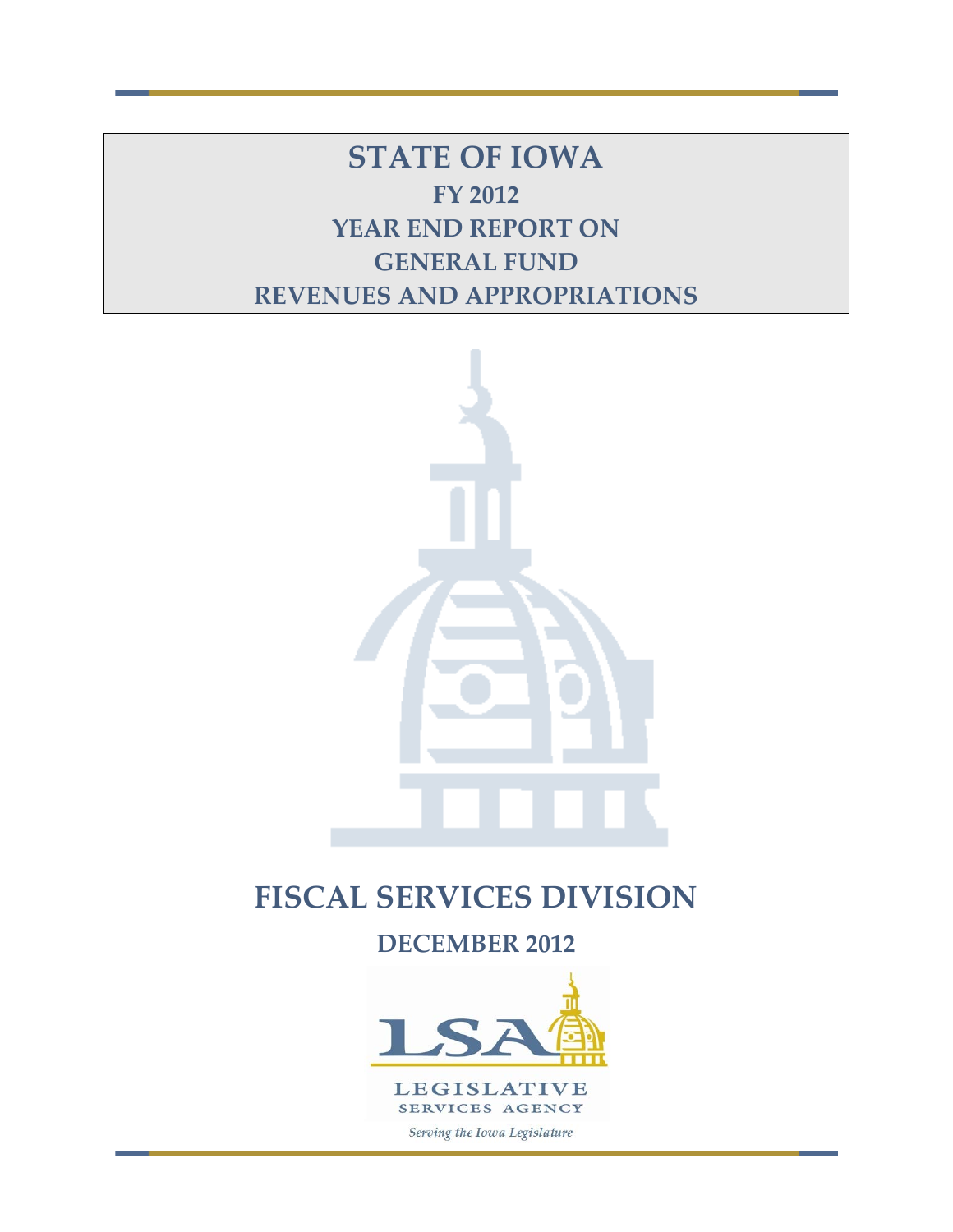# **Introduction**

This report provides a summary of Iowa's FY 2012 General Fund budget. The report examines the changes in revenues and appropriation activity through the fiscal year. The report also includes information on Iowa reserve funds and historical data on revenues and appropriations. Additional information on individual FY 2012 General Fund appropriations can be found in **Appendix A**.

# **Year in Review**

The FY 2012 General Fund budget ended the fiscal year with a record surplus of \$688.1 million. This is the third consecutive year that the surplus has increased. To understand how the surplus reached this level, one needs to look back to FY 2009. By the end of FY 2009, the State General Fund ended the fiscal year with a zero balance. Net receipts equaled net appropriations. At the close of FY 2010 and FY 2011, the surpluses were \$335.6 million and \$554.6 million, respectively. The growth in the surplus during this period can be attributed to net General Fund revenue growth out pacing the growth in net appropriations. By the end of FY 2012, net General Fund receipts were \$377.1 million (6.4%) higher than receipts at the close of FY 2009. This represents an average annual increase of 2.1% during this period. In contrast, net appropriations for FY 2012 were \$70.4 million (1.2%) higher than the FY 2009 level, representing an average annual increase of just 0.4%.

| Table 1<br><b>State of Iowa General Fund</b><br>(Dollars in Millions) |                   |                       |                                             |            |  |  |  |  |  |  |
|-----------------------------------------------------------------------|-------------------|-----------------------|---------------------------------------------|------------|--|--|--|--|--|--|
|                                                                       | FY 2009           | FY 2010               | FY 2011                                     | FY 2012    |  |  |  |  |  |  |
| <b>Revenues</b>                                                       |                   |                       |                                             |            |  |  |  |  |  |  |
| Receipts and Transfers                                                |                   | $$7,106.5$ $$6,852.3$ | \$7,104.1                                   | \$7,481.0  |  |  |  |  |  |  |
| Tax Refunds                                                           | - 803.9           | - 859.1               | - 826.0                                     | $-820.6$   |  |  |  |  |  |  |
| School Infrastructure Refunds                                         | - 385.8           | $-372.5$              | $-394.1$                                    | $-410.6$   |  |  |  |  |  |  |
| Accruals                                                              | 17.2              | 13.1                  | 15.0                                        | 61.3       |  |  |  |  |  |  |
| Net General Fund Receipts                                             | 5.934.0           | 5,633.8               | 5.899.0                                     | 6,311.1    |  |  |  |  |  |  |
| Econ. Emrg. Fund Transfer                                             |                   |                       |                                             | 381.4      |  |  |  |  |  |  |
| <b>Total Net Revenues</b>                                             |                   |                       | $$5,934.0$ $$5,633.8$ $$5,899.0$ $$6,692.5$ |            |  |  |  |  |  |  |
| <b>Appropriations</b>                                                 |                   |                       |                                             |            |  |  |  |  |  |  |
| Appropriations                                                        |                   |                       | $$5,959.0$ $$5,304.7$ $$5,351.9$ $$6,012.5$ |            |  |  |  |  |  |  |
| Reversions                                                            | $-25.0$           | $-6.5$                | $-7.5$                                      | $-8.1$     |  |  |  |  |  |  |
| <b>Net Appropriations</b>                                             |                   |                       | $$5,934.0$ $$5,298.2$ $$5,344.4$ $$6,004.4$ |            |  |  |  |  |  |  |
| <b>Ending Balance - Surplus</b>                                       | \$<br>$0.0 \,$ \$ | $335.6$ \$            | 554.6                                       | 688.1<br>S |  |  |  |  |  |  |

Another significant factor contributing to the \$688.1 million surplus in FY 2012 was the transfer of \$381.4 million from the Economic Emergency Fund to the General Fund. Under Iowa law, the General Fund surplus is first deposited into the State's two reserve funds until the combined balances in these funds equal 10.0% of annual revenues. Once the 10.0% threshold is met, the excess dollars are transferred back to the General Fund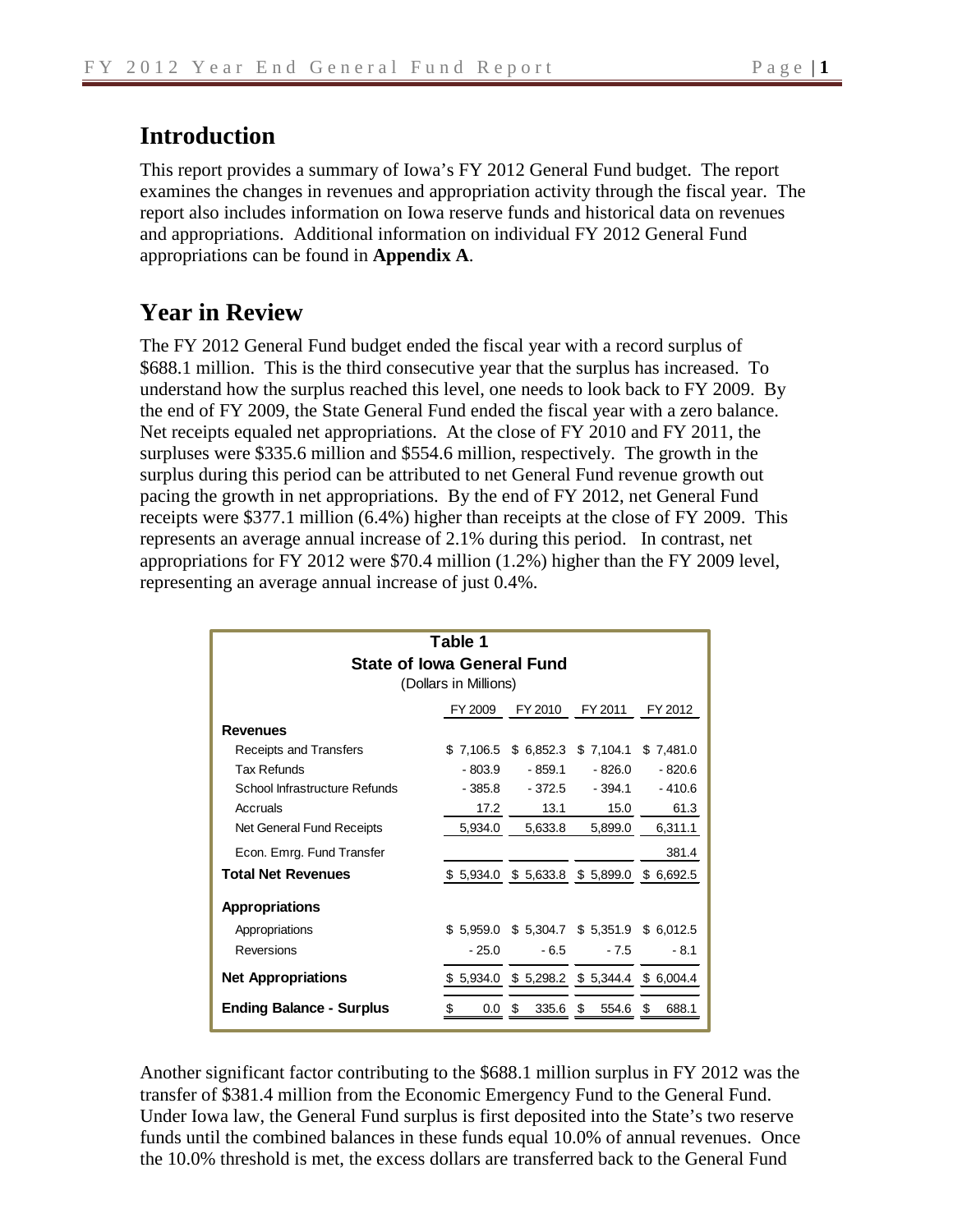and are available for appropriation in the subsequent fiscal year. The last time excess surplus dollars were transferred back to the General Fund, due to the reserve fund balances equaling 10.0% of total receipts, was FY 2001. **Table 1** provides a summary of General Fund revenue and appropriations from FY 2009 to FY 2012.

By the time the books were closed on the State's FY 2012 finances, actual year-end net General Fund receipts had increased to \$6.311 billion. This represented an additional \$258.0 million in revenue to the General Fund not previously included in the budget that was in place at the close of the 2012 Legislative Session. The increase was the result of strong growth in the final three months of the fiscal year in personal income taxes, sales/use tax, and corporate taxes.

The 2011 General Assembly originally appropriated a total of \$6.000 billion from the General Fund for FY 2012. During the 2012 Legislative Session, \$2.6 million in net supplemental appropriations were enacted and \$7.8 million was added to the budgets of various standing appropriations. At the close of the fiscal year, standing appropriations were adjusted upward by an additional \$2.4 million resulting in total appropriations of \$6.013 billion for FY 2012. State agencies also reverted \$8.1 million, leaving a year-end General Fund surplus of \$688.1 million.

**Table 2** shows how the FY 2012 budget was impacted by the changes in revenue estimates and appropriation adjustments from the time the budget was first enacted during the 2011 Legislative Session to the close of the fiscal year.

| Table 2<br>FY 2012 General Fund Budget<br>(Dollars in Millions)                                                                                  |    |                               |    |                           |    |                           |  |  |  |  |  |
|--------------------------------------------------------------------------------------------------------------------------------------------------|----|-------------------------------|----|---------------------------|----|---------------------------|--|--|--|--|--|
|                                                                                                                                                  |    | Actual                        |    |                           |    |                           |  |  |  |  |  |
| Funds Available:                                                                                                                                 |    | 2011 Session                  |    | 2012 Session              |    | FY 2012                   |  |  |  |  |  |
| <b>REC Estimate/Actual Receipts</b><br>Revenue Adjustments<br><b>Subtotal Net Receipts</b>                                                       | \$ | 6,188.9<br>- 196.5<br>5,992.4 | \$ | 6,051.2<br>1.9<br>6,053.1 | \$ | 6,311.1<br>0.0<br>6,311.1 |  |  |  |  |  |
| Economic Emergency Fund Transfer<br><b>Total Funds Available</b>                                                                                 | \$ | 287.5<br>6,279.9              | \$ | 381.4<br>6,434.5          | \$ | 381.4<br>6,692.5          |  |  |  |  |  |
| Appropriations and Expenditures:<br><b>Enacted Appropriations</b><br>Adjustments to Standing Appropriations<br>Net Supplemental/Deappropriations |    | 5.999.7                       |    | 5.999.7<br>7.8<br>2.6     |    | 5,999.7<br>10.2<br>2.6    |  |  |  |  |  |
| <b>Total Appropriations</b>                                                                                                                      |    | 5,999.7                       |    | 6,010.1                   |    | 6,012.5                   |  |  |  |  |  |
| Reversions                                                                                                                                       |    | $-2.0$                        |    | $-6.3$                    |    | $-8.1$                    |  |  |  |  |  |
| <b>Net Appropriations</b>                                                                                                                        | \$ | 5,997.7                       | \$ | 6,003.8                   | \$ | 6,004.4                   |  |  |  |  |  |
| <b>Ending Balance - Surplus</b>                                                                                                                  |    | 282.2                         | \$ | 430.7                     | \$ | 688.1                     |  |  |  |  |  |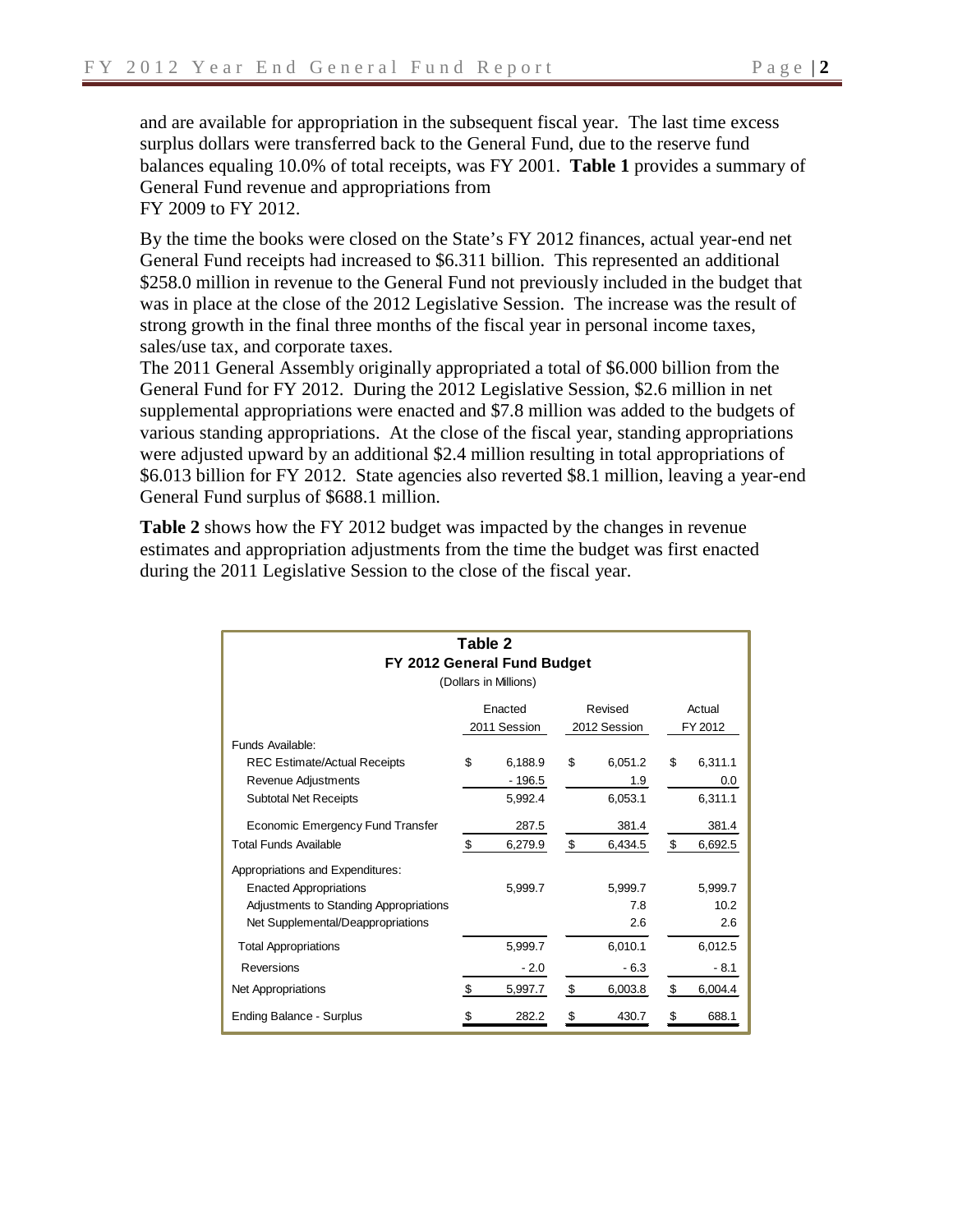## **General Fund Net Revenues and Refunds**

During FY 2012, the State General Fund collected \$7.434 billion in gross revenue, \$108.7 million in revenue transfers, and refunded \$1.231 billion for total net revenue of \$6.311 billion. This is an increase of \$412.1 million (7.0%) compared to FY 2011. Of the total \$6.311 billion, 80.4% (\$5.076 billion) is from income taxes and sales/use taxes (net of refunds). **Chart 1** shows the sources of net General Fund revenue for FY 2012.

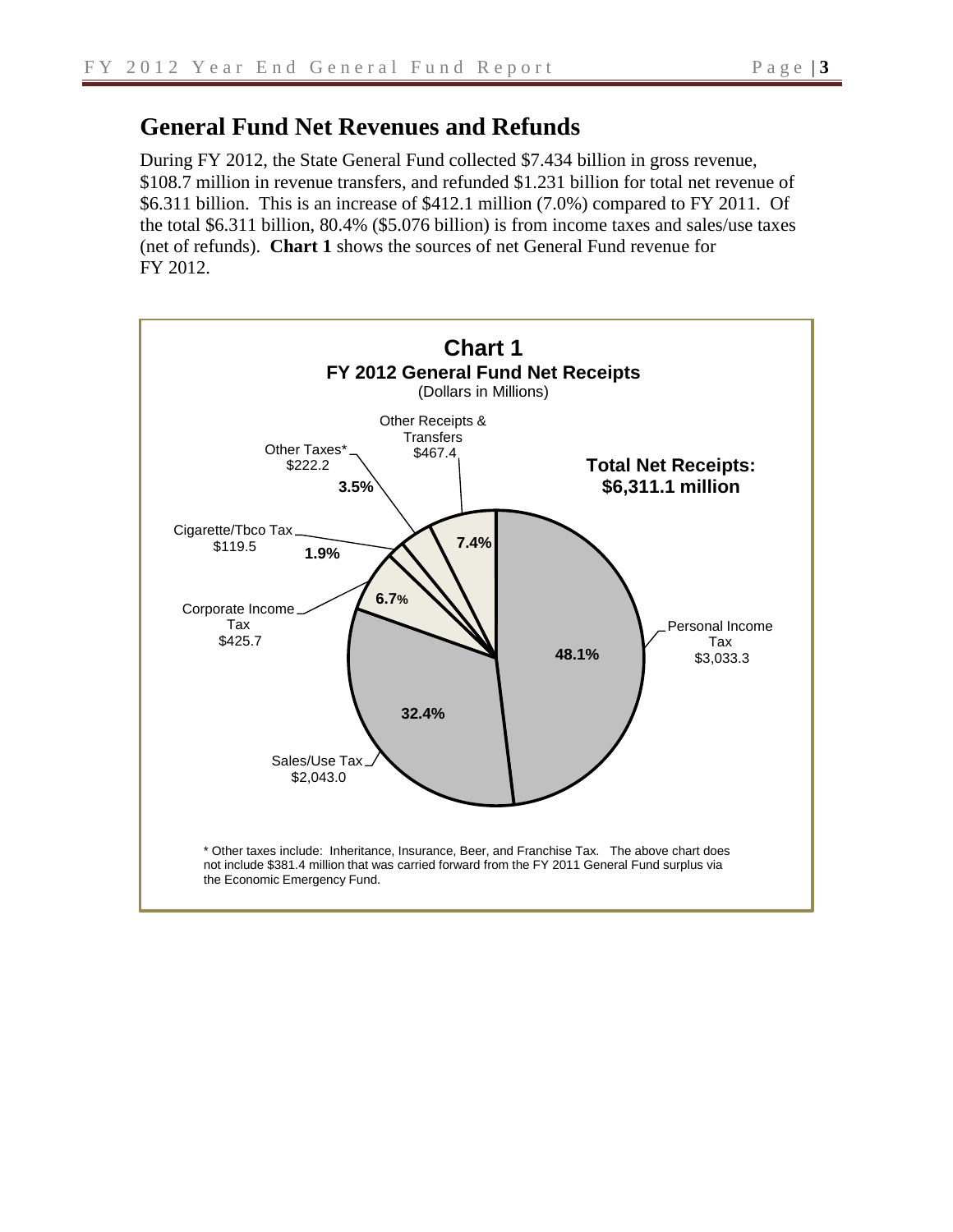Since FY 2003, net General Fund revenue (excluding transferred revenue) increased from \$4.355 billion to \$6.202 billion, an increase of \$1.848 billion (42.4%). This represents an average annual increase of 4.0%. The annual changes are shown on **Chart 2**. After several years of annual growth from FY 2004 through FY 2008, revenues declined 4.5% in FY 2009 and FY 2010, representing dollar reductions of \$270.5 million and \$256.3 million, respectively. Revenues returned to positive growth the following two fiscal years, increasing \$320.7 million (5.8%) in FY 2011 and \$389.0 million (6.7%) in FY 2012.

Net income tax revenue produced 60.9% of the growth, while net sales/use tax produced 23.3%, and net corporate tax produced 15.4%. The remaining items account for 0.5% of the revenue growth over the nine years. Including transfer revenue, General Fund revenue grew at an average annual rate of 3.9% from FY 2003 to FY 2012. Excluding transfers the average rate of growth was 4.0%. The following chart presents annual revenue growth excluding transfers. In FY 2006, revenue produced growth of 8.2%, while negative growth was experienced in FY 2003 (-0.5%), FY 2009 (-4.5%), and FY 2010 (-4.5%). Fiscal year 2012 growth equaled 6.7%.

In the above analysis, transfer revenue is excluded in order to better analyze the true factors influencing net revenue differences across fiscal years. Transfers often include large one-time movements of revenue from non-General Fund sources to the General Fund and the amount may vary significantly from year to year. Transferred revenue has little to do with the underlying tax base and tax rates of the State General Fund.

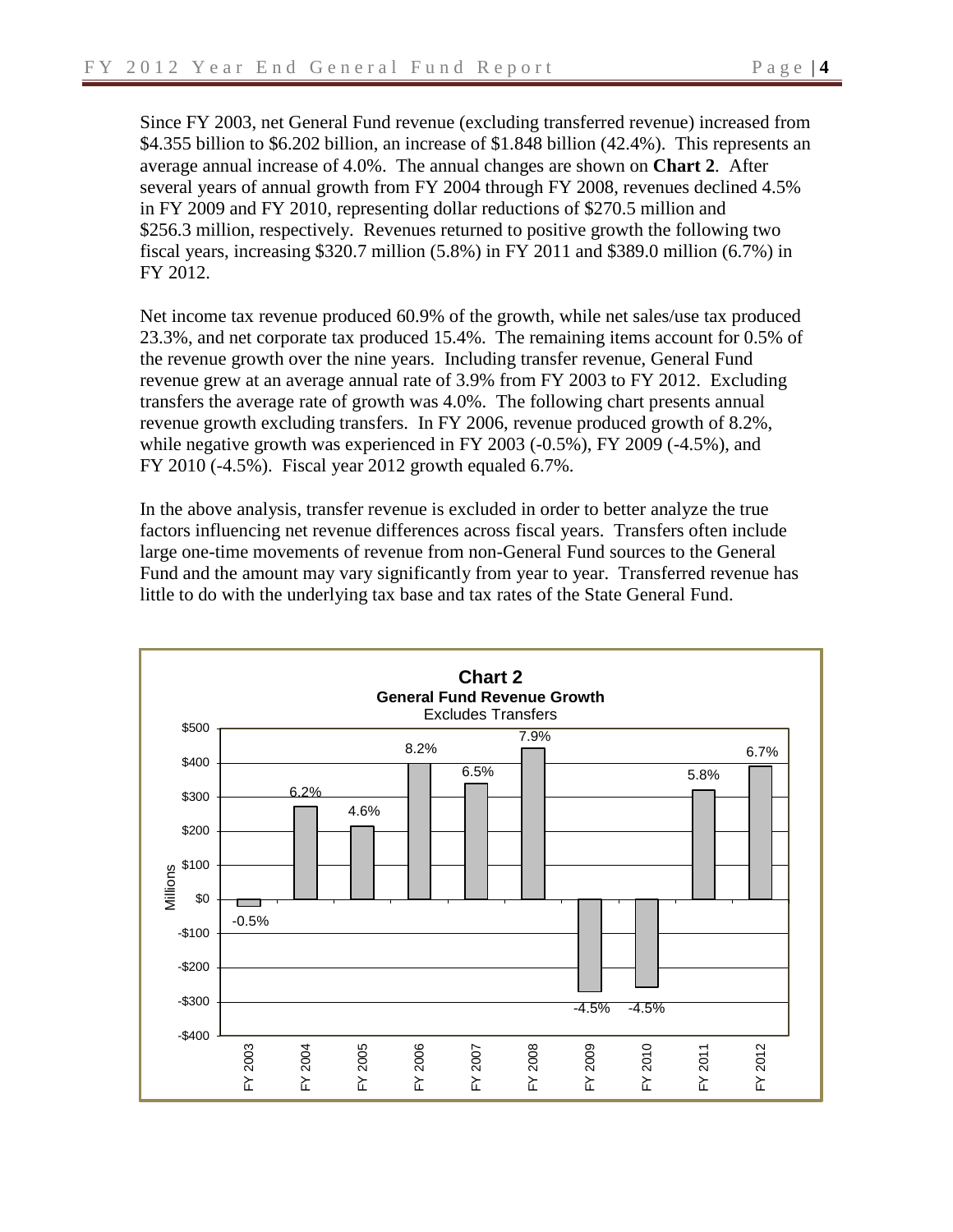**Chart 3** shows total net General Fund revenues from FY 2003 to FY 2012, including transfers. These revenues reflect the amounts the General Assembly and the Governor use for budgeting purposes. Total General Fund revenues for FY 2012 increased \$793.5 million (13.5%) compared to FY 2011. Of this increase, \$412.1 million was due to the increase in net General Fund receipts, while an additional \$381.4 million was transferred to the General Fund from the Economic Emergency Fund.

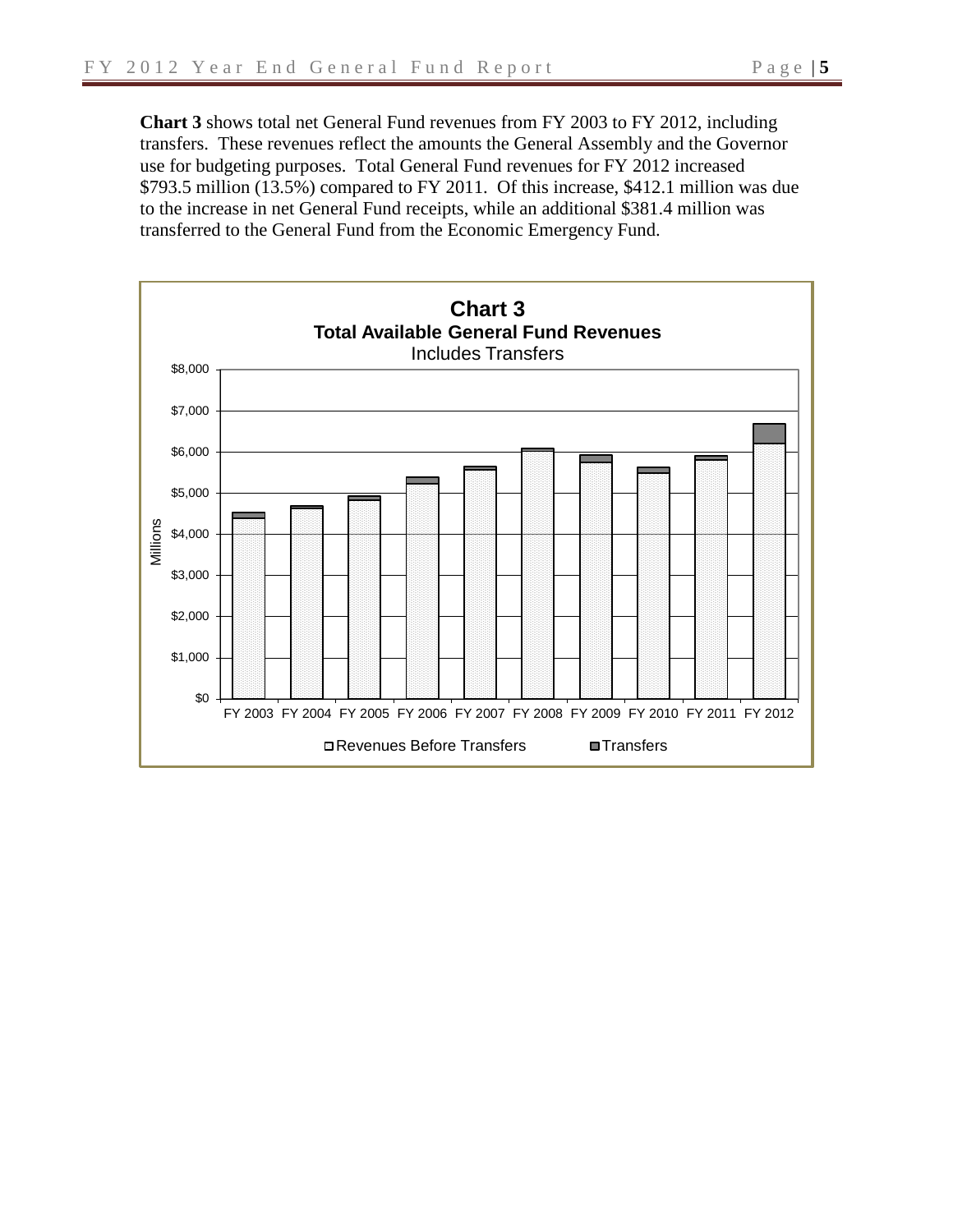# **Appropriations**

The final FY 2012 General Fund appropriations totaled \$6.012 billion. For purposes of this report, tax refunds are treated as adjustments to revenues. **Chart 4** shows the distribution of the FY 2012 appropriations by budget subcommittee area. The gray shaded sections represent standing appropriations. Standing appropriations are explained in greater detail on page 9. Standing appropriations comprised 47.2% (\$2.842 billion) of the total appropriations during FY 2012. The standing appropriations for K-12 education made up 43.9% of the total FY 2012 appropriations.



NOTE: The gray shaded areas indicate standing appropriations.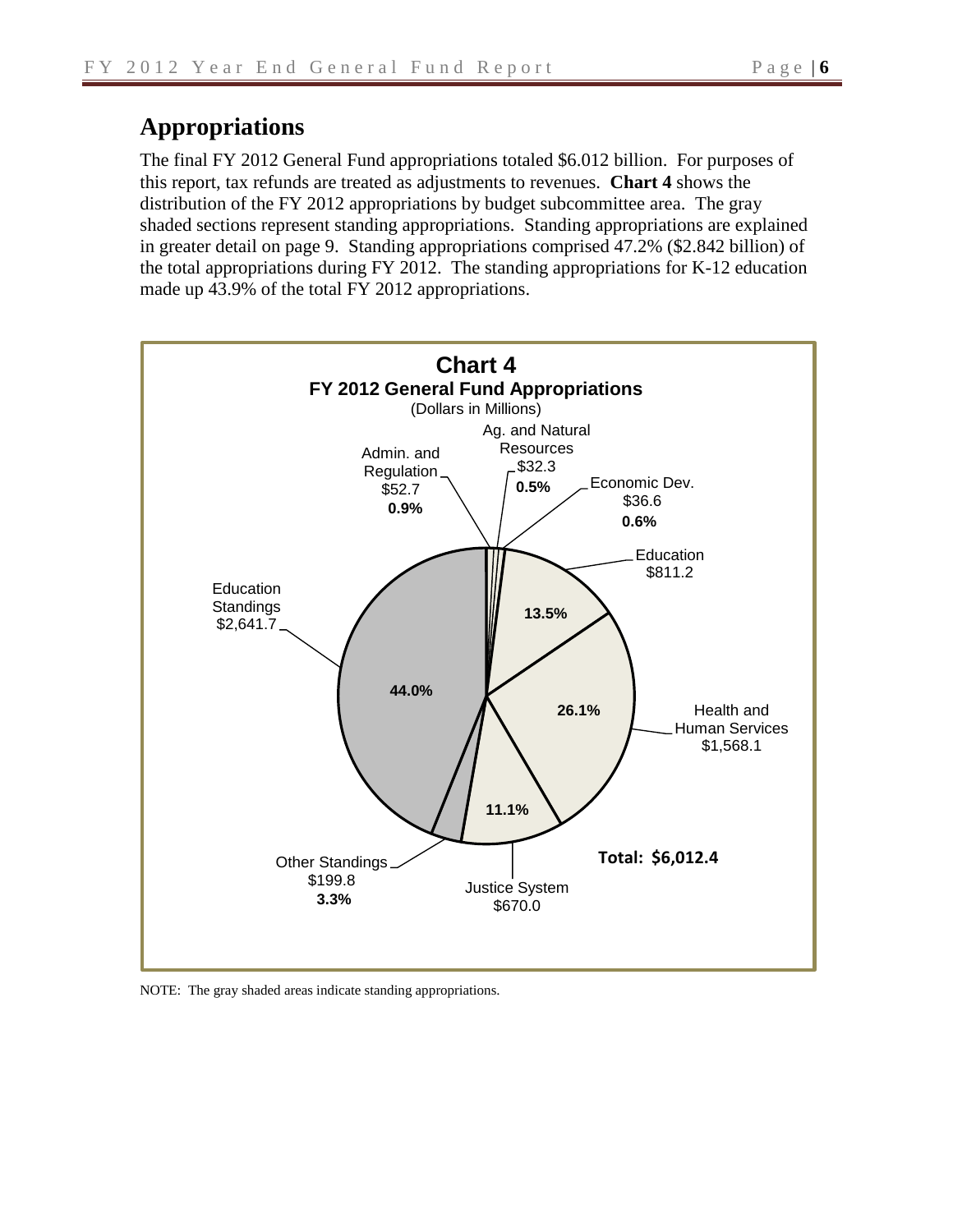### **Summary of General Fund Appropriation Changes**

When compared to FY 2003, General Fund appropriations have increased \$1.478 billion (32.6%). This equates to an average annual increase of 3.2%. In comparison, the average annual increase in the consumer price index (CPI) during this period was 2.5%.

Approximately 72.5% of all General Fund appropriations fund K-12 education, Medicaid and hawk-i programs, and higher education (Regents universities, community colleges, and the College Student Aid Commission). This percentage has remained fairly consistent over the last 10 years. Over this 10-year period, aid to schools and the Medicaid/hawk-i Programs have contributed to the majority of the growth in General Fund appropriations. Appropriations to K-12 schools increased \$760.4 million (40.3%) while appropriations for Medicaid and hawk-i increased \$494.2 million (107.7%). During this period, General Fund appropriations for higher education decreased by \$30.5 million (3.9%).

**Chart 5** shows total General Fund appropriations since FY 2003 and depicts the portion appropriated for K-12 education, Medicaid and hawk-i programs, and higher education.

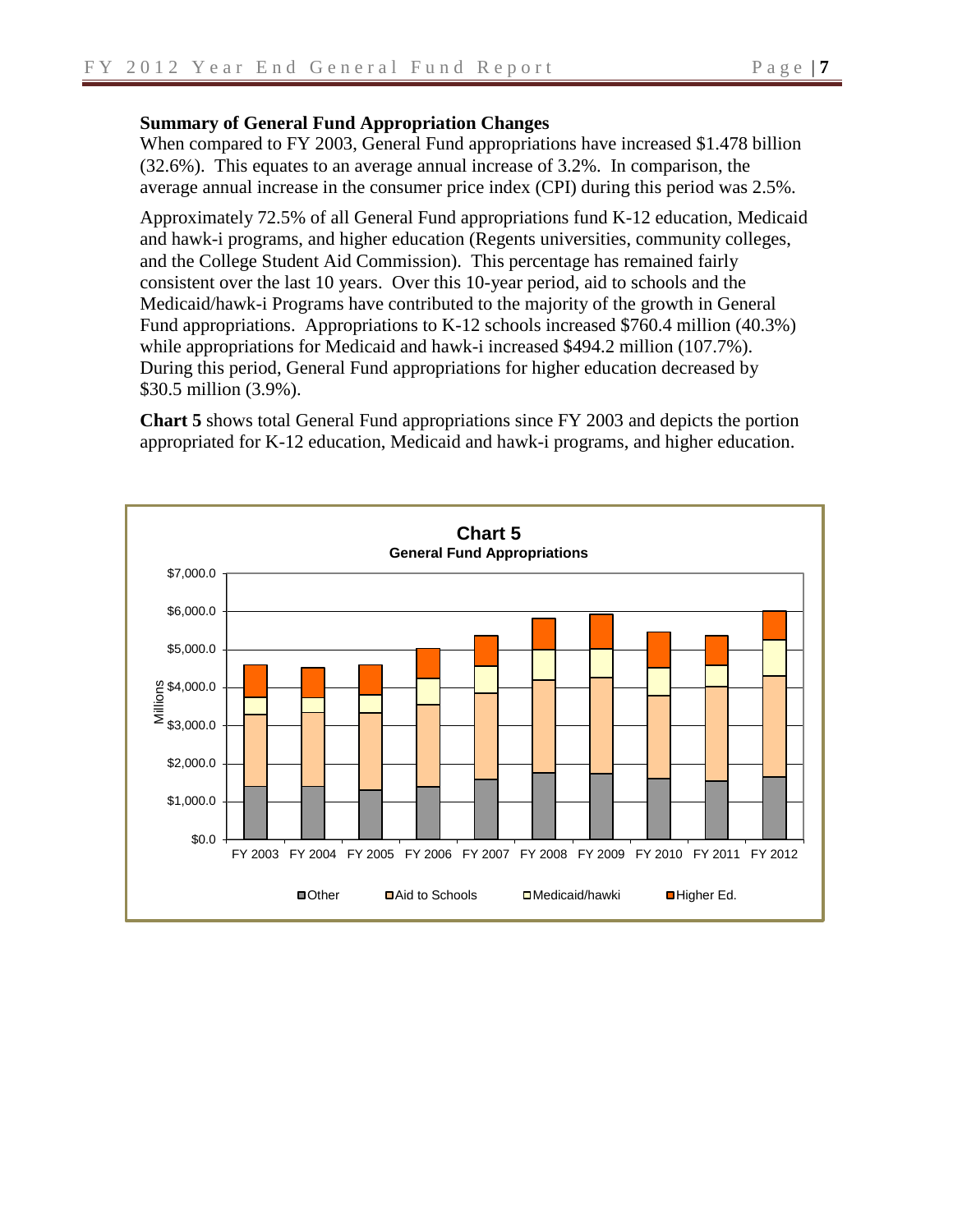# **Summary of FY 2012 Appropriation Activity**

Appropriations enacted by the General Assembly and signed into law by the Governor act as spending authority for the subsequent fiscal year for State government. Appropriations can be adjusted for several factors throughout the fiscal year, including supplemental appropriations, deappropriations, adjustments authorized in statute to standing appropriations to account for actual expenditures, and across-the-board reductions initiated by the Governor.

In addition, other factors can affect the spending authority of state government during the fiscal year. Other activity associated with appropriated funds includes: balances brought forward from the previous fiscal year, transfers between appropriations, reversions, and unspent funds that are allowed to carry forward into the next fiscal year. Allowing funds to carry forward can be authorized through the Iowa Code, and therefore does not require annual reauthorization, or can be enacted in session law, which typically applies to a single fiscal year.

The General Fund appropriations enacted during the 2011 Legislative Session totaled \$6.000 billion for FY 2012. During the 2012 Legislative Session a net total of \$2.6 million of supplemental appropriations and deappropriations were enacted. By the end of FY 2012, the standing appropriations were adjusted upward by \$10.2 million. These changes resulted in net appropriations of \$6.012 billion.

In addition to the appropriation adjustments, \$88.7 million of FY 2011 appropriated funds were carried forward for expenditure in FY 2012, while \$64.8 million of appropriated funds were unspent in FY 2012 and were allowed to carry forward to FY 2013 for expenditure. By the end of FY 2012, departments reverted \$8.1 million in appropriated funds back to the General Fund. The net expenditure of appropriated funds totaled \$6.021 billion for FY 2012 as outlined in **Table 3** below.

| Table 3                                  |                                                       |               |  |  |  |  |  |  |  |
|------------------------------------------|-------------------------------------------------------|---------------|--|--|--|--|--|--|--|
|                                          | <b>Summary of FY 2012 General Fund Appropriations</b> |               |  |  |  |  |  |  |  |
|                                          |                                                       |               |  |  |  |  |  |  |  |
| <b>General Fund Appropriations</b>       |                                                       | FY 2012       |  |  |  |  |  |  |  |
| Enacted Appropriations 2011 Session      | \$                                                    | 5,999,668,308 |  |  |  |  |  |  |  |
| Supplementals/Deappropriations           |                                                       | 2,618,643     |  |  |  |  |  |  |  |
| Adjustments to Standings                 |                                                       | 10,166,365    |  |  |  |  |  |  |  |
| <b>Total Net Appropriations</b>          | \$                                                    | 6,012,453,316 |  |  |  |  |  |  |  |
|                                          |                                                       |               |  |  |  |  |  |  |  |
| <b>Other Activity</b>                    |                                                       |               |  |  |  |  |  |  |  |
| Balance forward from the previous year   | \$                                                    | 81,732,823    |  |  |  |  |  |  |  |
| Appropriation Transfers In               |                                                       | 368,821       |  |  |  |  |  |  |  |
| Appropriation Transfers Out              |                                                       | $-368,821$    |  |  |  |  |  |  |  |
| Balance Carry Forward to the next year   |                                                       | $-64,790,564$ |  |  |  |  |  |  |  |
| <b>Reversions Total</b>                  |                                                       | $-8,077,832$  |  |  |  |  |  |  |  |
| <b>Total Other Activity</b>              | \$                                                    | 8,864,427     |  |  |  |  |  |  |  |
| <b>Total Net Appropriations Expended</b> |                                                       | 6,021,317,743 |  |  |  |  |  |  |  |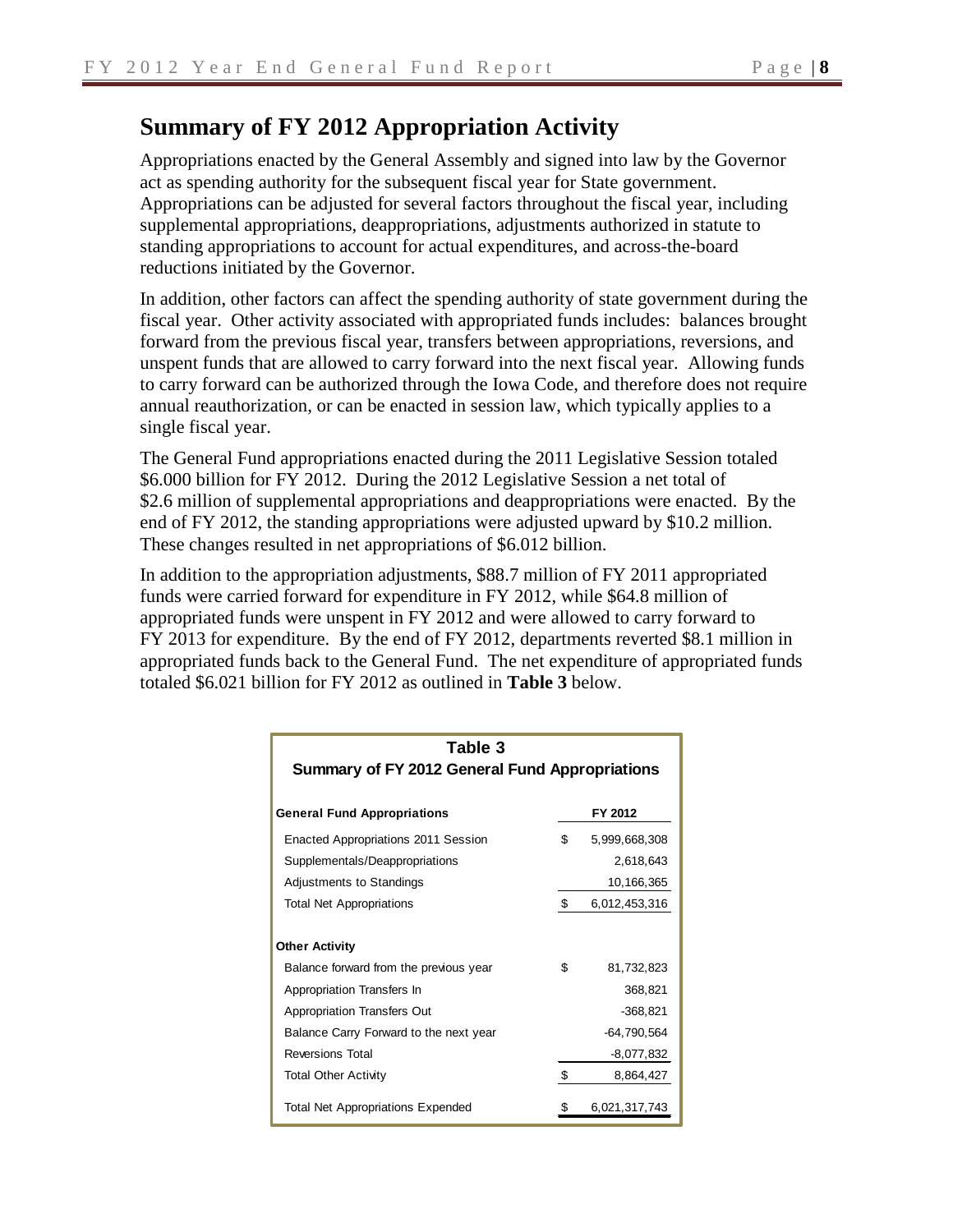### **Adjustments to Standing Appropriations**

There are two types of standing appropriations in the Iowa Code: limited and unlimited. A standing limited appropriation has a specific dollar amount that is established in the Iowa Code. For example, Iowa Code section 421.1 specifically appropriates \$39.1 million from the General Fund for the Agricultural Land Tax Credit Fund. The Agricultural Land Tax Credit Fund is guaranteed this appropriation unless the General Assembly, with the signature of the Governor, enacts legislation that changes the amount in the Iowa Code.

A standing unlimited appropriation does not have a dollar amount specified in the Iowa Code. The exact amount expended through these appropriations is not known until the close of the fiscal year. As the General Assembly develops the budget, an estimated amount is included for the standing unlimited appropriations. At the close of the fiscal year, these estimated appropriations are adjusted to reflect actual expenditures. For example, Iowa Code section 25.2 authorizes the State Appeal Board to pay claims against the State under certain circumstances. There is no specified dollar limit to the amount Board can approve. When the FY 2012 budget was first enacted \$3.6 million was budgeted for State Appeal Board claims. By the close of the fiscal year the Board had approved claims totaling \$17.2 million, necessitating an adjustment of \$13.6 million. **Table 4** lists the standing unlimited appropriations, including the initial amount budgeted, associated adjustments, and the final net appropriation amount.

| Table 4                        |                                                |    |               |    |              |    |               |  |  |  |  |  |  |
|--------------------------------|------------------------------------------------|----|---------------|----|--------------|----|---------------|--|--|--|--|--|--|
|                                | FY 2012 Adjustments to Standing Appropriations |    |               |    |              |    |               |  |  |  |  |  |  |
|                                | <b>Final Net</b><br><b>Budgeted</b>            |    |               |    |              |    |               |  |  |  |  |  |  |
| Department                     | <b>Appropriation Name</b>                      |    | Appropriation |    | Adjustments  |    | Appropriation |  |  |  |  |  |  |
| Education                      | <b>State Foundation School Aid</b>             | \$ | 2,624,200,000 | \$ | $-373,414$   |    | 2,623,826,586 |  |  |  |  |  |  |
| Legislative Branch             | Legislative Branch                             |    | 35,750,000    |    | $-2,841,748$ |    | 32,908,252    |  |  |  |  |  |  |
| Revenue                        | Elderly & Disabled Tax Credit                  |    | 24,957,000    |    | $-366,527$   |    | 24,590,473    |  |  |  |  |  |  |
| Management                     | Appeal Board Claims                            |    | 3,586,307     |    | 13,651,587   |    | 17,237,894    |  |  |  |  |  |  |
| Revenue                        | Military Service Tax Refunds                   |    | 2,400,000     |    | $-114,465$   |    | 2,285,535     |  |  |  |  |  |  |
| <b>Administrative Services</b> | Unemployment Compensation                      |    | 440,371       |    | 169,552      |    | 609,923       |  |  |  |  |  |  |
| <b>Executive Council</b>       | <b>Court Costs</b>                             |    | 59,772        |    | 486,103      |    | 545,875       |  |  |  |  |  |  |
| <b>Human Services</b>          | <b>Child Abuse Prevention</b>                  |    | 217,772       |    | $-20,706$    |    | 197,066       |  |  |  |  |  |  |
| <b>Executive Council</b>       | Drainage Assessment                            |    | 20,227        |    | 147,566      |    | 167,793       |  |  |  |  |  |  |
| <b>Public Defense</b>          | Compensation and Expense                       |    | 344,644       |    | $-222,328$   |    | 122,316       |  |  |  |  |  |  |
| <b>Administrative Services</b> | Volunteer EMS Provider Death Benefit           |    | 0             |    | 100,000      |    | 100,000       |  |  |  |  |  |  |
| <b>Administrative Services</b> | Federal Cash Management                        |    | 356,587       |    | $-346,643$   |    | 9,944         |  |  |  |  |  |  |
| Corrections                    | <b>State Cases Court Costs</b>                 |    | 59,733        |    | $-59,733$    |    | O             |  |  |  |  |  |  |
| <b>Executive Council</b>       | Public Improvements                            |    | 39,848        |    | $-39,848$    |    | O             |  |  |  |  |  |  |
| Governor's Office              | Interstate Extradition                         |    | 3,032         |    | $-3,032$     |    | O             |  |  |  |  |  |  |
| Total                          |                                                |    | 2,692,435,293 | S  | 10,166,364   | \$ | 2,702,601,657 |  |  |  |  |  |  |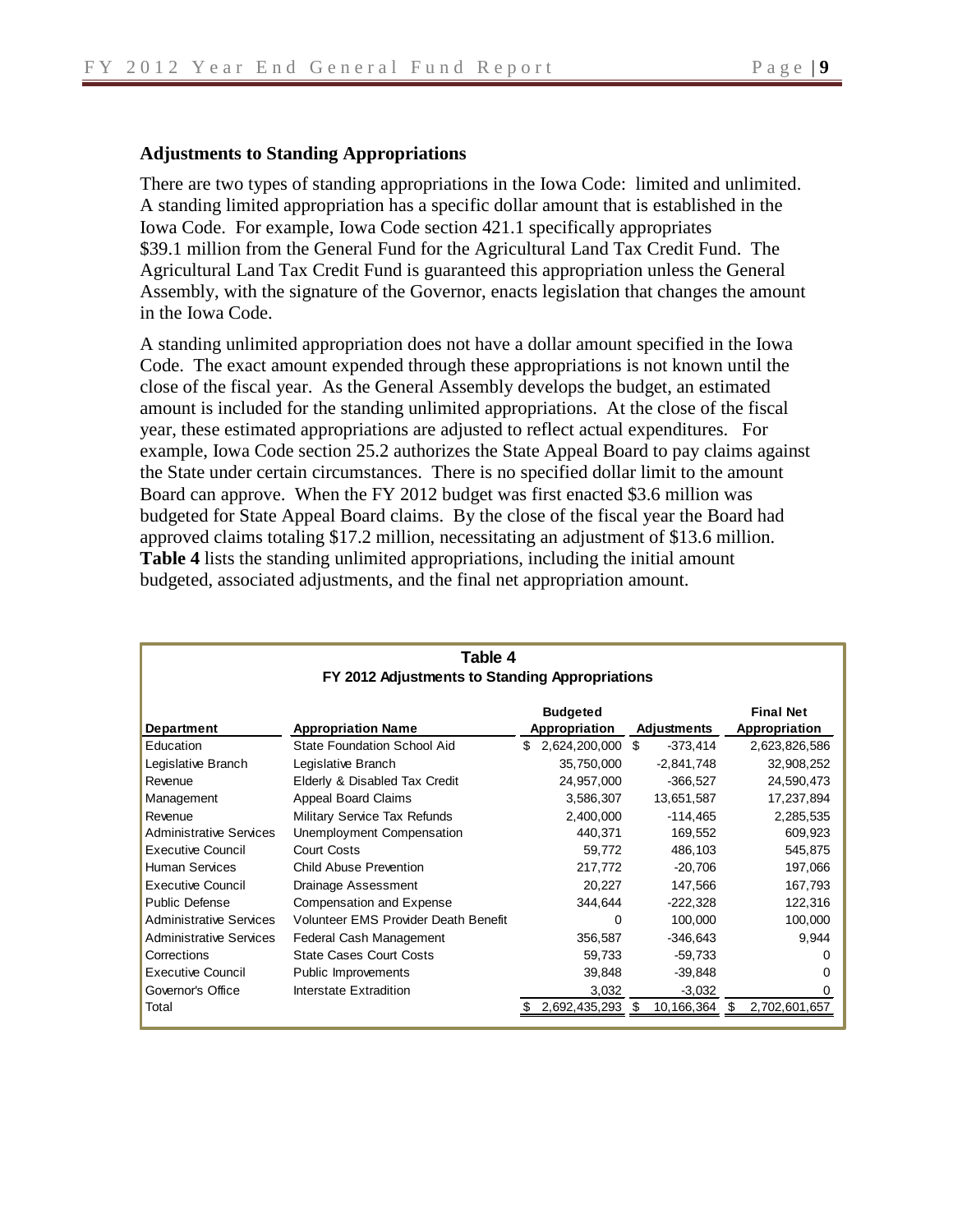### **Supplemental Appropriations and Deappropriations**

The net total of all supplemental appropriations and deappropriations for FY 2012 resulted in a net increase of \$2.6 million to General Fund appropriations. The General Assembly enacted several bills during the 2012 Legislative Session that made supplemental appropriations and deappropriations to FY 2012 budgets. These are summarized on **Table 5**.

- The appropriation changes enacted in SF 2071 (FY 2012 Supplemental Appropriations Act) resulted in a net increase of \$999,000. The Act provided supplemental appropriations of \$7.5 million to the Department of Corrections primarily to cover a budget shortfall for salaries at all of the prison institutions and judicial district departments. The Act also deappropriated \$6.5 million from the FY 2012 appropriation for Medicaid to partially offset the \$7.5 million appropriation to the Department of Corrections. Based on estimates of the Legislative Services Agency at the time, it was determined that the overall funding for Medicaid would still be adequate to cover the projected need for assistance for FY 2012 even with the \$6.5 million deappropriations. Senate File 2071 also included a provision that would have deappropriated \$1.0 million from State agencies' utility expense budgets; however, the provision was vetoed by the Governor.
- House File 2465 (FY 2012 Standing Appropriations Act) provided a supplemental appropriation of \$320,000 to the Department of Cultural Affairs to preserve and restore the Iowa State Memorial at Vicksburg National Military Park in Mississippi.
- Senate File 2324 (Workforce Development Appropriations Act) provided \$15.9 million in supplemental appropriations to the Department of Workforce Development to restore funding to the Department that was nullified as the result of the March 16, 2012, Supreme Court in *Homan et al v. Branstad*.
- Senate File 2007 (National Guard Education Assistance Appropriations Act) appropriated \$1.3 million to the College Student Aid Commission for the National Guard Educational Assistance Program to prevent a reduction in tuition assistance for National Guard recipients during the second semester of the 2011 - 2012 school year.

| Table 5<br>FY 2012 Supplemental Appropriations and Deappropriations |                             |                              |                                          |                |                |                                          |  |  |  |  |  |
|---------------------------------------------------------------------|-----------------------------|------------------------------|------------------------------------------|----------------|----------------|------------------------------------------|--|--|--|--|--|
| <b>Special Department Name</b>                                      | <b>SF 2071</b>              | <b>HF 2465</b>               | <b>Supreme</b><br>Court<br><b>Ruling</b> | <b>SF 2324</b> | <b>SF 2007</b> | Total                                    |  |  |  |  |  |
| College Student Aid<br>Corrections<br><b>Cultural Affairs</b>       | \$<br>$\Omega$<br>7,498,643 | \$<br>$\mathbf 0$<br>320,000 | \$<br>0                                  | \$<br>0        | \$1,300,000    | 1,300,000<br>\$.<br>7,498,643<br>320,000 |  |  |  |  |  |
| Workforce Development<br>Human Services                             | $-6,500,000$                |                              | -15,851,758                              | 15.851.758     |                | 0<br>$-6,500,000$                        |  |  |  |  |  |
| <b>Grand Total</b>                                                  | S                           | 998,643 \$320,000            | \$-15,851,758                            | \$15,851,758   | \$1,300,000    | \$2,618,643                              |  |  |  |  |  |

\*On March 16, 2012, the Iowa Supreme Court ruling in *Homan et al v. Branstad* nullified certain FY 2012 appropriations for the Department of Workforce Development. These appropriations were subsequently restored with the enactment of SF 2324 (Workforce Development Appropriations Act).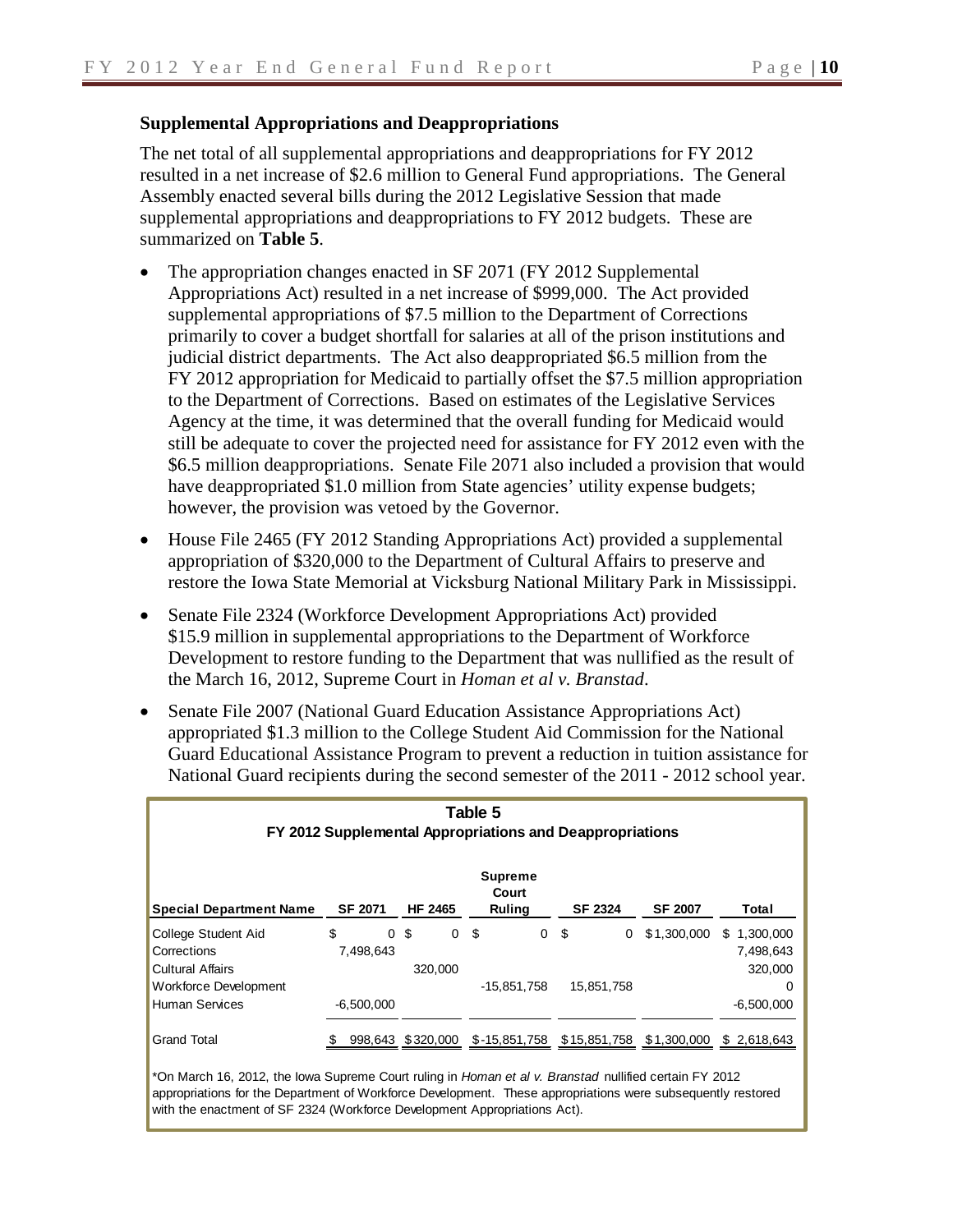### **Balances Brought Forward**

State agencies carried forward a total of \$81.7 million from FY 2011 appropriations to FY 2012 and \$64.8 million from FY 2012 appropriations to FY 2013. There are several circumstances that result in appropriated funds being carried forward to the next fiscal year.

- Iowa Code section [8.62](https://www.legis.iowa.gov/DOCS/ACO/IC/LINC/Section.8.62.pdf) allows State agencies to use 50.0% of unspent appropriated funds for employee training, technology enhancement, or purchases of goods and services from Iowa prison industries. Of the total \$81.7 million carried forward from FY 2011 to FY 2012, agencies were allowed to use \$1.7 million for purposes designated in Iowa Code section 8.62.
- Some agencies are provided authorization through legislation to carry forward unspent appropriated funds for program expenses in the next fiscal year.
- Some appropriated funds become obligated during the fiscal year they were made. However, a portion of the payments against those obligations may not be paid until the following fiscal year. The funds that the Executive Council approves through the Performance of Duty account fall into this category. The majority of these funds have been approved for disaster relief by the Council.

| The carryforward balances are summarized by department in Tables 6 and 7 below. |  |  |
|---------------------------------------------------------------------------------|--|--|
|---------------------------------------------------------------------------------|--|--|

| Table 6                                |    |                |  |  |  |  |  |  |
|----------------------------------------|----|----------------|--|--|--|--|--|--|
| <b>Balances Brought Forward from</b>   |    |                |  |  |  |  |  |  |
| FY 2011 to FY 2012                     |    |                |  |  |  |  |  |  |
|                                        |    | <b>Balance</b> |  |  |  |  |  |  |
|                                        |    | Carryforward   |  |  |  |  |  |  |
| Human Services, Department of          | \$ | 39,237,917     |  |  |  |  |  |  |
| <b>Executive Council</b>               |    | 25,004,595     |  |  |  |  |  |  |
| Veterans Affairs, Department of        |    | 4,179,704      |  |  |  |  |  |  |
| Cultural Affairs, Department of        |    | 3,000,189      |  |  |  |  |  |  |
| Education, Department of               |    | 2,695,686      |  |  |  |  |  |  |
| Administrative Services, Department of |    | 2,065,629      |  |  |  |  |  |  |
| Economic Development, Department of    |    | 1,783,800      |  |  |  |  |  |  |
| Transportation, Department of          |    | 734,993        |  |  |  |  |  |  |
| Inspections & Appeals, Department of   |    | 660,137        |  |  |  |  |  |  |
| College Student Aid Commission         |    | 533,690        |  |  |  |  |  |  |
| lowa Workforce Development             |    | 507,004        |  |  |  |  |  |  |
| Public Safety, Department of           |    | 307,233        |  |  |  |  |  |  |
| Corrections, Department of             |    | 274,580        |  |  |  |  |  |  |
| Regents, Board of                      |    | 191,763        |  |  |  |  |  |  |
| Agriculture and Land Stewardship       |    | 141,781        |  |  |  |  |  |  |
| All Other Agencies                     |    | 414,122        |  |  |  |  |  |  |
| Total                                  | \$ | 81,732,823     |  |  |  |  |  |  |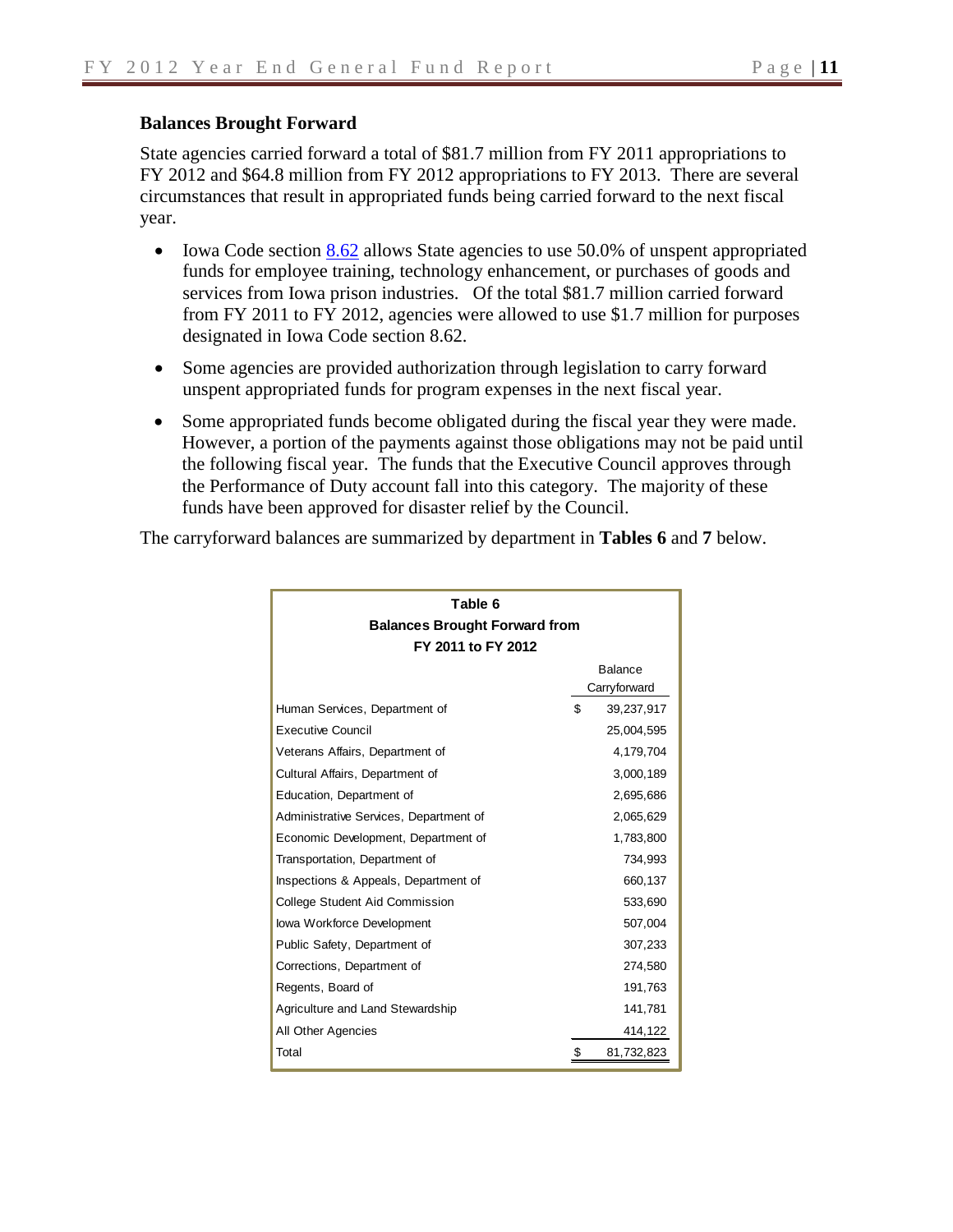| Table 7                                |    |              |  |  |  |  |  |  |
|----------------------------------------|----|--------------|--|--|--|--|--|--|
| <b>Balances Carried Forward from</b>   |    |              |  |  |  |  |  |  |
| FY 2012 to FY 2013                     |    |              |  |  |  |  |  |  |
|                                        |    | Balance      |  |  |  |  |  |  |
|                                        |    | Carryforward |  |  |  |  |  |  |
| Human Services, Department of          | \$ | 29,565,596   |  |  |  |  |  |  |
| <b>Executive Council</b>               |    | 22,833,581   |  |  |  |  |  |  |
| Veterans Affairs, Department of        |    | 4,933,156    |  |  |  |  |  |  |
| Cultural Affairs, Department of        |    | 438,364      |  |  |  |  |  |  |
| Education, Department of               |    | 1,179,812    |  |  |  |  |  |  |
| Administrative Services, Department of |    | 2,229,813    |  |  |  |  |  |  |
| Economic Development, Department of    |    | 825,048      |  |  |  |  |  |  |
| Transportation, Department of          |    | 207,478      |  |  |  |  |  |  |
| Inspections & Appeals, Department of   |    | 511,717      |  |  |  |  |  |  |
| College Student Aid Commission         |    | 264,004      |  |  |  |  |  |  |
| lowa Workforce Development             |    | 649,791      |  |  |  |  |  |  |
| Public Safety, Department of           |    | 35,586       |  |  |  |  |  |  |
| Corrections, Department of             |    | 453,108      |  |  |  |  |  |  |
| Regents, Board of                      |    | 126,501      |  |  |  |  |  |  |
| Agriculture and Land Stewardship       |    | 140,546      |  |  |  |  |  |  |
| All Other Agencies                     |    | 396,463      |  |  |  |  |  |  |
| Total                                  | \$ | 64,790,564   |  |  |  |  |  |  |

### **Appropriation Transfers**

Iowa Code section [8.39,](https://www.legis.iowa.gov/DOCS/ACO/IC/LINC/Section.8.39.pdf) allows the Governor to transfer funds between line-item appropriations if an appropriation is insufficient to meet the legitimate expenses of a department. During FY 2012, the Governor's transfer authority was used only one time. In July 2012, a transfer of \$369,000 was made from the Cherokee Mental Health Institute to the Civil Commitment Unit for Sexual Offenders. The transfer was needed to cover costs associated with an increase in the number of patients at the Civil Commitment Unit for Sexual Offenders.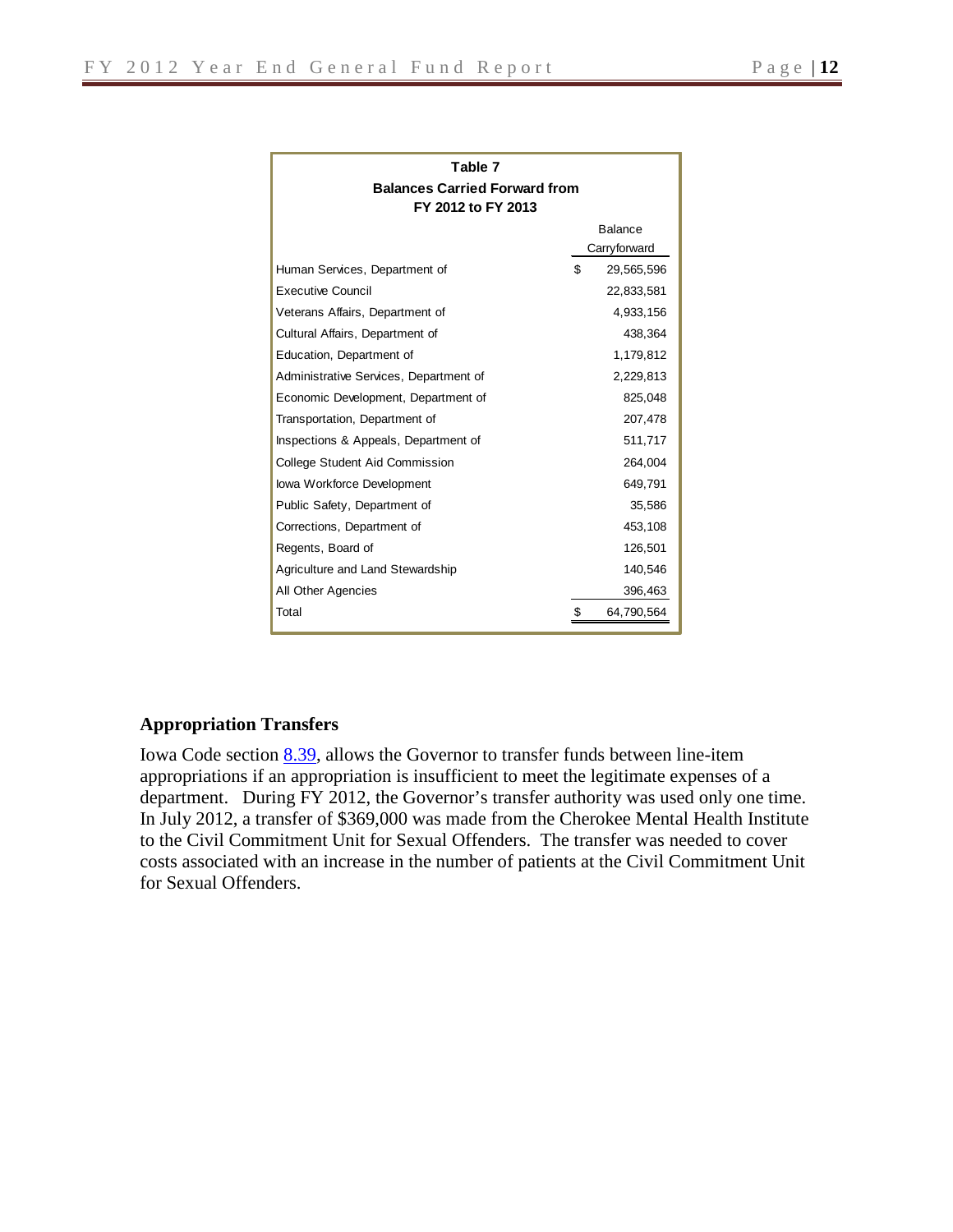### **Reversions**

Unless an agency is allowed to carry forward unspent funds from an appropriation, the unspent funds will revert to the fund from which appropriated. **Table 8** shows that State agencies reverted a total of \$8.1 million from FY 2012 General Fund appropriations. Sixty-five percent of the reversions were from appropriations to the Department of Inspections and Appeals for the Office of the Public Defender, and the Department Human Services.

| Table 8<br>FY 2012 General Fund Reversions |                     |           |        |  |  |  |  |  |  |  |
|--------------------------------------------|---------------------|-----------|--------|--|--|--|--|--|--|--|
|                                            | Percent<br>of Total |           |        |  |  |  |  |  |  |  |
| Inspections & Appeals, Department of       | \$                  | 2,762,284 | 34.2%  |  |  |  |  |  |  |  |
| Human Services, Department of              |                     | 2,477,441 | 30.7%  |  |  |  |  |  |  |  |
| Education, Department of                   |                     | 550,059   | 6.8%   |  |  |  |  |  |  |  |
| Administrative Services, Department of     |                     | 481,496   | 6.0%   |  |  |  |  |  |  |  |
| College Student Aid Commission             |                     | 426,799   | 5.3%   |  |  |  |  |  |  |  |
| Corrections, Department of                 |                     | 368,194   | 4.6%   |  |  |  |  |  |  |  |
| Public Health, Department of               |                     | 300,971   | 3.7%   |  |  |  |  |  |  |  |
| Revenue, Department of                     |                     | 139,191   | 1.7%   |  |  |  |  |  |  |  |
| Human Rights, Department of                |                     | 118,796   | 1.5%   |  |  |  |  |  |  |  |
| All Other Agencies                         |                     | 452,600   | 5.6%   |  |  |  |  |  |  |  |
| Total                                      |                     | 8,077,832 | 100.0% |  |  |  |  |  |  |  |

Reversions can vary significantly from year to year. In FY 2005, reversions were less than \$3.0 million and in FY 2009, they reached \$25.1 million. Over the last 10 years, reversions have averaged approximately \$9.2 million per year. The reversions for the last three fiscal years have been slightly below average. **Chart 6** shows reversions for the last 10 years.

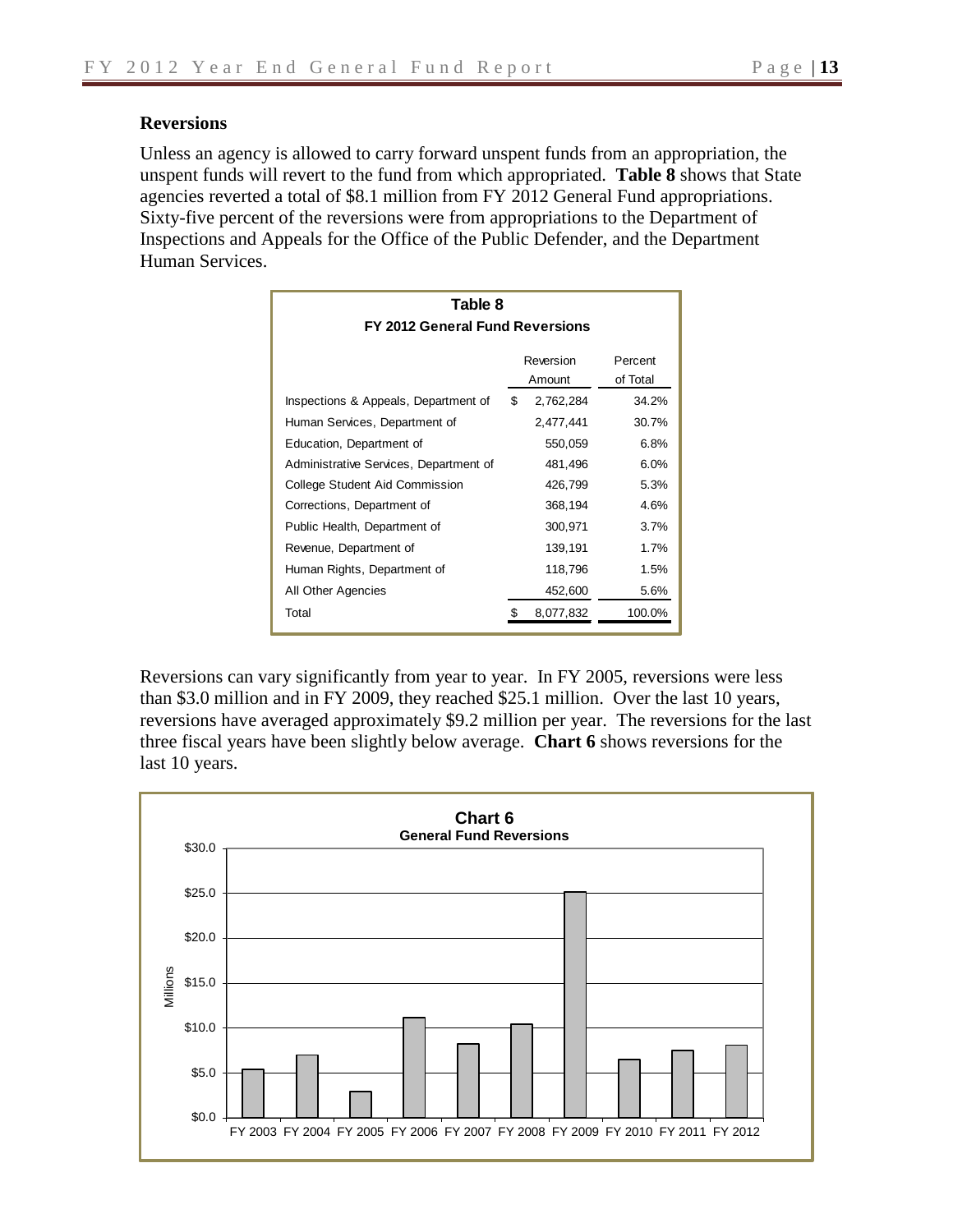# **Reserve Funds ("Rainy Day Funds")**

The State's Cash Reserve and Economic Emergency Funds had combined ending balances totaling \$601.3 million in FY 2012 (**Table 9**). Due to timing issues related to reconciling the year-end State finances, the FY 2012 ending balances in the reserve funds exceeded the statutory maximum by \$5.8 million. This was due to the reversion of funds from the Cash Reserve and Economic Emergency Fund appropriations provided in in prior fiscal years for Medicaid and the Iowa Finance Authority's Jumpstart Program. The \$5.8 million excess will carry forward to FY 2013.

| Table 9<br><b>State of Iowa Reserve Funds</b><br>(Dollars in Millions) |    |         |    |         |     |         |    |         |  |  |  |
|------------------------------------------------------------------------|----|---------|----|---------|-----|---------|----|---------|--|--|--|
| <b>Reserve Fund Balances</b>                                           |    | FY 2009 |    | FY 2010 |     | FY 2011 |    | FY 2012 |  |  |  |
| Cash Reserve Fund                                                      | \$ | 465.2   | \$ | 322.8   | \$  | 341.3   | \$ | 450.3   |  |  |  |
| Economic Emergency Fund                                                |    | 53.8    |    | 99.1    |     | 99.1    |    | 151.0   |  |  |  |
| Total                                                                  |    | 519.0   | \$ | 421.9   | \$  | 440.4   | \$ | 601.3   |  |  |  |
| <b>Reserve Fund Statutory Maximums</b>                                 |    | FY 2009 |    | FY 2010 |     | FY 2011 |    | FY 2012 |  |  |  |
| Cash Reserve Fund                                                      | \$ | 465.2   | \$ | 439.2   | \$  | 407.0   | \$ | 446.6   |  |  |  |
| Economic Emergency Fund                                                |    | 155.1   |    | 146.4   |     | 135.7   |    | 148.9   |  |  |  |
| Total                                                                  |    | 620.3   | \$ | 585.6   | \$. | 542.7   | \$ | 595.5   |  |  |  |

The combined ending balances for FY 2012 represent an increase of \$160.9 million (36.5%) compared to the FY 2011 ending balance of \$440.4 million. FY 2012 was the first year since FY 2008 that both reserve funds attained the statutory maximum balances. **Chart 7** compares the combined reserve fund balances to their statutory goals for the last 10 years.



### **STAFF CONTACTS**:

David Reynolds (515-281-6934) [david.reynolds@legis.state.iowa.gov](mailto:david.reynolds@legis.state.iowa.gov) Holly Lyons (515-281-7845) [holly.lyons@legis.iowa.gov](mailto:holly.lyons@legis.iowa.gov)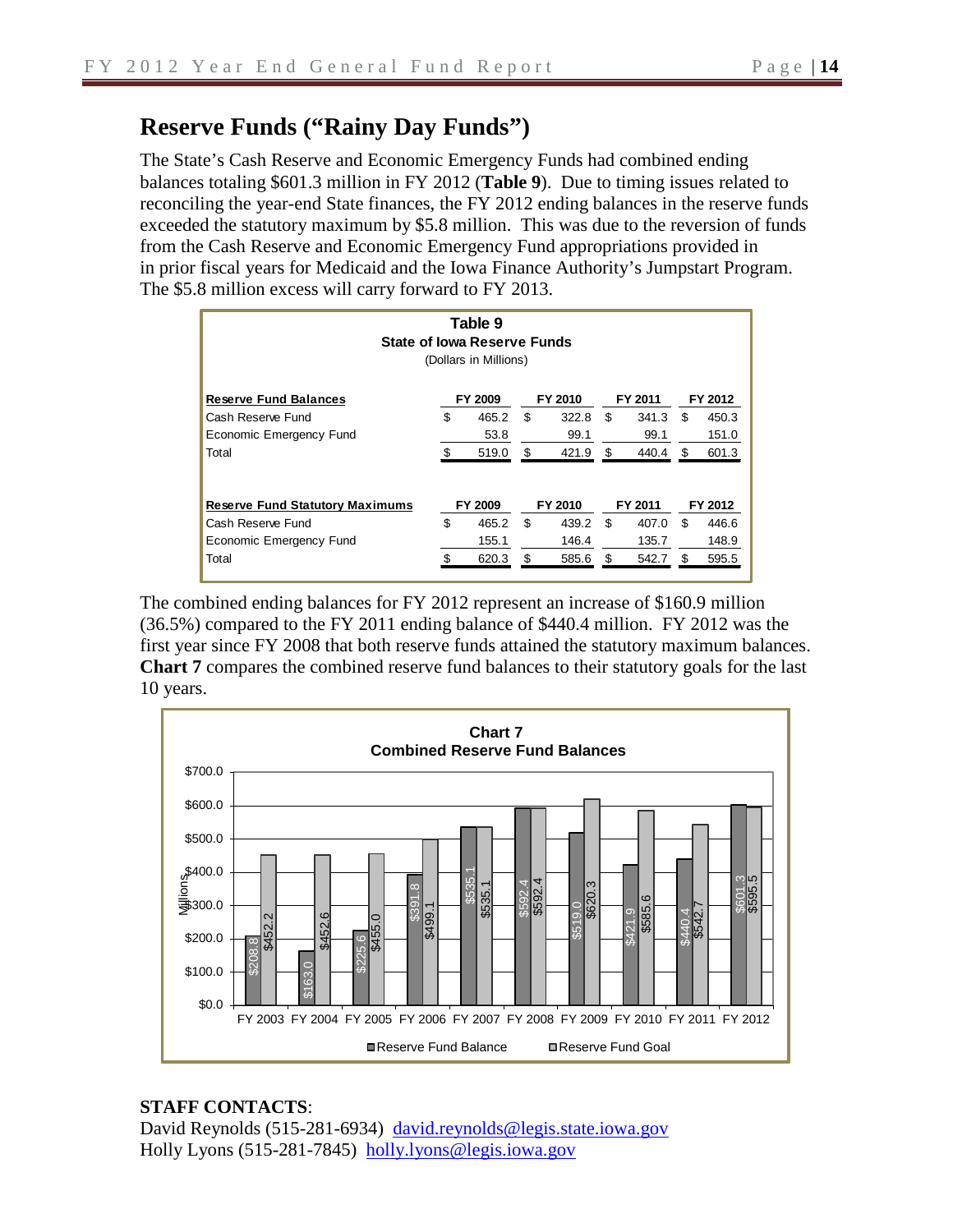**STATE OF IOWA FY 2012 YEAR END REPORT ON GENERAL FUND REVENUES AND APPROPRIATIONS**

# **Appendix A FISCAL SERVICES DIVISION DECEMBER 2012**

**LEGISLATIVE SERVICES AGENCY** 

Serving the Iowa Legislature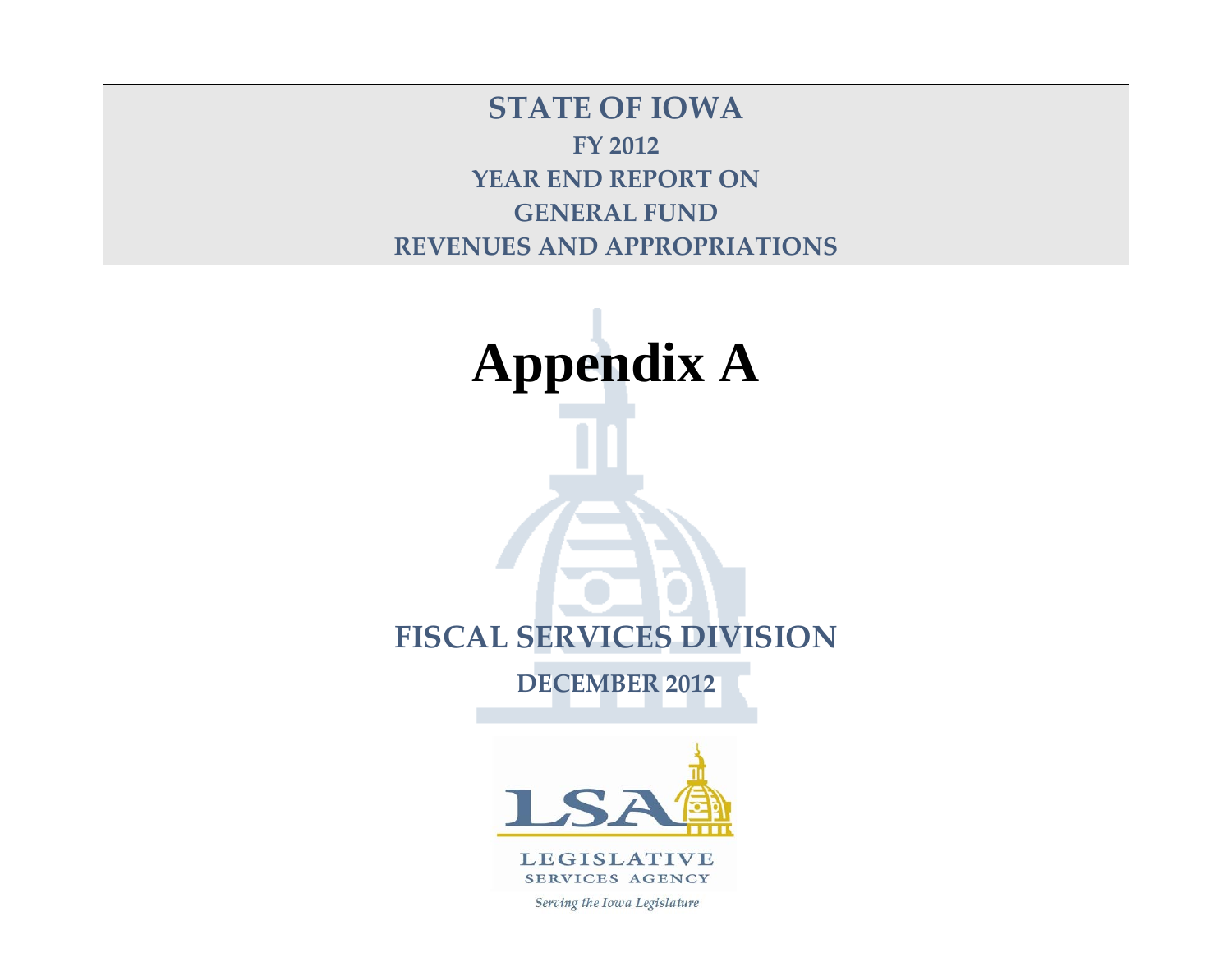# **FY 2012 General Fund Appropriation Activity**

| <b>Special Department Name</b><br><b>Administrative Services, Department of Total</b><br>Aging, Iowa Department of Total<br><b>Agriculture and Land Stewardship Total</b><br><b>Attorney General Total</b><br><b>Auditor of State Total</b><br><b>Blind, lowa Commission for the Total</b><br><b>Civil Rights Commission Total</b><br><b>College Student Aid Commission Total</b> | Appropriation<br>\$<br>12,873,157 \$<br>10,302,577<br>16.783.504<br>12,484,161<br>905,468<br>1,741,815<br>1,297,069<br>57,605,112 | Adj. to<br><b>Standings</b><br>$-77,091$ \$<br>$\Omega$<br>$\Omega$<br>$\Omega$<br>$\mathbf 0$<br>$\Omega$ | Suppl. &<br>Deapprop.<br>0 <sup>5</sup><br>$\mathbf 0$<br>$\Omega$<br>$\Omega$<br>$\mathbf 0$ | <b>Total Net Approp</b><br>12,796,066<br>10,302,577<br>16,783,504<br>12,484,161 | <b>Brought</b><br>Forward<br>2,065,629 \$<br><b>S</b><br>9,593<br>141,781 | Approp Transfer Approp Transfer Balance Carry<br><b>In</b><br>0 <sup>5</sup><br>$\Omega$<br>$\Omega$ | Out<br>0 <sup>5</sup><br>$\Omega$<br>$\Omega$ | Forward<br>$-2,229,813$ \$<br>$\mathbf 0$ | <b>Reversions</b><br>$-481,496$ \$<br>$-28$ | <b>Total Approp</b><br><b>Expended</b><br>12,150,386 |
|-----------------------------------------------------------------------------------------------------------------------------------------------------------------------------------------------------------------------------------------------------------------------------------------------------------------------------------------------------------------------------------|-----------------------------------------------------------------------------------------------------------------------------------|------------------------------------------------------------------------------------------------------------|-----------------------------------------------------------------------------------------------|---------------------------------------------------------------------------------|---------------------------------------------------------------------------|------------------------------------------------------------------------------------------------------|-----------------------------------------------|-------------------------------------------|---------------------------------------------|------------------------------------------------------|
|                                                                                                                                                                                                                                                                                                                                                                                   |                                                                                                                                   |                                                                                                            |                                                                                               |                                                                                 |                                                                           |                                                                                                      |                                               |                                           |                                             |                                                      |
|                                                                                                                                                                                                                                                                                                                                                                                   |                                                                                                                                   |                                                                                                            |                                                                                               |                                                                                 |                                                                           |                                                                                                      |                                               |                                           |                                             |                                                      |
|                                                                                                                                                                                                                                                                                                                                                                                   |                                                                                                                                   |                                                                                                            |                                                                                               |                                                                                 |                                                                           |                                                                                                      |                                               |                                           |                                             | 10,312,141                                           |
|                                                                                                                                                                                                                                                                                                                                                                                   |                                                                                                                                   |                                                                                                            |                                                                                               |                                                                                 |                                                                           |                                                                                                      |                                               | $-140,546$                                | $-5.746$                                    | 16.778.993                                           |
|                                                                                                                                                                                                                                                                                                                                                                                   |                                                                                                                                   |                                                                                                            |                                                                                               |                                                                                 | $\Omega$                                                                  | $\Omega$                                                                                             | $\Omega$                                      | $\Omega$                                  | $-3,954$                                    | 12,480,207                                           |
|                                                                                                                                                                                                                                                                                                                                                                                   |                                                                                                                                   |                                                                                                            |                                                                                               | 905,468                                                                         | 364                                                                       | $\Omega$                                                                                             | $\Omega$                                      | $\mathbf 0$                               | $-1,961$                                    | 903,871                                              |
|                                                                                                                                                                                                                                                                                                                                                                                   |                                                                                                                                   |                                                                                                            | $\Omega$                                                                                      | 1,741,815                                                                       | $\Omega$                                                                  | $\Omega$                                                                                             | $\Omega$                                      | $\Omega$                                  | $-18$                                       | 1,741,797                                            |
|                                                                                                                                                                                                                                                                                                                                                                                   |                                                                                                                                   | $\Omega$                                                                                                   | $\Omega$                                                                                      | 1,297,069                                                                       | 3,391                                                                     | $\Omega$                                                                                             | $\Omega$                                      | $\Omega$                                  | $\mathbf 0$                                 | 1,300,460                                            |
|                                                                                                                                                                                                                                                                                                                                                                                   |                                                                                                                                   | $\Omega$                                                                                                   | 1,300,000                                                                                     | 58,905,112                                                                      | 533,690                                                                   | $\Omega$                                                                                             | $\Omega$                                      | $-264,004$                                | $-426,799$                                  | 58,747,999                                           |
| <b>Commerce, Department of Total</b>                                                                                                                                                                                                                                                                                                                                              | 1,820,744                                                                                                                         | $\mathbf 0$                                                                                                | $\mathbf 0$                                                                                   | 1,820,744                                                                       | $\mathbf 0$                                                               | $\Omega$                                                                                             | $\Omega$                                      | $-72,457$                                 | $-72,457$                                   | 1,675,829                                            |
| <b>Corrections, Department of Total</b>                                                                                                                                                                                                                                                                                                                                           | 346,714,536                                                                                                                       | $-59,733$                                                                                                  | 7,498,643                                                                                     | 354, 153, 446                                                                   | 274,580                                                                   | $\Omega$                                                                                             | $\Omega$                                      | $-453,108$                                | $-368,194$                                  | 353,606,724                                          |
| <b>Cultural Affairs, Department of Total</b>                                                                                                                                                                                                                                                                                                                                      | 5,391,644                                                                                                                         | $\mathbf 0$                                                                                                | 320,000                                                                                       | 5,711,644                                                                       | 3,000,189                                                                 | $\Omega$                                                                                             | $\Omega$                                      | $-438,364$                                | $-312$                                      | 8,273,158                                            |
| <b>Economic Development, Department of Total</b>                                                                                                                                                                                                                                                                                                                                  | 11,271,863                                                                                                                        | $\Omega$                                                                                                   | $\Omega$                                                                                      | 11,271,863                                                                      | 1,783,800                                                                 | $\Omega$                                                                                             | $\Omega$                                      | $-825,048$                                | $\mathbf 0$                                 | 12,230,615                                           |
| <b>Education, Department of Total</b>                                                                                                                                                                                                                                                                                                                                             | 2,870,644,875                                                                                                                     | $-373,414$                                                                                                 | $\Omega$                                                                                      | 2,870,271,461                                                                   | 2,695,686                                                                 | $\Omega$                                                                                             | $\Omega$                                      | $-1,179,812$                              | $-550,059$                                  | 2,871,237,275                                        |
| <b>Executive Council Total</b>                                                                                                                                                                                                                                                                                                                                                    | 119,847                                                                                                                           | 593,822                                                                                                    | $\Omega$                                                                                      | 713,669                                                                         | 25,004,595                                                                | $\Omega$                                                                                             | $\Omega$                                      | $-22,833,581$                             | $\mathbf 0$                                 | 2,884,683                                            |
| Governor/Lt. Governor's Office Total                                                                                                                                                                                                                                                                                                                                              | 2,291,057                                                                                                                         | $-3,032$                                                                                                   | $\Omega$                                                                                      | 2,288,025                                                                       | $\Omega$                                                                  | $\Omega$                                                                                             | $\Omega$                                      | $-54,958$                                 | $-55,379$                                   | 2,177,688                                            |
| Governor's Office of Drug Control Policy Total                                                                                                                                                                                                                                                                                                                                    | 290,000                                                                                                                           | $\Omega$                                                                                                   | $\Omega$                                                                                      | 290,000                                                                         | $\Omega$                                                                  | $\Omega$                                                                                             | $\Omega$                                      | $\Omega$                                  | $-40$                                       | 289,960                                              |
| Human Rights, Department of Total                                                                                                                                                                                                                                                                                                                                                 | 2,258,072                                                                                                                         | $\mathbf 0$                                                                                                | $\mathbf 0$                                                                                   | 2,258,072                                                                       | 60,783                                                                    | $\Omega$                                                                                             | $\Omega$                                      | $-98,051$                                 | $-118,796$                                  | 2,102,007                                            |
| Human Services, Department of Total                                                                                                                                                                                                                                                                                                                                               | 1,506,838,499                                                                                                                     | $-20,706$                                                                                                  | $-6,500,000$                                                                                  | 1,500,317,794                                                                   | 39,237,917                                                                | 368,821                                                                                              | $-368,821$                                    | $-29,565,596$                             | $-2.477.441$                                | 1,507,512,675                                        |
| <b>Inspections &amp; Appeals, Department of Total</b>                                                                                                                                                                                                                                                                                                                             | 65,267,076                                                                                                                        | $\mathbf 0$                                                                                                | $\mathbf 0$                                                                                   | 65,267,076                                                                      | 660,137                                                                   | $\Omega$                                                                                             | $\Omega$                                      | $-511,717$                                | $-2,762,284$                                | 62,653,213                                           |
| Iowa Ethics & Campaign Disclosure Board Total                                                                                                                                                                                                                                                                                                                                     | 475,000                                                                                                                           | $\Omega$                                                                                                   | $\Omega$                                                                                      | 475,000                                                                         | 76,473                                                                    | $\Omega$                                                                                             | $\Omega$                                      | $-22,846$                                 | $-29,877$                                   | 498,750                                              |
| <b>Iowa Finance Authority Total</b>                                                                                                                                                                                                                                                                                                                                               | 758,000                                                                                                                           | $\Omega$                                                                                                   | $\mathbf 0$                                                                                   | 758.000                                                                         |                                                                           | $\Omega$<br>$\Omega$                                                                                 | $\Omega$                                      | $\Omega$                                  | $\mathbf 0$                                 | 758,000                                              |
| <b>Iowa Workforce Development Total</b>                                                                                                                                                                                                                                                                                                                                           | 15,851,758                                                                                                                        | $\Omega$                                                                                                   | $\Omega$                                                                                      | 15,851,758                                                                      | 507,004                                                                   | $\Omega$                                                                                             | $\Omega$                                      | $-649,791$                                | $\mathbf 0$                                 | 15,708,971                                           |
| <b>Judicial Branch Total</b>                                                                                                                                                                                                                                                                                                                                                      | 156,411,822                                                                                                                       | $\Omega$                                                                                                   | $\Omega$                                                                                      | 156,411,822                                                                     | 36.674                                                                    | $\Omega$                                                                                             | $\Omega$                                      | $\Omega$                                  | $-95.923$                                   | 156,352,573                                          |
| Law Enforcement Academy Total                                                                                                                                                                                                                                                                                                                                                     | 868,698                                                                                                                           | $\Omega$                                                                                                   | $\Omega$                                                                                      | 868,698                                                                         | $\Omega$                                                                  | $\Omega$                                                                                             | $\Omega$                                      | $-7,179$                                  | $-7,179$                                    | 854,339                                              |
| <b>Legislative Branch Total</b>                                                                                                                                                                                                                                                                                                                                                   | 35,750,001                                                                                                                        | $-2,841,748$                                                                                               | $\mathbf 0$                                                                                   | 32,908,253                                                                      | $\Omega$                                                                  | $\Omega$                                                                                             | $\Omega$                                      | $\mathbf 0$                               | $\mathsf 0$                                 | 32,908,253                                           |
| <b>Management, Department of Total</b>                                                                                                                                                                                                                                                                                                                                            | 6,030,305                                                                                                                         | 13,651,587                                                                                                 | $\Omega$                                                                                      | 19,681,892                                                                      | 48,207                                                                    | $\Omega$                                                                                             | $\Omega$                                      | $-31,612$                                 | $-53,078$                                   | 19,645,408                                           |
| Natural Resources, Department of Total                                                                                                                                                                                                                                                                                                                                            | 12,266,688                                                                                                                        | $\Omega$                                                                                                   | $\mathbf 0$                                                                                   | 12,266,688                                                                      | $\Omega$                                                                  | $\Omega$                                                                                             | $\Omega$                                      | $\Omega$                                  | $\mathbf 0$                                 | 12,266,688                                           |
| Parole, Board of Total                                                                                                                                                                                                                                                                                                                                                            | 1,053,835                                                                                                                         | $\Omega$                                                                                                   | $\Omega$                                                                                      | 1,053,835                                                                       | 9.025                                                                     | $\Omega$                                                                                             | $\Omega$                                      | $-1,330$                                  | $-1,330$                                    | 1,060,201                                            |
| <b>Public Defense, Department of Total</b>                                                                                                                                                                                                                                                                                                                                        | 7,708,563                                                                                                                         | $-222.328$                                                                                                 | $\Omega$                                                                                      | 7,486,235                                                                       | 16,742                                                                    | $\Omega$                                                                                             | 0                                             | $\mathbf 0$                               | $-2,205$                                    | 7,500,771                                            |
| <b>Public Employment Relations Board Total</b>                                                                                                                                                                                                                                                                                                                                    | 1,057,871                                                                                                                         | $\Omega$                                                                                                   | $\Omega$                                                                                      | 1,057,871                                                                       | 43,059                                                                    | $\Omega$                                                                                             | $\Omega$                                      | $-16,328$                                 | $-16,335$                                   | 1,068,268                                            |
| Public Health, Department of Total                                                                                                                                                                                                                                                                                                                                                | 47.017.955                                                                                                                        | $\Omega$                                                                                                   | $\mathbf 0$                                                                                   | 47,017,955                                                                      | $\Omega$                                                                  | $\Omega$                                                                                             | $\Omega$                                      | $\Omega$                                  | $-300,971$                                  | 46,716,984                                           |
| <b>Public Safety, Department of Total</b>                                                                                                                                                                                                                                                                                                                                         | 80,589,254                                                                                                                        | $\Omega$                                                                                                   | $\mathbf 0$                                                                                   | 80,589,254                                                                      | 307,233                                                                   | $\Omega$                                                                                             | $\Omega$                                      | $-35,586$                                 | $-34,599$                                   | 80,826,303                                           |
| <b>Regents, Board of Total</b>                                                                                                                                                                                                                                                                                                                                                    | 528,481,139                                                                                                                       | $\Omega$                                                                                                   | $\mathbf 0$                                                                                   | 528,481,139                                                                     | 191,763                                                                   | $\Omega$                                                                                             | 0                                             | $-126,501$                                | $-61,255$                                   | 528,485,146                                          |
| <b>Revenue, Department of Total</b>                                                                                                                                                                                                                                                                                                                                               | 163,743,070                                                                                                                       | $-480,991$                                                                                                 | $\Omega$                                                                                      | 163,262,079                                                                     | 91,848                                                                    | $\Omega$                                                                                             | O                                             | $-88,323$                                 | $-139,191$                                  | 163,126,413                                          |
| <b>Secretary of State Total</b>                                                                                                                                                                                                                                                                                                                                                   | 2,895,585                                                                                                                         | $\Omega$                                                                                                   | $\Omega$                                                                                      | 2,895,585                                                                       | 3                                                                         | $\Omega$                                                                                             | $\Omega$                                      | $-2,573$                                  | $-2,573$                                    | 2,890,443                                            |
| <b>Transportation, Department of Total</b>                                                                                                                                                                                                                                                                                                                                        | $\Omega$                                                                                                                          | $\Omega$                                                                                                   | $\Omega$                                                                                      | $\Omega$                                                                        | 734,993                                                                   | $\Omega$                                                                                             | $\Omega$                                      | $-207,478$                                | $\mathbf 0$                                 | 527,515                                              |
| <b>Treasurer of State Total</b>                                                                                                                                                                                                                                                                                                                                                   | 854,289                                                                                                                           | $\Omega$                                                                                                   | $\Omega$                                                                                      | 854,289                                                                         | 17,959                                                                    | $\Omega$                                                                                             | $\Omega$                                      | $-807$                                    | $-807$                                      | 870,635                                              |
| <b>Veterans Affairs, Department of Total</b>                                                                                                                                                                                                                                                                                                                                      | 10,953,399                                                                                                                        | $\Omega$                                                                                                   | $\Omega$                                                                                      | 10,953,399                                                                      | 4,179,704                                                                 | $\Omega$                                                                                             | $\Omega$                                      | $-4.933.156$                              | $-7.543$                                    | 10,192,403                                           |
| <b>Grand Total</b>                                                                                                                                                                                                                                                                                                                                                                | 5,999,668,308 \$                                                                                                                  | 10,166,365 \$                                                                                              | 2,618,643 \$                                                                                  | 6,012,453,316                                                                   | 81,732,823 \$<br>\$                                                       | 368,821                                                                                              | $-368.821$                                    | $-64,790,564$                             |                                             | -8,077,832 \$ 6,021,317,743                          |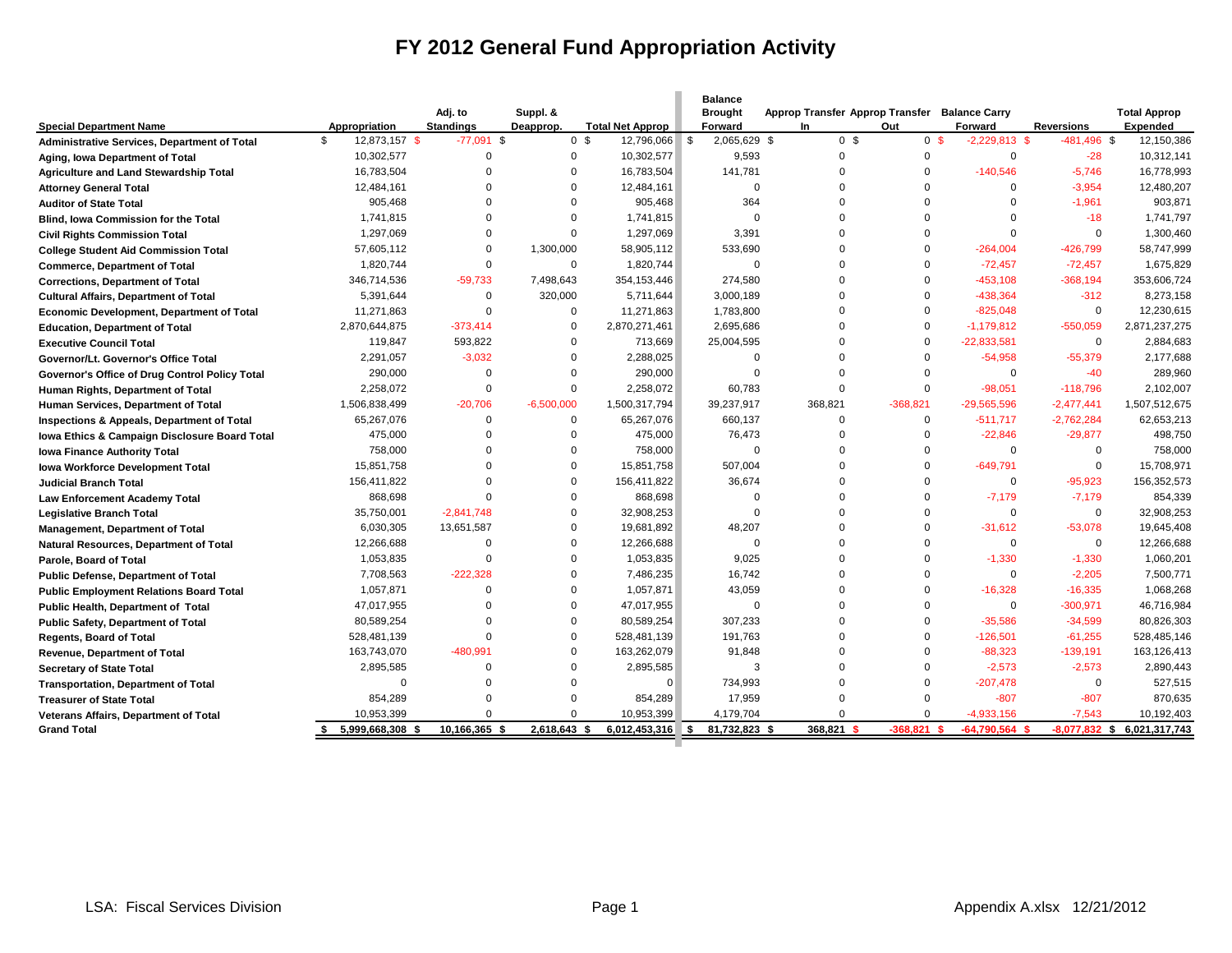### **FY 2012 General Fund Appropriation Activity Administration and Regulation**

|                                                     |                  |                                                                     |                           |                             |                       |                            | <b>Balance</b>            |                              |                               |                                 |                        |                                        |
|-----------------------------------------------------|------------------|---------------------------------------------------------------------|---------------------------|-----------------------------|-----------------------|----------------------------|---------------------------|------------------------------|-------------------------------|---------------------------------|------------------------|----------------------------------------|
| <b>Special Department Name</b>                      |                  | Appr# Appropriation Name                                            | Appropriation             | Adj. to<br><b>Standings</b> | Suppl. &<br>Deapprop. | <b>Total Net</b><br>Approp | <b>Brought</b><br>Forward | Approp<br><b>Transfer In</b> | Approp<br><b>Transfer Out</b> | <b>Balance Carry</b><br>Forward | <b>Reversions</b>      | <b>Total Approp</b><br><b>Expended</b> |
| Administrative Services, Department of              | 853              | Volunteer EMS Provider Death Benefit                                | \$<br>$\mathbf 0$<br>- \$ | 100,000 \$                  | 0 <sup>5</sup>        | $100,000$ \$               | 0                         | -9<br>$\Omega$               | . ጽ                           | 0 <sup>5</sup><br>$\mathbf 0$   | - \$<br>0 <sup>5</sup> | 100,000                                |
| Administrative Services, Department of              | C <sub>14</sub>  | <b>Technology Procurement</b>                                       | $\Omega$                  | $\Omega$                    | $\mathbf 0$           | $\Omega$                   | 1,455,251                 | $\Omega$                     | $\Omega$                      | $-1,297,485$                    | $\Omega$               | 157,766                                |
| Administrative Services, Department of              | C31              | <b>13 Distribution</b>                                              | 3,277,946                 | $\mathbf 0$                 | $\mathbf 0$           | 3,277,946                  | $\mathbf 0$               | $\Omega$                     | $\Omega$                      | $\mathbf 0$                     | $\Omega$               | 3,277,946                              |
| Administrative Services, Department of              | C32              | Iowa Building Operations                                            | 995,535                   | $\Omega$                    | $\overline{0}$        | 995,535                    | $\Omega$                  | $\Omega$                     | $\Omega$                      | $-400,535$                      | $-400,535$             | 194,464                                |
| Administrative Services, Department of              | C85              | Administrative Services, Dept.                                      | 4,020,344                 | $\Omega$                    | $\Omega$              | 4,020,344                  | 15,410                    | $\Omega$                     | $\Omega$                      | $-69,818$                       | $-69,818$              | 3,896,118                              |
| Administrative Services, Department of              | C86              | <b>Utilities</b>                                                    | 2,626,460                 | $\Omega$                    | $\overline{0}$        | 2,626,460                  | 594,968                   | $\Omega$                     | $\Omega$                      | 450,832                         | $\Omega$               | 2,770,596                              |
| Administrative Services, Department of              | C87              | <b>Terrace Hill Operations</b>                                      | 405,914                   | $\Omega$                    | $\Omega$              | 405,914                    | $\Omega$                  | $\Omega$                     | $\Omega$                      | $-11,143$                       | $-11.143$              | 383,628                                |
| Administrative Services, Department of              | 824              | Federal Cash Management Standing                                    | 356,587                   | $-346,643$                  | $\Omega$              | 9,944                      | $\Omega$                  | $\Omega$                     | $\Omega$                      | $\Omega$                        | $\Omega$               | 9,944                                  |
| Administrative Services, Department of              | 825              | Unemployment Compensation-State Standing                            | 440,371                   | 169,552                     | $\Omega$              | 609,923                    | $\Omega$                  | $\Omega$                     | $\Omega$                      | $\Omega$                        | $\Omega$               | 609,923                                |
| Administrative Services, Department of              | 826              | Municipal Fire & Police Retirement                                  | 750,000                   | $\Omega$                    | $\mathbf{0}$          | 750,000                    | $\Omega$                  | $\Omega$                     | $\Omega$                      | $\Omega$                        | $\Omega$               | 750,000                                |
| <b>Administrative Services, Department of Total</b> |                  |                                                                     | 12,873,157                | $-77.091$                   | $\Omega$              | 12,796,066                 | 2,065,629                 | $\Omega$                     | $\Omega$                      | $-2.229.813$                    | -481.496               | 12,150,386                             |
| Auditor of State                                    | P01              | Auditor of State - General Office                                   | 905,468                   | 0                           | $\mathbf 0$           | 905,468                    | 364                       | $\Omega$                     | $\Omega$                      | $\Omega$                        | $-1,961$               | 903,871                                |
| <b>Auditor of State Total</b>                       |                  |                                                                     | 905,468                   | $\Omega$                    | $\Omega$              | 905,468                    | 364                       | $\Omega$                     | $\Omega$                      | $\Omega$                        | $-1,961$               | 903,871                                |
| Iowa Ethics & Campaign Disclosure Board             | P21              | Iowa Ethics & Campaign Disclosure Board                             | 475,000                   | $\Omega$                    | $\mathbf 0$           | 475,000                    | 76,473                    | $\mathbf 0$                  | $\Omega$                      | $-22,846$                       | $-29,877$              | 498,750                                |
| Iowa Ethics & Campaign Disclosure Board Total       |                  |                                                                     | 475,000                   | $\Omega$                    | $\Omega$              | 475,000                    | 76,473                    | $\Omega$                     | $\Omega$                      | $-22,846$                       | $-29,877$              | 498,750                                |
| Commerce, Department of                             | P42              | Alcoholic Beverages Operations                                      | 1,220,391                 | $\Omega$                    | $\mathbf 0$           | 1,220,391                  | $\mathbf 0$               | $\Omega$                     | $\Omega$                      | $-67,655$                       | $-67,655$              | 1,085,082                              |
| Commerce, Department of                             | P48              | Professional Licensing Bureau                                       | 600,353                   | $\Omega$                    | $\overline{0}$        | 600,353                    | $\mathbf{0}$              | $\Omega$                     | $\Omega$                      | $-4,803$                        | $-4,803$               | 590,748                                |
| <b>Commerce, Department of Total</b>                |                  |                                                                     | 1,820,744                 | $\Omega$                    | $\Omega$              | 1,820,744                  | $\Omega$                  | $\Omega$                     | $\Omega$                      | $-72,457$                       | $-72,457$              | 1,675,829                              |
| <b>Executive Council</b>                            | 4D4              | Performance of Duty FY04                                            | $\Omega$                  | $\Omega$                    | $\overline{0}$        | $\Omega$                   | 4,850                     | $\Omega$                     | $\Omega$                      | $\Omega$                        | $\Omega$               | 4,850                                  |
| <b>Executive Council</b>                            | 6D <sub>6</sub>  | Performance of Duty FY 06                                           | $\Omega$                  | $\Omega$                    | $\Omega$              | $\Omega$                   | 1,969                     | $\Omega$                     | $\Omega$                      | $-1,969$                        | $\Omega$               | $\Omega$                               |
| <b>Executive Council</b>                            | 7D7              | Performance of Duty FY 07                                           | $\Omega$                  | $\Omega$                    | $\Omega$              |                            | 1,003,225                 | $\Omega$                     | $\Omega$                      | $-1,003,225$                    | $\Omega$               | $\Omega$                               |
| <b>Executive Council</b>                            | 867              | <b>Court Costs</b>                                                  | 59,772                    | 486,103                     | $\Omega$              | 545,875                    | $\Omega$                  | $\Omega$                     | $\Omega$                      | $\Omega$                        | $\Omega$               | 545,875                                |
| <b>Executive Council</b>                            | 868              | Public Improvements                                                 | 39,848                    | $-39,848$                   | $\mathbf 0$           | $\Omega$                   | $\overline{0}$            | $\Omega$                     | $\Omega$                      | $\Omega$                        | $\Omega$               | $\Omega$                               |
| <b>Executive Council</b>                            | 871              | Drainage Assessment                                                 | 20,227                    | 147,566                     | $\Omega$              | 167,793                    | $\Omega$                  | $\Omega$                     | $\Omega$                      | $\sqrt{ }$                      | $\Omega$               | 167,793                                |
| <b>Executive Council</b>                            | 8D <sub>8</sub>  | Performance of Duty FY 08                                           | $\Omega$                  | $\Omega$                    | $\mathbf 0$           | $\Omega$                   | 1,629,421                 | $\Omega$                     | $\Omega$                      | $-8,972,524$                    | $\Omega$               | $-7,343,103$                           |
| <b>Executive Council</b>                            | 9 <sub>D</sub> 9 | Performance of Duty FY 09                                           | $\Omega$                  | $\Omega$                    | $\Omega$              | $\Omega$                   | 124,332                   | $\Omega$                     | $\Omega$                      | $-124,332$                      | $\Omega$               | $\Omega$                               |
| <b>Executive Council</b>                            | DT3              | Performance of Duty FY10                                            | $\Omega$                  | $\Omega$                    | $\Omega$              | $\Omega$                   | 414,317                   | $\Omega$                     | $\Omega$                      | $-137,693$                      | $\Omega$               | 276,623                                |
| <b>Executive Council</b>                            | DT <sub>5</sub>  | Performance of Duty FY11                                            | $\Omega$                  | $\Omega$                    | $\Omega$              | $\Omega$                   | 21,826,481                | $\Omega$                     | $\Omega$                      | $-11,230,031$                   | $\Omega$               | 10,596,450                             |
| <b>Executive Council</b>                            | DT6              | Performance of Duty FY12                                            | $\Omega$                  | $\Omega$                    | $\Omega$              | $\Omega$                   | $\Omega$                  | $\Omega$                     | $\Omega$                      | $-1,363,807$                    | $\Omega$               | $-1,363,807$                           |
| <b>Executive Council Total</b>                      |                  |                                                                     | 119.847                   | 593,822                     | $\Omega$              | 713,669                    | 25,004,595                | $\Omega$                     | $\Omega$                      | $-22.833.581$                   | $\Omega$               | 2,884,683                              |
| Governor/Lt. Governor's Office                      | 856              | <b>Interstate Extradition</b>                                       | 3,032                     | $-3,032$                    | $\mathbf 0$           |                            | 0                         | $\Omega$                     | $\Omega$                      | $\mathbf 0$                     | $\Omega$               | $\Omega$                               |
| Governor/Lt. Governor's Office                      | C71              | Governor/Lt. Governor's Office                                      | 2,288,025                 | $\Omega$                    | $\mathbf 0$           | 2,288,025                  | $\Omega$                  | $\Omega$                     | $\Omega$                      | $-54,958$                       | $-54,958$              | 2,178,109                              |
| Governor/Lt. Governor's Office                      | C77              | <b>State-Federal Relations</b>                                      | $\Omega$                  | $\Omega$                    | $\overline{0}$        | $\Omega$                   | $\Omega$                  | $\Omega$                     | $\Omega$                      | $\Omega$                        | $-422$                 | $-422$                                 |
| Governor/Lt. Governor's Office Total                |                  |                                                                     | 2,291,057                 | $-3,032$                    | $\overline{0}$        | 2,288,025                  | $\overline{0}$            | $\Omega$                     | $\Omega$                      | $-54,958$                       | $-55,379$              | 2,177,688                              |
| Governor's Office of Drug Control Policy            | C05              | <b>Drug Policy Coordinator</b>                                      | 290,000                   | $\Omega$                    | $\Omega$              | 290,000                    | $\mathbf{0}$              | $\Omega$                     | $\Omega$                      | $\Omega$                        | $-40$                  | 289,960                                |
| Governor's Office of Drug Control Policy Total      |                  |                                                                     | 290,000                   | $\Omega$                    | $\Omega$              | 290,000                    | $\overline{0}$            | $\Omega$                     | $\Omega$                      | $\mathbf 0$                     | $-40$                  | 289,960                                |
| Human Rights, Department of                         | J71              | Human Rights Administration                                         | 206,103                   | $\Omega$                    | $\Omega$              | 206,103                    | 4,382                     | $\Omega$                     | $\Omega$                      | $-2.507$                        | $-2.586$               | 205,392                                |
| Human Rights, Department of                         | J72              | Community Advocacy and Services                                     | 1,028,077                 | $\Omega$                    | $\mathbf 0$           | 1,028,077                  | 55,996                    | $\Omega$                     | $\Omega$                      | $-94,918$                       | $-115,536$             | 873,620                                |
| Human Rights, Department of                         | J79              | Criminal & Juvenile Justice                                         | 1,023,892                 | $\Omega$                    | $\overline{0}$        | 1,023,892                  | 405                       | $\Omega$                     | $\Omega$                      | $-626$                          | $-674$                 | 1,022,996                              |
| Human Rights, Department of Total                   |                  |                                                                     | 2,258,072                 | $\Omega$                    | $\Omega$              | 2,258,072                  | 60,783                    | $\Omega$                     | $\Omega$                      | $-98,051$                       | $-118,796$             | 2,102,007                              |
| Inspections & Appeals, Department of                | Q50              | Child Advocacy Board                                                | 2,680,290                 | $\Omega$                    | $\mathbf{0}$          | 2,680,290                  | 36,637                    | $\Omega$                     | $\Omega$                      | $-63,950$                       | $-67,641$              | 2,585,336                              |
| Inspections & Appeals, Department of                | Q51              | Employment Appeal Board                                             | 42,215                    | $\Omega$                    | $\overline{0}$        | 42,215                     | 6,666                     | $\Omega$                     | $\Omega$                      | $-108$                          | $-108$                 | 48,666                                 |
| Inspections & Appeals, Department of                | Q61              | <b>Administration Division</b>                                      | 1,527,740                 | $\Omega$                    | $\mathbf{0}$          | 1,527,740                  | 81,361                    | $\Omega$                     | $\Omega$                      | $-23,987$                       | $-57,358$              | 1,527,756                              |
| Inspections & Appeals, Department of                | Q63              | Administrative Hearings Div.                                        | 528,753                   | $\Omega$                    | $\overline{0}$        | 528,753                    | 33,332                    | $\Omega$                     | $\Omega$                      | $-75,078$                       | $-85,104$              | 401,903                                |
|                                                     | Q64              |                                                                     | 1,168,639                 | $\Omega$                    | $\mathbf 0$           | 1,168,639                  | 120,567                   | $\Omega$                     | $\Omega$                      | $-65,747$                       | $-104,842$             | 1,118,617                              |
| Inspections & Appeals, Department of                | Q65              | <b>Investigations Division</b><br><b>Health Facilities Division</b> | 3,555,328                 | $\Omega$                    | $\mathbf 0$           | 3,555,328                  | $\Omega$                  | $\Omega$                     | $\Omega$                      | $-224.178$                      | $-224.177$             | 3,106,973                              |
| Inspections & Appeals, Department of                |                  |                                                                     | 9,502,965                 | $\Omega$                    | $\overline{0}$        | 9,502,965                  | 278,563                   | $\Omega$                     | $\Omega$                      | $-453,047$                      | $-539,230$             | 8,789,251                              |
| Inspections & Appeals, Department of Total          |                  |                                                                     | 50,000                    | $\Omega$                    | $\Omega$              | 50,000                     | $\Omega$                  | $\Omega$                     | $\Omega$                      | $\Omega$                        | $\Omega$               | 50,000                                 |
| Management, Department of                           | 809              | Special Olympics Fund                                               | 3,586,307                 | 13,651,587                  | $\mathbf 0$           | 17,237,894                 | $\overline{0}$            | $\Omega$                     | $\Omega$                      | $\mathbf 0$                     | $\Omega$               | 17,237,894                             |
| Management, Department of                           | 890              | Appeal Board Claims                                                 | 2.393.998                 | $\Omega$                    | $\Omega$              | 2.393.998                  | 48.207                    | $\Omega$                     | $\Omega$                      | $-31.612$                       | $-53.078$              | 2.357.515                              |
| Management, Department of                           | D <sub>01</sub>  | Management Departmental Oper.                                       | 6,030,305                 | 13,651,587                  | $\Omega$              | 19,681,892                 | 48,207                    | $\Omega$                     | $\Omega$                      | $-31,612$                       | $-53,078$              | 19,645,408                             |
| Management, Department of Total                     |                  |                                                                     |                           |                             |                       |                            |                           |                              |                               |                                 |                        |                                        |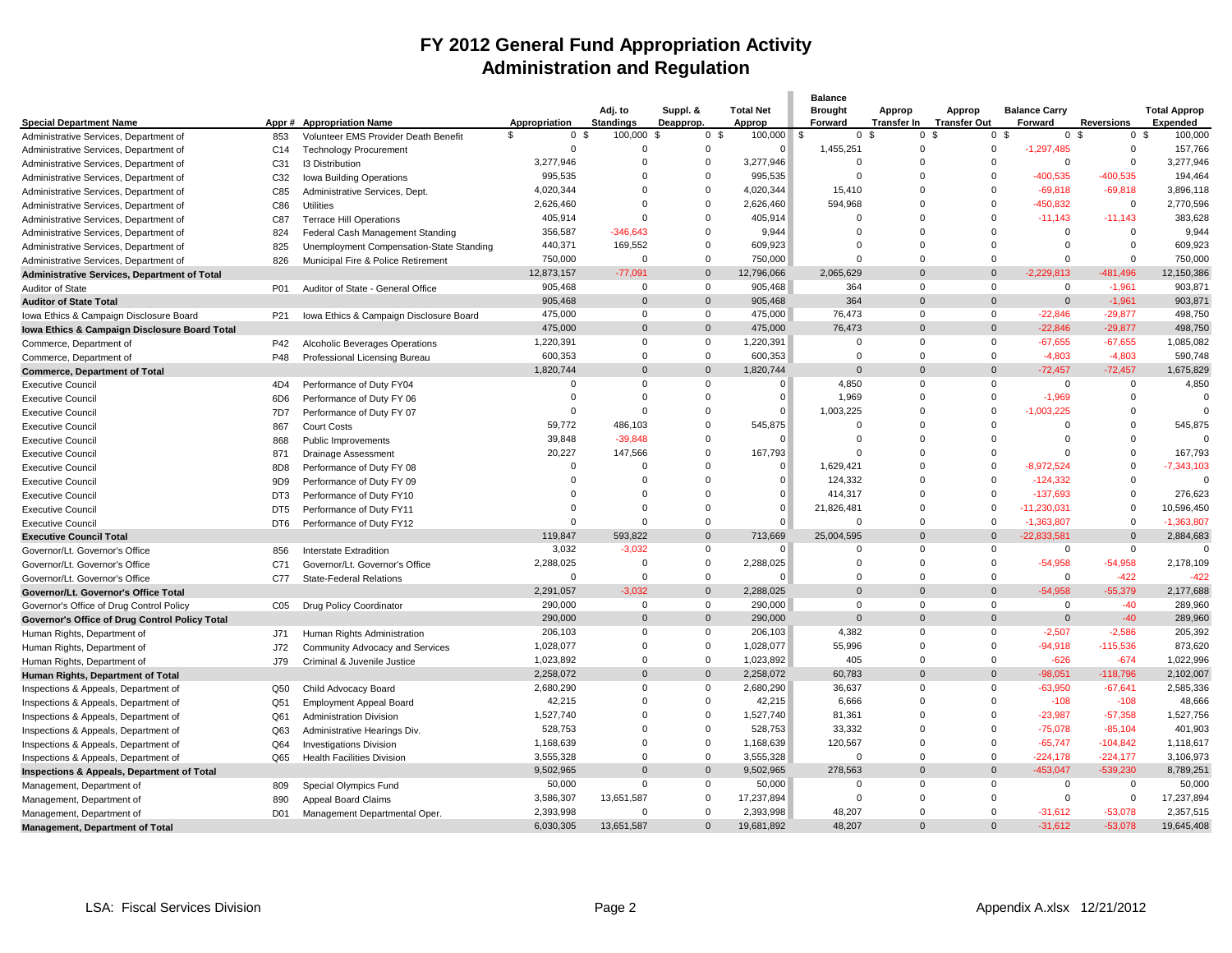### **FY 2012 General Fund Appropriation Activity Administration and Regulation**

|                                     |     |                                        |                              |                             |                       |                            | <b>Balance</b>            |                       |                               |                                               |            |                                 |
|-------------------------------------|-----|----------------------------------------|------------------------------|-----------------------------|-----------------------|----------------------------|---------------------------|-----------------------|-------------------------------|-----------------------------------------------|------------|---------------------------------|
| <b>Special Department Name</b>      |     | Appr # Appropriation Name              | Appropriation                | Adj. to<br><b>Standings</b> | Suppl. &<br>Deapprop. | <b>Total Net</b><br>Approp | <b>Brought</b><br>Forward | Approp<br>Transfer In | Approp<br><b>Transfer Out</b> | <b>Balance Carry</b><br>Forward               | Reversions | <b>Total Approp</b><br>Expended |
|                                     |     |                                        |                              |                             |                       |                            |                           |                       |                               |                                               |            |                                 |
| Revenue, Department of              | 818 | Ag Land Tax Credit                     | 32,395,131                   |                             |                       | 32,395,131                 |                           |                       |                               |                                               | $-632$     | 32,394,499                      |
| Revenue, Department of              | 872 | <b>Printing Cigarette Stamps</b>       | 124,652                      |                             |                       | 124,652                    |                           |                       |                               |                                               |            | 124,652                         |
| Revenue, Department of              | 873 | Refund Cigarette Stamps                |                              |                             |                       |                            |                           |                       |                               |                                               |            |                                 |
| Revenue, Department of              | 876 | Refund Income Corp & Franchise Sale    |                              |                             |                       |                            |                           |                       |                               |                                               |            |                                 |
| Revenue, Department of              | 877 | Homestead Tax Credit Aid               | 86,188,387                   |                             | $\Omega$              | 86,188,387                 |                           |                       |                               |                                               | $-50,237$  | 86,138,150                      |
| Revenue, Department of              | 878 | <b>Tobacco Products Tax Refund</b>     |                              |                             |                       |                            |                           |                       |                               |                                               |            |                                 |
| Revenue, Department of              | 879 | Inheritance Refund                     |                              |                             |                       |                            |                           |                       |                               |                                               |            |                                 |
| Revenue, Department of              | 880 | Elderly & Disabled Property Tax Credit | 24,957,000                   | $-366,527$                  |                       | 24,590,473                 |                           |                       |                               |                                               |            | 24,590,473                      |
| Revenue, Department of              | 881 | School Infrastructure Transfer         |                              |                             |                       |                            |                           |                       |                               |                                               |            |                                 |
| Revenue, Department of              | 929 | Military Service Tax Refunds           | 2,400,000                    | $-114,465$                  |                       | 2,285,535                  |                           |                       |                               |                                               |            | 2,285,535                       |
| Revenue, Department of              | T01 | Revenue, Department of                 | 17,659,484                   |                             |                       | 17.659.484                 | 91.848                    |                       |                               | $-88,323$                                     | $-88.323$  | 17,574,687                      |
| Revenue, Department of              | T04 | <b>Tobacco Reporting Requirements</b>  | 18,416                       |                             |                       | 18,416                     |                           |                       |                               |                                               |            | 18,416                          |
| <b>Revenue, Department of Total</b> |     |                                        | 163,743,070                  | $-480,991$                  | $\mathbf{0}$          | 163,262,079                | 91,848                    | $\mathbf{0}$          |                               | $-88,323$                                     | $-139,191$ | 163,126,413                     |
| Secretary of State                  | D73 | Secretary of State-Business Services   | 2,895,585                    |                             |                       | 2,895,585                  | 3                         |                       |                               | $-2,573$                                      | $-2,573$   | 2,890,443                       |
| <b>Secretary of State Total</b>     |     |                                        | 2,895,585                    | $\Omega$                    | $\Omega$              | 2,895,585                  | 3                         |                       |                               | $-2.573$                                      | $-2,573$   | 2,890,443                       |
| <b>Treasurer of State</b>           | D86 | Treasurer - General Office             | 854,289                      |                             |                       | 854,289                    | 17,959                    | $\Omega$              |                               | $-807$                                        | $-807$     | 870,635                         |
| <b>Treasurer of State Total</b>     |     |                                        | 854,289                      |                             | $\Omega$              | 854,289                    | 17,959                    |                       |                               | $-807$                                        | $-807$     | 870,635                         |
| <b>Grand Total</b>                  |     |                                        | 204,059,559 \$ 13,684,295 \$ |                             |                       | $0 \t$ 217,743,854$ \$     | 27,644,424 \$             | 0 <sup>5</sup>        |                               | 0 \$ -25,888,068 \$ -1,494,886 \$ 218,005,324 |            |                                 |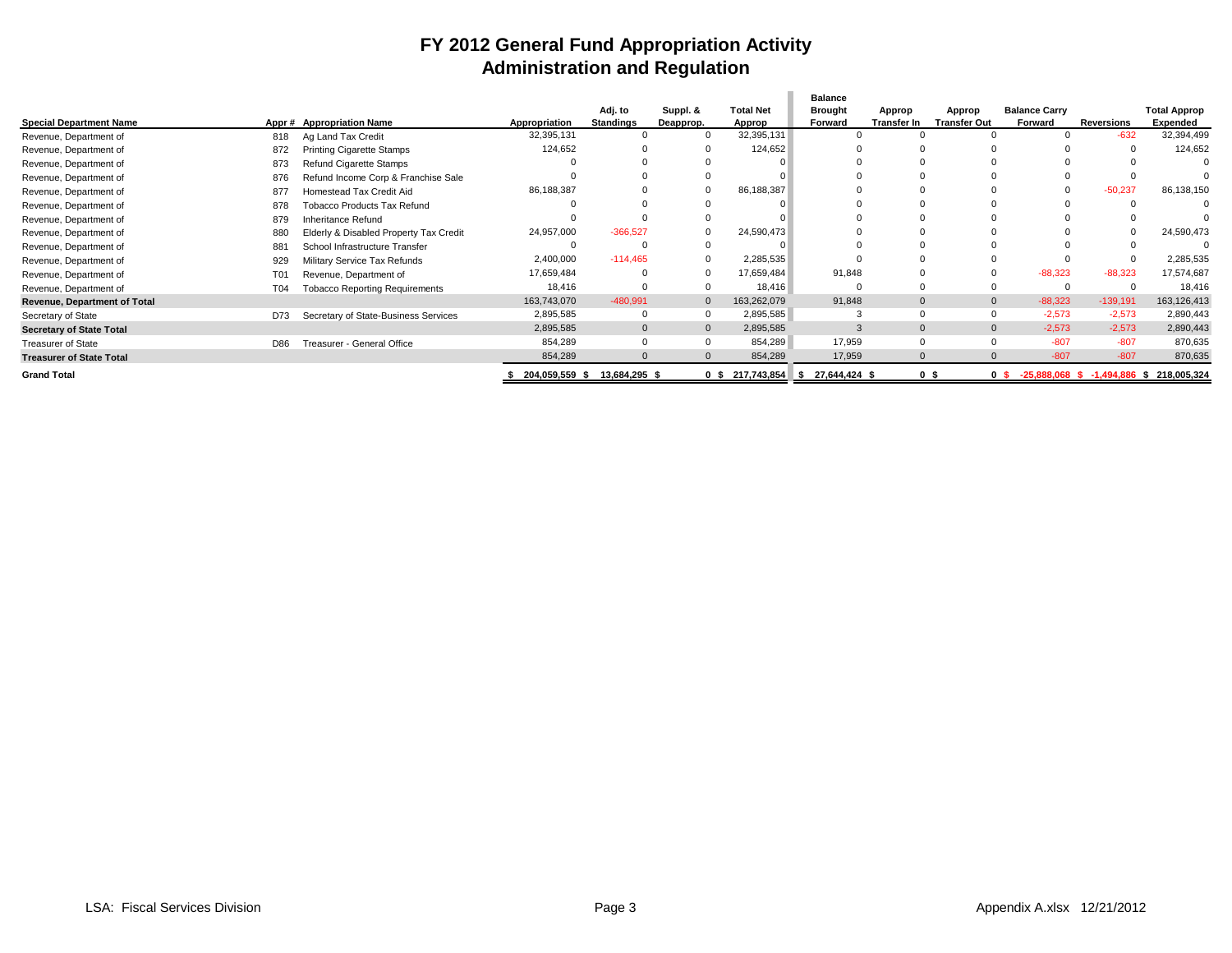### **FY 2012 General Fund Appropriation Activity Agriculture and Natural Resources**

|                                               |                 |                                        |               |                  |           |              |                  | <b>Balance</b> |              |              | <b>Balance</b> |            |                     |
|-----------------------------------------------|-----------------|----------------------------------------|---------------|------------------|-----------|--------------|------------------|----------------|--------------|--------------|----------------|------------|---------------------|
|                                               |                 |                                        |               | Adj. to          | Suppl. &  |              |                  | <b>Brought</b> | Approp       | Approp       | Carry          |            | <b>Total Approp</b> |
| <b>Special Department Name</b>                |                 | Appr# Appropriation Name               | Appropriation | <b>Standings</b> | Deapprop. |              | Total Net Approp | Forward        | Transfer Ir  | Transfer Out | Forward        | Reversions | Expended            |
| Agriculture and Land Stewardship              | G41             | <b>GF-Administrative Division</b>      | 16,497,308 \$ |                  |           | o s          | 16,497,308       | 4,330 \$       | 05           |              |                |            | 16,495,448          |
| Agriculture and Land Stewardship              | G42             | Avian Influenza                        |               |                  |           |              |                  | 137.451        | $\Omega$     |              | $-137.451$     |            |                     |
| Agriculture and Land Stewardship              | GA4             | Milk Inspections                       | 189,196       |                  |           |              | 189,196          |                |              |              |                | $-2,651$   | 186.545             |
| Agriculture and Land Stewardship              | GA <sub>5</sub> | <b>Farmers with Disabilities</b>       | 97,000        |                  |           | 0            | 97.000           |                |              |              |                |            | 97.000              |
| <b>Agriculture and Land Stewardship Total</b> |                 |                                        | 16,783,504    |                  |           | $\mathbf{0}$ | 16.783.504       | 141.781        | $\mathbf{0}$ |              | $-140.546$     | $-5.746$   | 16,778,993          |
| Natural Resources, Department of              | G72             | <b>GF-Natural Resources Operations</b> | 12,266,688    |                  |           |              | 12.266.688       |                |              |              |                |            | 12,266,688          |
| Natural Resources, Department of Total        |                 |                                        | 12,266,688    |                  |           |              | 12.266.688       | $\Omega$       | $\Omega$     |              |                |            | 12,266,688          |
| Regents, Board of                             | L33             | ISU - Veterinary Diagnostic Laboratory | 3.237.636     |                  |           | $\Omega$     | 3,237,636        |                |              |              |                |            | 3,237,636           |
| <b>Regents, Board of Total</b>                |                 |                                        | 3,237,636     |                  |           |              | 3,237,636        |                |              |              |                |            | 3,237,636           |
| <b>Grand Total</b>                            |                 |                                        | 32.287.828 \$ |                  |           | o s          | 32,287,828       | 141.781        | os           | 0 S          | $-140.546$ \$  | -5.746     | 32,283,317          |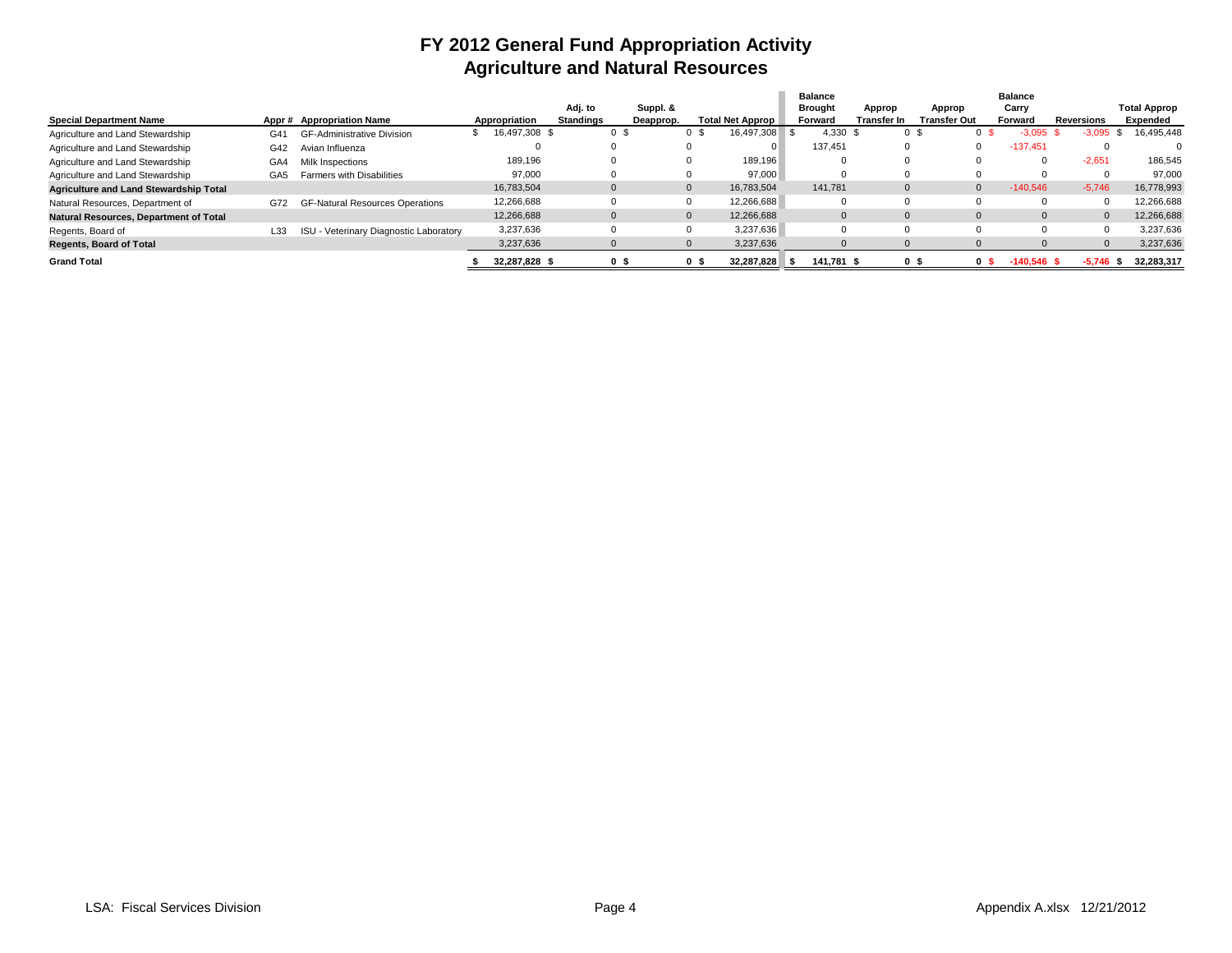### **FY 2012 General Fund Appropriation Activity Economic Development**

| <b>Special Department Name</b>                 |                 | Appr # Appropriation Name                        | Appropriation    | Adj. to<br><b>Standings</b> | Suppl. &<br>Deapprop.        | <b>Total Net Approp</b>   | <b>Balance</b><br><b>Brought</b><br>Forward | Approp<br><b>Transfer In</b> | Approp<br><b>Transfer Out</b> | <b>Balance</b><br>Carry<br>Forward | <b>Reversions</b> | <b>Total Approp</b><br><b>Expended</b> |
|------------------------------------------------|-----------------|--------------------------------------------------|------------------|-----------------------------|------------------------------|---------------------------|---------------------------------------------|------------------------------|-------------------------------|------------------------------------|-------------------|----------------------------------------|
| Cultural Affairs, Department of                | 812             | County Endowment Funding - DCA Grants            | 416.702 \$<br>\$ | 0 <sup>5</sup>              |                              | 0 <sup>5</sup><br>416.702 | \$                                          | 0 <sup>5</sup>               | 0 <sup>5</sup>                | 0 <sup>5</sup><br>0 <sup>5</sup>   | 0 <sup>5</sup>    | 416.702                                |
| Cultural Affairs, Department of                | 116             | Battleship Iowa                                  | $\Omega$         | $\Omega$                    |                              | $\Omega$<br>$\Omega$      | 3,000,000                                   | $\Omega$                     | $\Omega$                      | $\Omega$                           | $\Omega$          | 3,000,000                              |
| Cultural Affairs, Department of                | 121             | <b>Arts Council</b>                              | 933,764          | $\mathbf 0$                 |                              | 933,764<br>$\Omega$       | 48                                          | $\Omega$                     | $\Omega$                      | $\Omega$                           | $\Omega$          | 933,812                                |
| Cultural Affairs, Department of                | 122             | <b>Cultural Grants</b>                           | 172,090          | $\Omega$                    |                              | 172,090<br>$\Omega$       |                                             |                              | $\Omega$                      | $-79.368$                          | $\Omega$          | 92,722                                 |
| Cultural Affairs, Department of                | 124             | <b>Historical Society</b>                        | 2,767,701        | $\Omega$                    |                              | 2,767,701<br>$\Omega$     |                                             |                              | $\Omega$                      | $\Omega$                           | $-307$            | 2,767,394                              |
| Cultural Affairs, Department of                | 125             | Archiving Former Governor's Papers               | 65,933           | $\Omega$                    |                              | 65,933<br>$\Omega$        |                                             | n                            | $\Omega$                      | $\Omega$                           | $\mathbf 0$       | 65.933                                 |
| Cultural Affairs, Department of                | 126             | <b>Great Places</b>                              | 150,000          | $\Omega$                    |                              | 150,000<br>$\Omega$       | 7                                           | n                            | $\Omega$                      | $-38.996$                          | $\Omega$          | 111.011                                |
| Cultural Affairs, Department of                | 137             | Administrative Division - Cultural Affairs       | 171,813          | $\Omega$                    |                              | 171,813                   | 46                                          |                              | $\Omega$                      | $\Omega$                           |                   | 171.859                                |
| Cultural Affairs, Department of                | 40              | <b>Historic Sites</b>                            | 426,398          | $\Omega$                    |                              | 426,398                   | 89                                          |                              | $\Omega$                      | $\Omega$                           | $-5$              | 426,482                                |
| Cultural Affairs, Department of                | 41              | <b>Battle Flag Stabilization</b>                 | 60,000           | $\Omega$                    |                              | 60,000                    |                                             |                              | $\Omega$                      | $\Omega$                           | $\Omega$          | 60,000                                 |
| Cultural Affairs, Department of                | 42              | Records Center Rent - GF                         | 227,243          | $\Omega$                    |                              | 227,243<br>$\Omega$       |                                             |                              | $\Omega$                      | $\Omega$                           | $\Omega$          | 227,243                                |
| Cultural Affairs, Department of                | IH <sub>1</sub> | Vicksburg National Military Park                 | $\Omega$         | $\overline{0}$              | 320,000                      | 320,000                   |                                             | $\Omega$                     | $\Omega$                      | $-320.000$                         | $\Omega$          | $\mathbf 0$                            |
| <b>Cultural Affairs, Department of Total</b>   |                 |                                                  | 5,391,644        | $\Omega$                    | 320,000                      | 5,711,644                 | 3.000.189                                   | $\Omega$                     | $\Omega$                      | -438.364                           | $-312$            | 8,273,158                              |
| Economic Development, Department of            | 822             | Tourism marketing - Adjusted Gross Receipts      | 810.306          | $\mathbf 0$                 |                              | 810,306<br>$\Omega$       | 83,568                                      | $\Omega$                     | $\Omega$                      | $-85.679$                          | $\Omega$          | 808.195                                |
| Economic Development, Department of            | E02             | World Food Prize                                 | 500,000          | $\Omega$                    |                              | 500,000<br>$\Omega$       | $\Omega$                                    | $\Omega$                     | $\Omega$                      | $\Omega$                           | $\Omega$          | 500,000                                |
| Economic Development, Department of            | E47             | Economic Development Approp                      | 9,783,424        | $\Omega$                    |                              | $\Omega$<br>9,783,424     | 1,649,457                                   | $\Omega$                     | $\Omega$                      | -739,370                           |                   | 10,693,512                             |
| Economic Development, Department of            | F01             | <b>ICVS-Promise</b>                              | 178,133          | $\Omega$                    |                              | 178,133<br>$\Omega$       | $\Omega$                                    | $\Omega$                     | $\Omega$                      | $\Omega$                           | $\Omega$          | 178,133                                |
| Economic Development, Department of            | F44             | Match HUD Historic Preservation Challenge Grants | $\Omega$         | $\Omega$                    |                              | $\Omega$<br>$\mathbf 0$   | 50,775                                      | $\Omega$                     | $\Omega$                      | $\Omega$                           | $\Omega$          | 50.775                                 |
| Economic Development, Department of Total      |                 |                                                  | 11,271,863       | $\mathbf{0}$                |                              | $\Omega$<br>11,271,863    | 1,783,800                                   | $\Omega$                     | $\Omega$                      | $-825.048$                         | $\Omega$          | 12,230,615                             |
| Iowa Finance Authority                         | F92             | Rent Subsidy Program                             | 658.000          | $\mathbf 0$                 |                              | 658,000<br>$\Omega$       | $\Omega$                                    | $\Omega$                     | $\Omega$                      | $\Omega$                           | $\Omega$          | 658.000                                |
| Iowa Finance Authority                         | FZ <sub>1</sub> | Hills & Dales                                    | 100,000          | $\Omega$                    |                              | 100,000<br>$\Omega$       | $\Omega$                                    | $\Omega$                     | $\Omega$                      | $\Omega$                           | $\Omega$          | 100,000                                |
| <b>Iowa Finance Authority Total</b>            |                 |                                                  | 758,000          | $\mathbf{0}$                |                              | $\Omega$<br>758,000       | $\Omega$                                    | $\Omega$                     | $\Omega$                      | $\Omega$                           | $\mathbf{0}$      | 758,000                                |
| Iowa Workforce Development                     | Q <sub>01</sub> | IWD Workers Comp Operations (GF)                 | 2,949,044        | $\Omega$                    |                              | $\Omega$<br>2,949,044     | 18,507                                      | $\Omega$                     | $\Omega$                      | $-117.162$                         | $\Omega$          | 2,850,389                              |
| <b>Iowa Workforce Development</b>              | Q <sub>02</sub> | <b>IWD General Fund - Operations</b>             | 3,495,440        | $\Omega$                    |                              | 3,495,440<br>$\Omega$     | 470,136                                     | O                            | $\Omega$                      | $-471.556$                         | $\Omega$          | 3.494.020                              |
| <b>Iowa Workforce Development</b>              | Q30             | Workforce Development Field Offices              | 8,671,352        | $\Omega$                    |                              | $\Omega$<br>8,671,352     | $\Omega$                                    | O                            | $\Omega$                      | $\Omega$                           |                   | 8.671.352                              |
| Iowa Workforce Development                     | Q <sub>37</sub> | Offender Reentry Program                         | 284,464          | $\Omega$                    |                              | 284,464<br>$\Omega$       | 18,360                                      |                              | $\Omega$                      | $-61.072$                          |                   | 241.752                                |
| Iowa Workforce Development                     | Q38             | <b>Employee Misclassification</b>                | 451.458          | $\Omega$                    |                              | $\Omega$<br>451,458       | $\Omega$                                    | $\Omega$                     | $\Omega$                      | $\Omega$                           | $\Omega$          | 451.458                                |
| <b>Iowa Workforce Development Total</b>        |                 |                                                  | 15,851,758       | $\mathbf{0}$                |                              | $\Omega$<br>15,851,758    | 507,004                                     | $\Omega$                     | $\Omega$                      | $-649,791$                         | $\Omega$          | 15,708,971                             |
| Public Employment Relations Board              | Q81             | PER Board - General Office                       | 1,057,871        | $\mathbf 0$                 |                              | 1,057,871<br>$\mathbf 0$  | 43,059                                      | $\Omega$                     | $\mathbf 0$                   | $-16,328$                          | $-16,335$         | 1,068,268                              |
| <b>Public Employment Relations Board Total</b> |                 |                                                  | 1,057,871        | $\mathbf{0}$                |                              | $\Omega$<br>1,057,871     | 43,059                                      | $\Omega$                     | $\Omega$                      | $-16.328$                          | $-16.335$         | 1,068,268                              |
| Regents, Board of                              | L83             | ISU - Economic Development                       | 2,424,302        | $\mathbf 0$                 |                              | 2,424,302<br>$\Omega$     | $\Omega$                                    | $\Omega$                     | $\Omega$                      | $\mathbf 0$                        | $\Omega$          | 2,424,302                              |
| Regents, Board of                              | L84             | UNI - Economic Development                       | 574,716          | $\Omega$                    |                              | 574,716<br>$\Omega$       | $\Omega$                                    | $\Omega$                     | $\Omega$                      | $\Omega$                           | $\Omega$          | 574,716                                |
| Regents, Board of                              | L63             | SUI - Economic Development                       | 209,279          | $\Omega$                    |                              | 209,279<br>$\Omega$       | $\Omega$                                    | $\Omega$                     | $\Omega$                      | $\Omega$                           | $\Omega$          | 209,279                                |
| <b>Regents, Board of Total</b>                 |                 |                                                  | 3.208.297        | $\Omega$                    |                              | 3,208,297<br>$\Omega$     |                                             | $\Omega$                     | $\Omega$                      | $\Omega$                           |                   | 3,208,297                              |
| <b>Grand Total</b>                             |                 |                                                  | 37,539,433 \$    |                             | 320,000 \$<br>0 <sup>5</sup> |                           | 37,859,433 \$ 5,334,053 \$                  |                              | 0 <sup>5</sup>                | $0$ \$ -1,929,530 \$               |                   | $-16,647$ \$ 41,247,308                |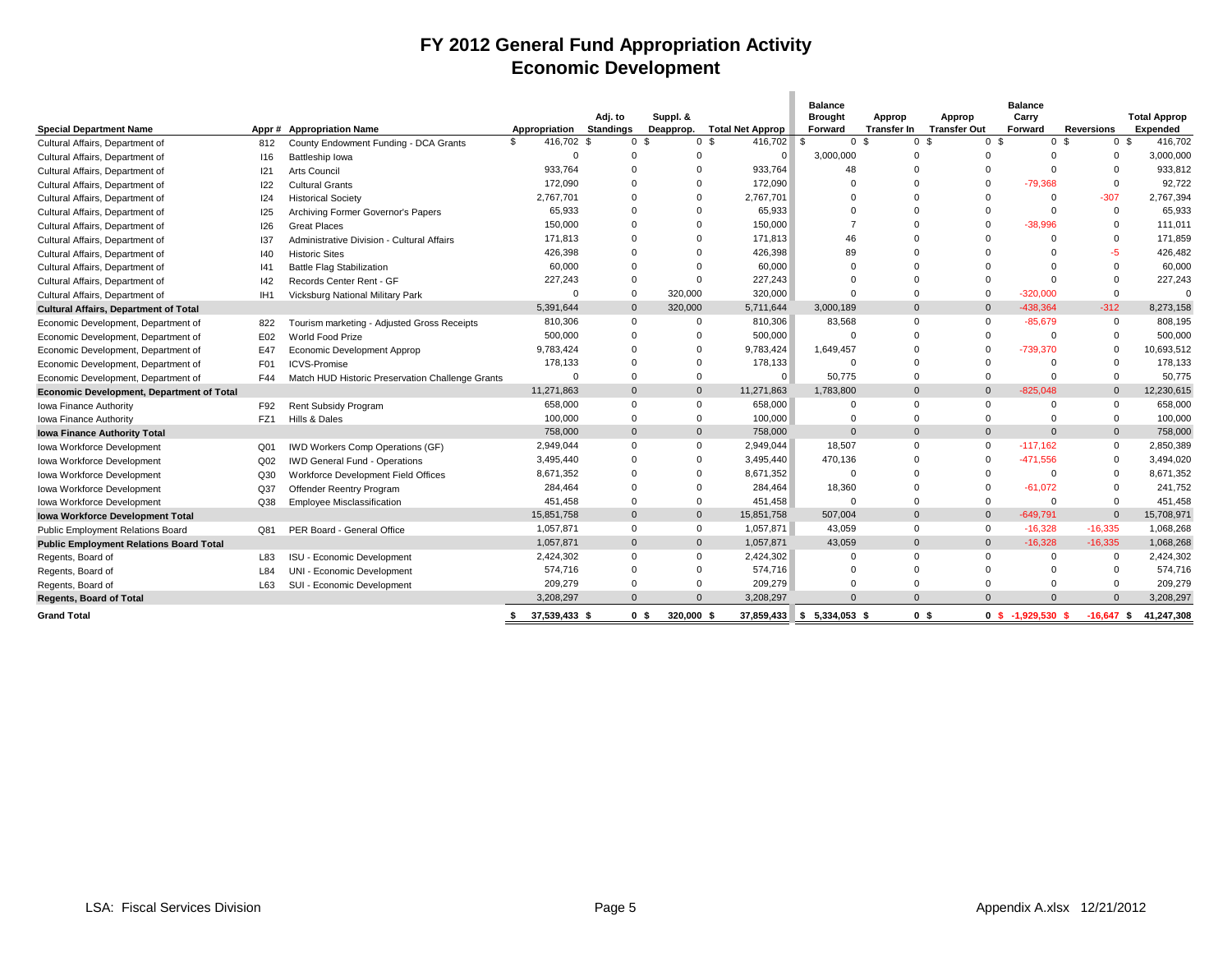### **FY 2012 General Fund Appropriation Activity Education**

|                                                      |                 |                                                            |                                |                      |                |                            | <b>Balance</b> |                                               |                      |                |                   |                     |
|------------------------------------------------------|-----------------|------------------------------------------------------------|--------------------------------|----------------------|----------------|----------------------------|----------------|-----------------------------------------------|----------------------|----------------|-------------------|---------------------|
|                                                      |                 |                                                            |                                | Adj. to              | Suppl. &       |                            | <b>Brought</b> | Approp Transfer Approp Transfer Balance Carry |                      |                |                   | <b>Total Approp</b> |
| <b>Special Department Name</b>                       |                 | Appr # Appropriation Name                                  | Appropriation                  | <b>Standings</b>     |                | Deapprop. Total Net Approp | Forward        | In                                            | Out                  | Forward        | <b>Reversions</b> | <b>Expended</b>     |
| Blind, Iowa Commission for the                       | J <sub>01</sub> | Department for the Blind                                   | $\mathfrak{s}$<br>1,691,815 \$ | 0 <sup>5</sup>       | 0 <sup>5</sup> | 1,691,815 \$               | 0 <sup>5</sup> | 0 <sup>5</sup>                                | 0 <sup>5</sup>       | 0 <sup>5</sup> | $-18S$            | 1,691,797           |
| Blind, Iowa Commission for the                       | JO3             | <b>Audio Information Services</b>                          | 50,000                         | $\Omega$             | $\Omega$       | 50,000                     | $\Omega$       | $\Omega$                                      | $\Omega$             | $\mathbf 0$    | $\mathbf{0}$      | 50,000              |
| Blind, Iowa Commission for the Total                 |                 |                                                            | 1,741,815                      | $\Omega$             | $\mathbf{0}$   | 1,741,815                  | $\Omega$       | $\Omega$                                      | $\Omega$             | $\overline{0}$ | $-18$             | 1,741,797           |
| College Student Aid Commission                       | 804             | Tuition Grant Program-Standing                             | 43,513,448                     | $\Omega$             | $\Omega$       | 43,513,448                 | $\Omega$       | $\Omega$                                      | $\Omega$             | $\Omega$       | $-210,279$        | 43,303,169          |
| College Student Aid Commission                       | 806             | Vocational Technical Tuition Grant                         | 2,250,185                      | $\Omega$             | $\Omega$       | 2,250,185                  | $\Omega$       | $\Omega$                                      | $\Omega$             | $\Omega$       | $-2,540$          | 2,247,645           |
| College Student Aid Commission                       | 815             | Tuition Grant - For-Profit                                 | 4,000,000                      | $\Omega$             | $\Omega$       | 4,000,000                  | $\Omega$       | $\Omega$                                      | $\Omega$             | $\Omega$       | $\Omega$          | 4,000,000           |
| College Student Aid Commission                       | <b>IO1</b>      | College Aid Commission                                     | 232,943                        | $\Omega$             | $\Omega$       | 232,943                    | $\mathbf 0$    | $\Omega$                                      | $\Omega$             | $\Omega$       | $\Omega$          | 232,943             |
| College Student Aid Commission                       | 102             | National Guard Benefits Program                            | 3,186,233                      | $\mathbf 0$          | 1,300,000      | 4,486,233                  | 533,690        | $\Omega$                                      | $\Omega$             | $-264,004$     | $\Omega$          | 4,755,919           |
| College Student Aid Commission                       | <b>107</b>      | Registered Nurse & Nurse Educator Loan Forgiveness Prog    | 80,852                         | $\Omega$             | $\mathbf 0$    | 80,852                     | $\mathbf 0$    | $\Omega$                                      | $\Omega$             | $\Omega$       | $\Omega$          | 80,852              |
| College Student Aid Commission                       | 108             | Iowa Grants                                                | 791,177                        | $\Omega$             | $\Omega$       | 791,177                    | 0              | $\Omega$                                      | $\Omega$             | $\Omega$       | $-4.994$          | 786,183             |
| College Student Aid Commission                       | 109             | All Iowa Opportunity Scholarships                          | 2,240,854                      | $\Omega$             | $\Omega$       | 2,240,854                  | $\Omega$       | $\Omega$                                      | $\Omega$             | $\Omega$       | $\Omega$          | 2,240,854           |
| College Student Aid Commission                       | 110             | Barber & Cosmetology Arts & Sciences Tuition Grant Program | 36,938                         | $\Omega$             | $\Omega$       | 36,938                     | $\Omega$       | $\Omega$                                      | $\Omega$             | $\Omega$       | $\Omega$          | 36,938              |
| College Student Aid Commission                       | 113             | All Iowa Opportunity Foster Care Grant Program             | 554,057                        | $\Omega$             | $\Omega$       | 554,057                    | $\Omega$       | $\Omega$                                      | $\Omega$             | $\Omega$       | $-112,248$        | 441,809             |
| College Student Aid Commission                       | 114             | Des Moines University Programs                             | 325,973                        | $\Omega$             | $\Omega$       | 325,973                    | $\Omega$       | $\Omega$                                      | $\Omega$             | $\Omega$       | $-96,738$         | 229,235             |
| College Student Aid Commission                       | 115             | Teacher Shortage Loan Forgiveness Program                  | 392,452                        | $\Omega$             | $\Omega$       | 392,452                    | $\Omega$       | $\Omega$                                      | $\Omega$             | $\Omega$       | $\Omega$          | 392,452             |
| <b>College Student Aid Commission Total</b>          |                 |                                                            | 57,605,112                     | $\mathbf{0}$         | 1,300,000      | 58,905,112                 | 533,690        | $\Omega$                                      | $\Omega$             | $-264,004$     | $-426,799$        | 58,747,999          |
| Education, Department of                             | 811             | <b>Child Development</b>                                   | 10,728,891                     | $\Omega$             | $\mathbf 0$    | 10,728,891                 | 0              | $\Omega$                                      | $\Omega$             | $\overline{0}$ | $-120,194$        | 10,608,697          |
| Education, Department of                             | 898             | Sac Fox Attorney Costs                                     | 100,000                        | $\overline{0}$       | $\mathbf 0$    | 100,000                    | $\Omega$       | $\Omega$                                      | $\Omega$             | $\overline{0}$ | $\mathbf 0$       | 100,000             |
| Education, Department of                             | 905             | State Foundation School Aid                                | 2,624,200,000                  | $-373,414$           | $\mathbf 0$    | 2,623,826,586              | $\Omega$       | $\Omega$                                      | $\Omega$             | $\Omega$       | $\mathbf 0$       | 2,623,826,586       |
| Education, Department of                             | 916             | <b>Transportation Nonpublic Stdts</b>                      | 7,060,931                      | $\Omega$             | 0              | 7,060,931                  | $\Omega$       | $\Omega$                                      | $\Omega$             | $\Omega$       | $\Omega$          | 7,060,931           |
| Education, Department of                             | 150             | Comm College Salaries                                      | 500,000                        | $\Omega$             | $\Omega$       | 500,000                    | $\Omega$       | $\Omega$                                      | $\Omega$             | $\Omega$       | $\Omega$          | 500,000             |
| Education, Department of                             | 151             | Administration                                             | 5,913,812                      | $\mathbf 0$          | $\mathbf 0$    | 5,913,812                  | $\mathbf 0$    | $\Omega$                                      | $\Omega$             | $\Omega$       | $\Omega$          | 5,913,812           |
| Education, Department of                             | 152             | Vocational Education Administration                        | 449,276                        | $\Omega$             | $\Omega$       | 449,276                    | 98,564         | $\Omega$                                      | $\Omega$             | $\Omega$       | $\Omega$          | 547,840             |
| Education, Department of                             | 156             | School Food Service                                        | 2,176,797                      | $\Omega$             | $\Omega$       | 2,176,797                  | 55,739         | $\Omega$                                      | $\Omega$             | $\Omega$       | $-318$            | 2,232,218           |
| Education, Department of                             | 157             | <b>Textbook Services For Nonpublic</b>                     | 560,214                        | $\Omega$             | $\Omega$       | 560,214                    | $\Omega$       | $\Omega$                                      | $\Omega$             | $\Omega$       | $\Omega$          | 560,214             |
| Education, Department of                             | 158             | Vocational Education Secondary                             | 2,630,134                      | $\Omega$             | $\Omega$       | 2,630,134                  | $\Omega$       | $\Omega$                                      | $\Omega$             | $\Omega$       | $\Omega$          | 2,630,134           |
| Education, Department of                             | <b>159</b>      | Merged Area Schools-Gen Aid                                | 163,774,647                    | $\Omega$             | $\Omega$       | 163,774,647                | $\Omega$       | $\Omega$                                      | $\Omega$             | $\Omega$       | $\Omega$          | 163,774,647         |
| Education, Department of                             | 160             | Early Childhood Iowa Family Support and Parent Education   | 12,364,434                     | $\Omega$             | $\Omega$       | 12,364,434                 | $\Omega$       | $\Omega$                                      | $\Omega$             | $\Omega$       | $\Omega$          | 12,364,434          |
| Education, Department of                             | 169             | Teacher Quality/Student Achievement                        | 4,785,000                      | $\Omega$             | $\Omega$       | 4,785,000                  | 2,455,435      | $\Omega$                                      | $\Omega$             | $-1,179,812$   | $-191,874$        | 5,868,748           |
| Education, Department of                             | 170             | <b>Voluntary Preschool Access</b>                          | $\Omega$                       | $\Omega$             | $\Omega$       | ſ                          | 85,948         | $\Omega$                                      | $\Omega$             | $\Omega$       | $-15,631$         | 70,317              |
|                                                      | 183             | Model Core Curriculum                                      | 1,000,000                      | $\Omega$             | $\Omega$       | 1,000,000                  | $\Omega$       | $\Omega$                                      | $\Omega$             | $\Omega$       | $-217,005$        | 782,995             |
| Education, Department of<br>Education, Department of | 189             | Jobs For America's Grads                                   | 40,000                         | $\Omega$             | $\Omega$       | 40,000                     | $\Omega$       | $\Omega$                                      | $\Omega$             | $\Omega$       | $\Omega$          | 40,000              |
| Education, Department of                             | 193             | State Library                                              | 1,209,619                      | $\Omega$             | $\Omega$       | 1,209,619                  | $\Omega$       | $\Omega$                                      | $\Omega$             | $\Omega$       | $\Omega$          | 1,209,619           |
|                                                      | 194             |                                                            | 1,005,444                      | $\Omega$             | $\Omega$       | 1,005,444                  | $\Omega$       | $\Omega$                                      | $\Omega$             | $\Omega$       | $-0$              | 1,005,444           |
| Education, Department of<br>Education, Department of | 198             | <b>Library Service Areas</b><br>Enrich Iowa Libraries      | 1,674,227                      | $\Omega$             | $\Omega$       | 1,674,227                  | $\Omega$       | $\Omega$                                      | $\Omega$             | $\Omega$       | $-37$             | 1,674,190           |
|                                                      | IA <sub>3</sub> |                                                            | 1,721,400                      | $\Omega$             | $\Omega$       | 1,721,400                  | $\Omega$       | $\Omega$                                      | $\Omega$             | $\Omega$       | $\Omega$          | 1,721,400           |
| Education, Department of                             |                 | Special Education Services Birth to 3                      | 5,428,877                      | $\Omega$             | $\Omega$       | 5,428,877                  | $\Omega$       | $\Omega$                                      | $\Omega$             | $\Omega$       | $\Omega$          | 5,428,877           |
| Education, Department of                             | IC <sub>2</sub> | Early Childhood Iowa Preschool Tuition Assistance          | 100,000                        | $\Omega$             | $\Omega$       | 100,000                    | $\Omega$       | $\Omega$                                      | $\Omega$             | $\Omega$       | $-5,000$          | 95,000              |
| Education, Department of                             | IE <sub>2</sub> | Midwestern Higher Education Compact                        | 5,000,000                      | $\Omega$             | $\Omega$       | 5,000,000                  | $\Omega$       | $\Omega$                                      | $\Omega$             | $\Omega$       | $\Omega$          | 5,000,000           |
| Education, Department of                             | IE <sub>3</sub> | Workforce Training and Economic Development Funds          | 5,386,113                      | $\Omega$             | $\Omega$       | 5,386,113                  | $\Omega$       | $\Omega$                                      | $\Omega$             | $\Omega$       | $\Omega$          | 5,386,113           |
| Education, Department of                             | II9             | Early Childhood Iowa - School Ready                        | 4,963,168                      | $\Omega$             | $\Omega$       | 4,963,168                  | $\Omega$       | $\Omega$                                      | $\Omega$             | $\Omega$       | $\Omega$          | 4,963,168           |
| Education, Department of                             | 167             | Vocational Rehabilitation DOE                              |                                | $\Omega$             | $\Omega$       |                            | $\Omega$       | $\Omega$                                      | $\Omega$             | $\Omega$       |                   |                     |
| Education, Department of                             | 168             | Independent Living                                         | 39,128<br>145,535              | $\Omega$             | $\Omega$       | 39,128                     | $\Omega$       | $\Omega$                                      | $\Omega$             | $\Omega$       |                   | 39,128              |
| Education, Department of                             | 180             | Entrepreneurs with Disabilities Program                    |                                | $\Omega$             | $\Omega$       | 145,535                    | $\Omega$       | $\Omega$                                      | $\Omega$             | $\Omega$       |                   | 145,535             |
| Education, Department of                             | 192             | Independent Living Center Grant                            | 40,294                         |                      | $\Omega$       | 40,294                     | $\Omega$       | $\Omega$                                      |                      | $\Omega$       |                   | 40,294              |
| Education, Department of                             | 177             | Regional Tele Councils                                     | 992,913                        | $\Omega$<br>$\Omega$ | $\Omega$       | 992,913                    | $\Omega$       | $\Omega$                                      | $\Omega$<br>$\Omega$ | $\Omega$       | $\Omega$          | 992,913             |
| Education, Department of                             | 178             | Iowa Public Television                                     | 6,654,021                      |                      |                | 6,654,021                  |                | $\Omega$                                      |                      |                |                   | 6,654,021           |
| <b>Education, Department of Total</b>                |                 |                                                            | 2,870,644,875                  | $-373.414$           | $\Omega$       | 2,870,271,461              | 2.695.686      |                                               | $\Omega$             | $-1.179.812$   | $-550.059$        | 2,871,237,275       |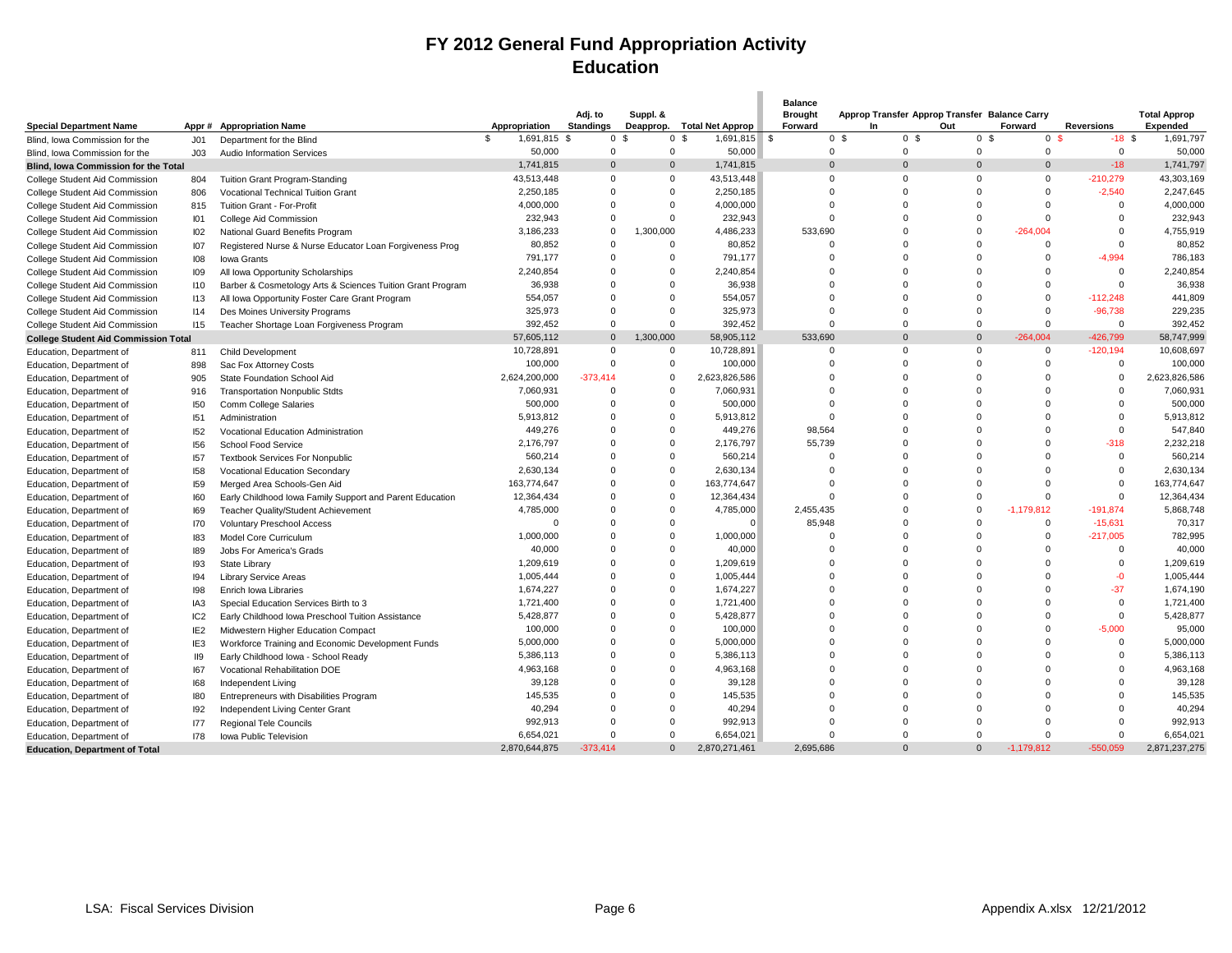### **FY 2012 General Fund Appropriation Activity Education**

|                                |                 |                                                           |               |                  |           |                                                         | <b>Balance</b>       |                                               |                |                 |                   |                             |
|--------------------------------|-----------------|-----------------------------------------------------------|---------------|------------------|-----------|---------------------------------------------------------|----------------------|-----------------------------------------------|----------------|-----------------|-------------------|-----------------------------|
|                                |                 |                                                           |               | Adj. to          | Suppl. &  |                                                         | <b>Brought</b>       | Approp Transfer Approp Transfer Balance Carry |                |                 |                   | <b>Total Approp</b>         |
| <b>Special Department Name</b> | Appr #          | <b>Appropriation Name</b>                                 | Appropriation | <b>Standings</b> | Deapprop. | <b>Total Net Approp</b>                                 | Forward              | In                                            | Out            | Forward         | <b>Reversions</b> | Expended                    |
| Regents, Board of              | L01             | SUI - General University                                  | 209,737,311   | $\Omega$         | $\Omega$  | 209,737,311                                             | $\Omega$             | $\overline{0}$                                | $\Omega$       | $\Omega$        | $\Omega$          | 209,737,311                 |
| Regents, Board of              | L07             | SUI - State of Iowa Cancer Registry                       | 149,051       |                  |           | 149,051                                                 | $\Omega$             | $\Omega$                                      |                | $\Omega$        |                   | 149,051                     |
| Regents, Board of              | L08             | SUI - Iowa Birth Defects Registry                         | 38,288        |                  |           | 38,288                                                  |                      | $\Omega$                                      |                |                 |                   | 38,288                      |
| Regents, Board of              | L <sub>09</sub> | SUI - Iowa Nonprofit Resource Center                      | 162,539       |                  |           | 162,539                                                 |                      | $\Omega$                                      |                |                 |                   | 162,539                     |
| Regents, Board of              | L <sub>13</sub> | SUI - Oakdale Campus                                      | 2,186,558     |                  | $\Omega$  | 2,186,558                                               |                      | $\Omega$                                      |                | $\Omega$        |                   | 2,186,558                   |
| Regents, Board of              | L14             | SUI - Hygienic Laboratory                                 | 3,536,716     |                  | $\Omega$  | 3,536,716                                               | $\Omega$             | $\Omega$                                      |                | $\Omega$        |                   | 3,536,716                   |
| Regents, Board of              | L <sub>15</sub> | SUI - Family Practice Program                             | 1,788,265     |                  | $\Omega$  | 1,788,265                                               | $\Omega$             | $\Omega$                                      |                | $\Omega$        |                   | 1,788,265                   |
| Regents, Board of              | L16             | SUI - Specialized Children Health Services (SCHS)         | 659,456       |                  |           | 659,456                                                 | $\Omega$             | $\Omega$                                      |                | $\Omega$        |                   | 659,456                     |
| Regents, Board of              | L <sub>19</sub> | SUI - Substance Abuse Consortium                          | 55,529        |                  |           | 55,529                                                  | $\Omega$             | $\Omega$                                      |                | - 0             |                   | 55,529                      |
| Regents, Board of              | L25             | SUI - Primary Health Care                                 | 648,930       |                  |           | 648,930                                                 |                      | $\Omega$                                      |                | $\Omega$        |                   | 648,930                     |
| Regents, Board of              | L26             | SUI - Iowa Online Advanced Placement Academy              | 481,849       |                  | $\Omega$  | 481,849                                                 |                      | $\Omega$                                      |                | $-49,289$       | $-49,289$         | 383,270                     |
| Regents, Board of              | L30             | <b>ISU - General University</b>                           | 164,345,198   |                  | $\Omega$  | 164,345,198                                             |                      | $\Omega$                                      |                | - 0             | $\mathbf{0}$      | 164,345,198                 |
| Regents, Board of              | L40             | <b>ISU - Agricultural Experiment Station</b>              | 28.111.877    |                  | $\Omega$  | 28.111.877                                              |                      | $\Omega$                                      |                | $\Omega$        | $\Omega$          | 28.111.877                  |
| Regents, Board of              | L41             | <b>ISU - Cooperative Extension</b>                        | 17,936,722    |                  | $\Omega$  | 17,936,722                                              |                      | $\Omega$                                      |                | $\Omega$        | $\Omega$          | 17,936,722                  |
| Regents, Board of              | L44             | ISU - Leopold Center                                      | 397,417       | $\Omega$         | $\Omega$  | 397,417                                                 | $\Omega$             | $\Omega$                                      |                | $\Omega$        | $\Omega$          | 397,417                     |
| Regents, Board of              | L50             | UNI - University of Northern Iowa                         | 74,734,586    |                  | $\Omega$  | 74,734,586                                              |                      | $\Omega$                                      |                | $\Omega$        | $\Omega$          | 74,734,586                  |
| Regents, Board of              | L51             | UNI - Math and Science Collaborative                      | 1,734,656     |                  | $\Omega$  | 1,734,656                                               | $\Omega$             | $\Omega$                                      |                | $\Omega$        |                   | 1,734,656                   |
| Regents, Board of              | L <sub>54</sub> | UNI - Real Estate Education Program                       | 125,302       |                  |           | 125,302                                                 | $\Omega$             | $\Omega$                                      |                | $\Omega$        |                   | 125,302                     |
| Regents, Board of              | L56             | UNI - Recycling and Reuse Center                          | 175,256       | $\Omega$         |           | 175,256                                                 | $\Omega$             | $\Omega$                                      |                | $\Omega$        |                   | 175,256                     |
| Regents, Board of              | L60             | ISD - Iowa School for the Deaf                            | 8,679,964     |                  | $\Omega$  | 8,679,964                                               |                      | $\Omega$                                      |                | $\Omega$        |                   | 8,679,964                   |
| Regents, Board of              | L61             | ISD/IBS - Licensed Classroom Teachers                     | 82,049        |                  |           | 82,049                                                  | $\Omega$             | $\Omega$                                      |                | $\Omega$        |                   | 82,049                      |
| Regents, Board of              | L65             | IBS - Iowa Braille and Sight Saving School                | 3,618,931     |                  | $\Omega$  | 3,618,931                                               |                      | $\Omega$                                      |                | $\Omega$        | $\Omega$          | 3,618,931                   |
| Regents, Board of              | L70             | <b>BOR - Board Office</b>                                 | 1.065.005     |                  | $\Omega$  | 1,065,005                                               |                      | $\Omega$                                      |                | $-203$          | $-203$            | 1.064.599                   |
| Regents, Board of              | L72             | BOR - Grad Center - Tri State Graduate Study Center       | 66,601        |                  |           | 66,601                                                  |                      | $\Omega$                                      |                | $^{\circ}$      | $\Omega$          | 66,601                      |
| Regents, Board of              | L73             | ISD/IBS - Tuition and Transportation                      | 11.763        |                  |           | 11,763                                                  |                      | $\Omega$                                      |                | $\Omega$        | $-11,763$         |                             |
| Regents, Board of              | L74             | <b>BOR - Iowa Public Radio</b>                            | 391.568       |                  |           | 391,568                                                 |                      | $\Omega$                                      |                | $\Omega$        |                   | 391,568                     |
| Regents, Board of              | L75             | BOR - Grad Center - Southwest Iowa Resource Center        | 87,471        |                  |           | 87,471                                                  |                      | $\Omega$                                      |                |                 |                   | 87,471                      |
| Regents, Board of              | L76             | BOR - Grad Center - Quad Cities Graduate Study Center     | 129,776       |                  |           | 129,776                                                 |                      |                                               |                |                 |                   | 129,776                     |
| Regents, Board of              | L79             | SUI - Biocatalysis                                        | 723,727       |                  |           | 723,727                                                 | $\Omega$             | $\Omega$                                      |                |                 |                   | 723,727                     |
| Regents, Board of              | L85             | BOR - Higher Ed Commercialization - Grow Iowa Values Fund |               |                  |           | $\Omega$                                                | 191,763              | $\Omega$                                      | $\Omega$       | $-77.009$       |                   | 114,754                     |
| Regents, Board of              | L88             | ISU - Livestock Disease Research                          | 172,845       |                  |           | 172,845                                                 | $\Omega$             | $\Omega$                                      | $\Omega$       | $\Omega$        | $\Omega$          | 172,845                     |
| <b>Regents, Board of Total</b> |                 |                                                           | 522,035,206   |                  |           | 522,035,206                                             | 191,763              |                                               | $\Omega$       | $-126.501$      | $-61.255$         | 522,039,213                 |
| <b>Grand Total</b>             |                 |                                                           |               |                  |           | 3,452,027,008 \$ -373,414 \$ 1,300,000 \$ 3,452,953,594 | 3,421,139 \$<br>- \$ | 0 <sup>5</sup>                                | 0 <sup>5</sup> | $-1,570,317$ \$ |                   | -1,038,132 \$ 3,453,766,284 |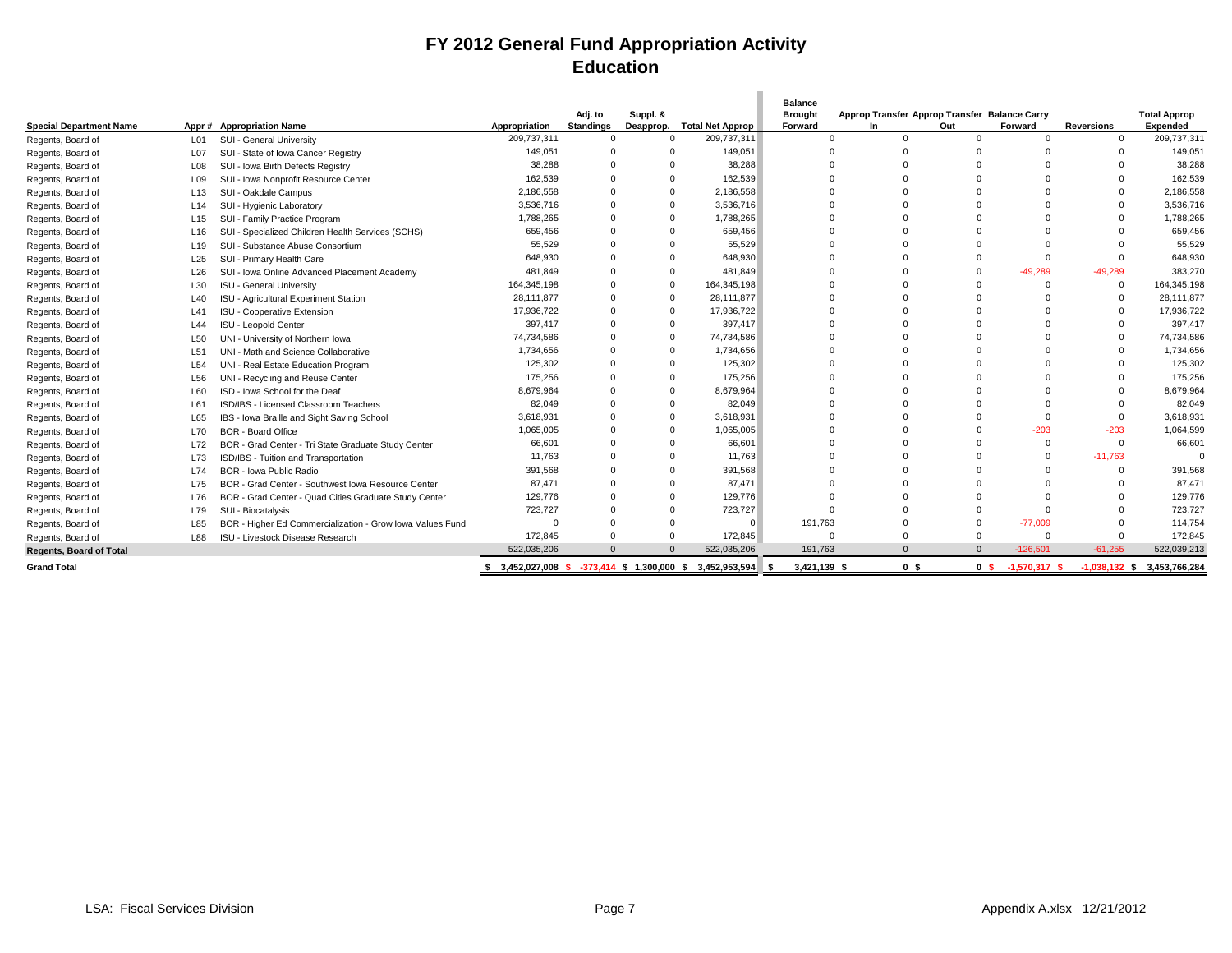### **FY 2012 General Fund Appropriation Activity Health and Human Services**

|                                       |                  |                                                    |                     |                  |                          |                         | <b>Balance</b>         |                    |                      |                                  |                   |                            |
|---------------------------------------|------------------|----------------------------------------------------|---------------------|------------------|--------------------------|-------------------------|------------------------|--------------------|----------------------|----------------------------------|-------------------|----------------------------|
|                                       |                  |                                                    |                     | Adj. to          | Suppl. &                 |                         | <b>Brought</b>         | Approp             | Approp               | <b>Balance Carry</b>             |                   | <b>Total Approp</b>        |
| <b>Special Department Name</b>        |                  | Appr # Appropriation Name                          | Appropriation       | <b>Standings</b> | Deapprop.                | <b>Total Net Approp</b> | Forward                | <b>Transfer In</b> | <b>Transfer Out</b>  | Forward                          | <b>Reversions</b> | <b>Expended</b>            |
| Aging, Iowa Department of             | J42              | Aging Programs                                     | \$<br>10,302,577 \$ | 0 <sup>5</sup>   | 0 <sup>5</sup>           | 10,302,577 \$           | $9,593$ \$             | 0 <sup>5</sup>     |                      | 0 <sup>5</sup><br>0 <sup>5</sup> | $-28$ \$          | 10,312,141                 |
| Aging, Iowa Department of Total       |                  |                                                    | 10,302,577          | $\overline{0}$   | $\overline{0}$           | 10,302,577              | 9,593                  | $\mathbf{0}$       | $\mathbf 0$          | $\mathbf{0}$                     | $-28$             | 10,312,141                 |
| Public Health, Department of          | 830              | lowa Registry for Congenital & Inherited Disorders | 171,121             | $\Omega$         | $\Omega$                 | 171,121                 | $\Omega$               | $\Omega$           | $\Omega$             | $\Omega$                         | $\Omega$          | 171,121                    |
| Public Health, Department of          | K01              | <b>Addictive Disorders</b>                         | 23,503,190          | $\Omega$         | $\Omega$                 | 23,503,190              | $\Omega$               | $\Omega$           | $\Omega$             | $\Omega$                         | $-136,409$        | 23,366,781                 |
| Public Health, Department of          | K05              | Healthy Children and Families                      | 2,594,270           | $\Omega$         | $\Omega$                 | 2,594,270               | $\Omega$               | $\mathbf 0$        | $\Omega$             | $\Omega$                         | $-33,552$         | 2,560,718                  |
| Public Health, Department of          | <b>K07</b>       | <b>Chronic Conditions</b>                          | 3,361,656           | $\Omega$         | $\Omega$                 | 3,361,656               | $\Omega$               | $\Omega$           | $\Omega$             | $\Omega$                         | $-40,207$         | 3,321,449                  |
| Public Health, Department of          | K09              | <b>Community Capacity</b>                          | 4,235,166           | $\Omega$         | $\Omega$                 | 4,235,166               | $\Omega$               | $\Omega$           | $\Omega$             | $\Omega$                         | $-55,131$         | 4,180,035                  |
| Public Health, Department of          | K11              | <b>Elderly Wellness</b>                            | 7,297,142           | $\Omega$         | $\Omega$                 | 7,297,142               | $\Omega$               | $\Omega$           | $\Omega$             | $\Omega$                         | $-13,614$         | 7,283,528                  |
| Public Health, Department of          | K <sub>13</sub>  | <b>Environmental Hazards</b>                       | 813,777             | $\Omega$         | $\Omega$                 | 813,777                 | $\Omega$               | $\Omega$           | $\Omega$             | $\Omega$                         | $-7,489$          | 806,288                    |
| Public Health, Department of          | K <sub>15</sub>  | <b>Infectious Diseases</b>                         | 1,345,847           | $\Omega$         | $\mathbf 0$              | 1,345,847               | $\Omega$               | $\mathbf 0$        | $\mathbf 0$          | $\Omega$                         | $\mathbf 0$       | 1,345,847                  |
| Public Health, Department of          | K19              | <b>Public Protection</b>                           | 2,776,232           | $\Omega$         | $\Omega$                 | 2,776,232               | $\Omega$               | $\Omega$           | $\Omega$             | $\Omega$                         | $-14,568$         | 2,761,664                  |
| Public Health, Department of          | K21              | Resource Management                                | 819,554             | $\Omega$         | $\Omega$                 | 819,554                 | $\Omega$               | $\Omega$           | $\Omega$             | $\Omega$                         | $\overline{0}$    | 819,554                    |
| Public Health, Department of          | K64              | Vision Screening                                   | 100,000             | $\mathbf 0$      | $\mathbf 0$              | 100,000                 | $\Omega$               | $\mathbf 0$        | $\mathbf 0$          | $\mathbf 0$                      | $\mathbf 0$       | 100,000                    |
| Public Health, Department of Total    |                  |                                                    | 47,017,955          | $\Omega$         | $\Omega$                 | 47,017,955              | $\Omega$               | $\mathbf{0}$       | $\Omega$             | $\Omega$                         | $-300,971$        | 46,716,984                 |
| Human Services, Department of         | 894              | Commission Of Inquiry                              | 1,394               | $\Omega$         | $\Omega$                 | 1,394                   | $\Omega$               | $\Omega$           | $\overline{0}$       | $\Omega$                         | $-1,394$          | $\Omega$                   |
| Human Services, Department of         | 895              | Non Residents Transfers                            | 67                  | $\Omega$         | $\Omega$                 | 67                      | $\Omega$               | $\mathbf 0$        | $\Omega$             | $\Omega$                         | $-67$             | $\Omega$                   |
| Human Services, Department of         | 896              | Non Resident Commitment M.III                      | 142,802             | $\Omega$         | $\Omega$                 | 142,802                 | $\Omega$               | $\Omega$           | $\Omega$             | $\Omega$                         | $-140,000$        | 2,802                      |
| Human Services, Department of         | M01              | General Administration                             | 14,596,745          | $\Omega$         | $\Omega$                 | 14,596,745              | 805.309                | $\Omega$           | $\Omega$             | $-948.706$                       | $\Omega$          | 14,453,348                 |
| Human Services, Department of         | M06              | Mental Health Redesign                             | $\mathbf 0$         | $\Omega$         | $\Omega$                 |                         | 250,000                | $\Omega$           | $\mathbf 0$          | $\mathbf 0$                      | $\Omega$          | 250,000                    |
| Human Services, Department of         | M10              | <b>Field Operations</b>                            | 54,789,921          | $\Omega$         | $\Omega$                 | 54,789,921              | 1,157,598              | $\mathbf 0$        | $\mathbf 0$          | $-3,812,534$                     | $\Omega$          | 52,134,984                 |
| Human Services, Department of         | M12              | <b>Child Support Recoveries</b>                    | 13,119,255          | $\Omega$         | $\Omega$                 | 13,119,255              | $\Omega$               | $\Omega$           | $\overline{0}$       | $\Omega$                         | $-4.974$          | 13,114,281                 |
| Human Services, Department of         | M20              | Toledo Juvenile Home                               | 8,258,251           | $\Omega$         | $\Omega$                 | 8,258,251               | 41,763                 | $\Omega$           | $\mathbf 0$          | $-576,752$                       | $-1,031$          | 7,722,231                  |
| Human Services, Department of         | M22              | Eldora Training School                             | 10,638,677          | $\Omega$         | $\Omega$                 | 10,638,677              | 1,813                  | $\Omega$           | $\mathbf 0$          | $-316, 114$                      | $\Omega$          | 10,324,376                 |
| Human Services, Department of         | M28              | Civil Commitment Unit for Sexual Offenders         | 7,550,727           | $\Omega$         | $\Omega$                 | 7,550,727               | 2,045                  | 368,821            | $\Omega$             | $-23,020$                        | $\Omega$          | 7,898,572                  |
| Human Services, Department of         | M30              | Cherokee MHI                                       | 5,877,308           | $\Omega$         | $\Omega$                 | 5,877,308               | 61,400                 | $\mathbf 0$        | $-368,821$           | $-408,628$                       | $\Omega$          | 5,161,260                  |
| Human Services, Department of         | M32              | Clarinda MHI                                       | 6,411,734           | $\Omega$         | $\Omega$                 | 6,411,734               | 11,499                 | $\Omega$           | $\mathbf 0$          | $-239,408$                       | $\Omega$          | 6,183,825                  |
| Human Services, Department of         | M34              | Independence MHI                                   | 10,275,685          | $\Omega$         | $\Omega$                 | 10,275,685              | $\Omega$               | $\mathbf 0$        | $\mathbf 0$          | -1,828,397                       | $\Omega$          | 8,447,288                  |
|                                       | M36              | Mt Pleasant MHI                                    | 944,323             | 0                | $\Omega$                 | 944,323                 | 52,915                 | $\mathbf 0$        | $\mathbf 0$          | $-479,842$                       | $\Omega$          | 517,396                    |
| Human Services, Department of         | M40              |                                                    | 18,507,801          | $\Omega$         | $\Omega$                 | 18,507,801              | 500,000                | $\Omega$           | $\Omega$             | $-184,597$                       | $\Omega$          | 18,823,204                 |
| Human Services, Department of         |                  | Glenwood Resource Center                           | 12,785,658          | $\Omega$         | $\Omega$                 | 12,785,658              | 413,331                | $\Omega$           | $\Omega$             | $-2,805$                         | $\Omega$          | 13,196,184                 |
| Human Services, Department of         | M42              | Woodward Resource Center                           | 81,199,911          | $\Omega$         | $\Omega$                 | 81,199,911              | $\Omega$               | $\mathbf 0$        | $\Omega$             | $\Omega$                         | $\mathbf 0$       | 81,199,911                 |
| Human Services, Department of         | 828              | MH Property Tax Relief                             | 217,772             | $-20.706$        | $\Omega$                 | 197,067                 | 217,772                | $\Omega$           | $\Omega$             | -214.944                         | $-2.829$          | 197,067                    |
| Human Services, Department of         | 829              | <b>Child Abuse Prevention</b>                      | 50,171,027          | $\mathbf 0$      | $\Omega$                 | 50,171,027              |                        | $\mathbf 0$        | $\mathbf 0$          | 0                                | $-9,912$          | 50,161,115                 |
| Human Services, Department of         | N <sub>0</sub> 1 | Family Investment Program/JOBS                     |                     | $\mathbf 0$      | $\Omega$                 |                         | 3,007,910              | $\Omega$           | $\mathbf 0$          | $-4,105,986$                     | $\mathbf 0$       | 15,752,671                 |
| Human Services, Department of         | N <sub>10</sub>  | State Supplementary Assistance                     | 16,850,747          | $\Omega$         |                          | 16,850,747              |                        | $\Omega$           | $\Omega$             |                                  | $\Omega$          |                            |
| Human Services, Department of         | N20              | <b>Medical Assistance</b>                          | 909,993,421         | $\mathbf 0$      | $-6,500,000$<br>$\Omega$ | 903,493,421             | 27,700,401<br>$\Omega$ | $\mathbf 0$        | $\overline{0}$       | $-15,337,099$                    | $\Omega$          | 915,856,723                |
| Human Services, Department of         | N22              | Children's Health Insurance                        | 32,806,102          |                  | $\Omega$                 | 32,806,102              |                        | $\Omega$           |                      | 0                                | $\Omega$          | 32,806,102                 |
| Human Services, Department of         | N29              | MH/DD Growth Factor                                | 54,697,893          | $\Omega$         | $\Omega$                 | 54,697,893              | $\Omega$               | $\Omega$           | $\Omega$<br>$\Omega$ | $\Omega$                         | $\Omega$          | 54,697,893                 |
| Human Services, Department of         | N30              | <b>MH/DD Community Services</b>                    | 14,211,100          | $\Omega$         |                          | 14,211,100              | $\Omega$               |                    |                      | $\Omega$                         |                   | 14,211,100                 |
| Human Services, Department of         | N32              | <b>Family Support Subsidy</b>                      | 1,167,998           | $\mathbf 0$      | $\Omega$                 | 1,167,998               | 120,929                | $\mathbf 0$        | $\mathbf 0$          | $-179,542$                       | $\overline{0}$    | 1,109,385                  |
| Human Services, Department of         | N36              | Conners Training                                   | 33,622              | $\Omega$         | $\Omega$                 | 33,622                  | $\Omega$               | $\Omega$           | $\Omega$             | $\Omega$                         | $-16$             | 33,606                     |
| Human Services, Department of         | N40              | Volunteers                                         | 84,660              | $\Omega$         | $\Omega$                 | 84,660                  | $\Omega$               | $\Omega$           | $\Omega$             | $\Omega$                         | $-42,674$         | 41,986                     |
| Human Services, Department of         | N <sub>56</sub>  | <b>Child Care Assistance</b>                       | 53,237,662          | $\mathbf 0$      | $\Omega$                 | 53,237,662              | $\Omega$               | $\mathbf 0$        | $\mathbf 0$          | $\Omega$                         | $\overline{0}$    | 53,237,662                 |
| Human Services, Department of         | N60              | MI/MR/DD State Cases                               | 12,169,482          | $\Omega$         | $\Omega$                 | 12,169,482              | 1,659,766              | $\Omega$           | $\Omega$             | $-907,222$                       | $\Omega$          | 12,922,026                 |
| Human Services, Department of         | N70              | <b>Adoption Subsidy</b>                            | 33,266,591          | $\Omega$         | $\Omega$                 | 33,266,591              | 3,233,468              | $\Omega$           | $\Omega$             | $\Omega$                         | $\Omega$          | 36,500,059                 |
| Human Services, Department of         | N71              | Child and Family Services                          | 82,830,163          | $\Omega$         | $\Omega$                 | 82,830,163              | $\Omega$               | $\Omega$           | $\Omega$             | $\Omega$                         | $-2,274,544$      | 80,555,619                 |
| Human Services, Department of Total   |                  |                                                    | 1,506,838,499       | $-20,706$        | $-6,500,000$             | 1,500,317,794           | 39,237,917             | 368,821            | $-368,821$           | 29,565,596                       | $-2,477,441$      | 1,507,512,675              |
| Veterans Affairs, Department of       | V01              | General Administration                             | 998,832             | $\mathbf 0$      | $\mathbf 0$              | 998,832                 | 3,103                  | $\mathbf 0$        | $\mathbf 0$          | $-7,543$                         | $-7,543$          | 986,848                    |
| Veterans Affairs, Department of       | V <sub>02</sub>  | War Orphans Educational Assistance                 | 12,416              | $\Omega$         | $\Omega$                 | 12,416                  | 104,332                | $\mathbf 0$        | $\mathbf 0$          | $-116,748$                       | $\overline{0}$    | $\Omega$                   |
| Veterans Affairs, Department of       | V <sub>11</sub>  | Injured Veterans Grant Program                     | $\Omega$            | $\Omega$         | $\Omega$                 |                         | 1,006,350              | $\Omega$           | $\overline{0}$       | $-586,350$                       | $\Omega$          | 420,000                    |
| Veterans Affairs, Department of       | V14              | <b>Veterans County Grants</b>                      | 990,000             | $\mathbf 0$      | $\Omega$                 | 990,000                 | 118,008                | $\mathbf 0$        | $\mathbf 0$          | $-189, 197$                      | $\mathbf 0$       | 918,811                    |
| Veterans Affairs, Department of       | V <sub>03</sub>  | Iowa Veterans Home                                 | 8,952,151           | $\Omega$         | $\Omega$                 | 8,952,151               | 2,947,911              | $\Omega$           | $\mathbf 0$          | $-4,033,318$                     | $\Omega$          | 7,866,744                  |
| Veterans Affairs, Department of Total |                  |                                                    | 10,953,399          | $\Omega$         | $\Omega$                 | 10,953,399              | 4,179,704              | $\Omega$           | $\Omega$             | $-4,933,156$                     | $-7,543$          | 10,192,403                 |
| <b>Grand Total</b>                    |                  |                                                    | \$1,575,112,430     | $-20.706 S$      | $-6.500.000 S$           | 1.568.591.725           | 43.427.214 \$<br>∣\$   | 368.821 \$         |                      | $-368.821$ \$ $-34.498.752$ \$   |                   | -2.785.983 \$1.574.734.203 |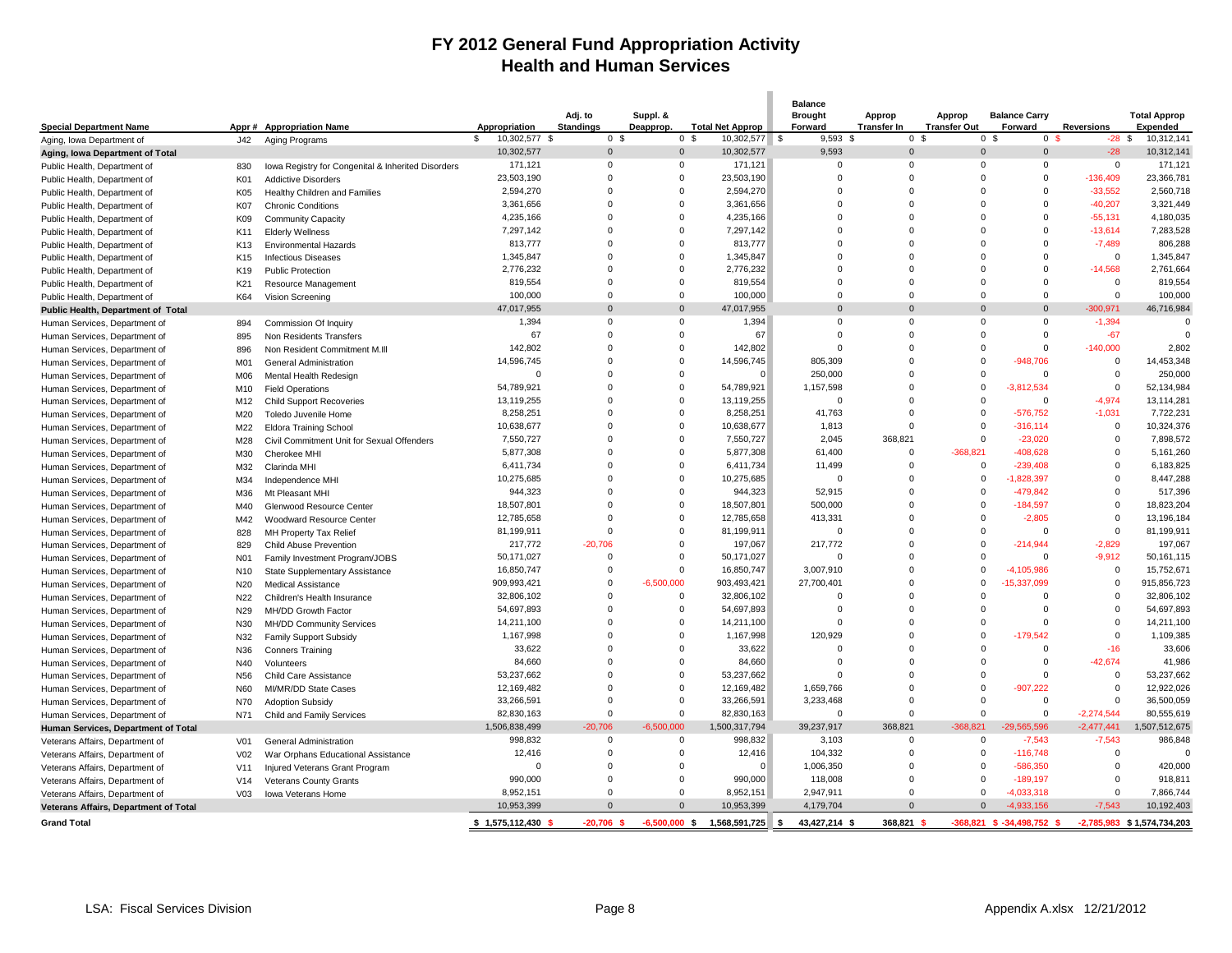### **FY 2012 General Fund Appropriation Activity Justice Systems**

|                                            |            |                                              |                    | Adj. to          | Suppl. &       |                         | <b>Balance</b><br><b>Brought</b> | Approp             | Approp              | <b>Balance Carry</b>          |                   | <b>Total Approp</b> |
|--------------------------------------------|------------|----------------------------------------------|--------------------|------------------|----------------|-------------------------|----------------------------------|--------------------|---------------------|-------------------------------|-------------------|---------------------|
| <b>Special Department Name</b>             |            | Appr # Appropriation Name                    | Appropriation      | <b>Standings</b> | Deapprop.      | <b>Total Net Approp</b> | Forward                          | <b>Transfer In</b> | <b>Transfer Out</b> | Forward                       | <b>Reversions</b> | Expended            |
| <b>Attorney General</b>                    | <b>B01</b> | General Office A.G.                          | \$<br>7,792,930 \$ | 0 <sup>5</sup>   | 0 <sup>5</sup> | 7,792,930 \$            | 0 <sup>5</sup>                   | 0                  | -9                  | $\mathbf 0$<br>ი \$           | $-3.954$ \$       | 7,788,976           |
| <b>Attorney General</b>                    | <b>B10</b> | Victim Assistance Grants                     | 2,876,400          | $\overline{0}$   | $\Omega$       | 2,876,400               | $\Omega$                         | $\Omega$           | $\Omega$            | $\Omega$                      | $-0$              | 2,876,400           |
| <b>Attorney General</b>                    | <b>B11</b> | <b>Legal Services Poverty Grants</b>         | 1,814,831          | $\mathbf 0$      | $\mathbf 0$    | 1,814,831               | $\mathbf 0$                      | $\mathbf 0$        | $\mathbf 0$         | $\mathbf 0$                   | $\mathbf 0$       | 1,814,831           |
| <b>Attorney General Total</b>              |            |                                              | 12,484,161         | $\Omega$         | $\Omega$       | 12,484,161              | $\Omega$                         | $\Omega$           | $\Omega$            | $\Omega$                      | $-3,954$          | 12,480,207          |
| Civil Rights Commission                    | J21        | Civil Rights Commission                      | 1,297,069          | $\mathbf 0$      | $\mathbf 0$    | 1,297,069               | 3,391                            | $\Omega$           | 0                   | $\Omega$                      | $\mathbf 0$       | 1,300,460           |
| <b>Civil Rights Commission Total</b>       |            |                                              | 1,297,069          | $\overline{0}$   | $\overline{0}$ | 1,297,069               | 3,391                            | $\mathbf 0$        | $\overline{0}$      | $\mathbf{0}$                  | $\Omega$          | 1,300,460           |
| Corrections, Department of                 | A01        | <b>CBC District I</b>                        | 12,204,948         | $\mathbf 0$      | 453,140        | 12,658,088              | $\mathbf 0$                      | $\mathsf 0$        | $\mathbf 0$         | $\mathbf 0$                   | $\mathbf 0$       | 12,658,088          |
| Corrections, Department of                 | A02        | <b>CBC District II</b>                       | 10,336,948         | $\mathbf 0$      | 130,853        | 10,467,801              | $\Omega$                         | $\Omega$           | $\Omega$            | $\Omega$                      | $\Omega$          | 10,467,801          |
| Corrections, Department of                 | A03        | <b>CBC District III</b>                      | 5,599,765          | $\Omega$         | 352,616        | 5,952,381               | $\Omega$                         | $\Omega$           | $\Omega$            | $\Omega$                      | $\Omega$          | 5,952,381           |
| Corrections, Department of                 | A04        | <b>CBC District IV</b>                       | 5,391,355          | $\Omega$         | 25,498         | 5,416,853               | $\Omega$                         | $\Omega$           | $\Omega$            | $\Omega$                      | $\Omega$          | 5,416,853           |
| Corrections, Department of                 | A05        | <b>CBC District V</b>                        | 18,742,129         | $\mathbf 0$      | 155,338        | 18,897,467              | 250,000                          | $\mathbf 0$        | $\mathbf 0$         | $-150,000$                    | $-150,000$        | 18,847,467          |
| Corrections, Department of                 | A06        | <b>CBC District VI</b>                       | 13,112,563         | $\Omega$         | 599,943        | 13,712,506              | $\Omega$                         | $\Omega$           | $\Omega$            | $\Omega$                      | $-1,668$          | 13,710,838          |
| Corrections, Department of                 | A07        | <b>CBC District VII</b>                      | 6,492,814          | $\mathbf 0$      | 223,774        | 6,716,588               | 8,728                            | $\Omega$           | $\Omega$            | $-767$                        | $-767$            | 6,723,782           |
| Corrections, Department of                 | A08        | <b>CBC District VIII</b>                     | 6,879,715          | $\overline{0}$   | 492,704        | 7,372,419               | $\mathbf 0$                      | 0                  | $\mathbf 0$         | $\mathbf 0$                   | $\mathbf 0$       | 7,372,419           |
| Corrections, Department of                 | 897        | State Cases Court Costs                      | 59,733             | $-59,733$        | $\mathbf 0$    |                         | $\mathbf 0$                      | $\mathbf 0$        | $\Omega$            | $\mathbf 0$                   | $\mathbf 0$       |                     |
| Corrections, Department of                 | A20        | Corrections Administration                   | 4,835,542          | $\overline{0}$   | 346,040        | 5,181,582               | $\Omega$                         | $\Omega$           | $\Omega$            | $-265$                        | $-265$            | 5,181,051           |
| Corrections, Department of                 | A21        | <b>Iowa Corrections Offender Network</b>     | 424,364            | $\Omega$         | $\Omega$       | 424,364                 | $\Omega$                         | $\Omega$           | $\Omega$            | $\Omega$                      | $\Omega$          | 424,364             |
| Corrections, Department of                 | A24        | <b>County Confinement</b>                    | 775,092            | $\overline{0}$   | 300,000        | 1,075,092               | $\Omega$                         | $\mathbf 0$        | $\Omega$            | $\mathbf 0$                   | $-125,642$        | 949,450             |
| Corrections, Department of                 | A25        | Federal Prisoners/ Contractual               | 239,411            | $\Omega$         | 245,000        | 484,411                 | $\Omega$                         | $\Omega$           | $\Omega$            | $\Omega$                      | $\Omega$          | 484,411             |
| Corrections, Department of                 | A26        | <b>Corrections Education</b>                 | 2,308,109          | $\Omega$         | $\Omega$       | 2,308,109               | 4,311                            | $\Omega$           | $\Omega$            | $-215.581$                    | $\Omega$          | 2,096,839           |
| Corrections, Department of                 | A27        | <b>Hepatitis Treatment and Education</b>     | 167,881            | $\Omega$         | $\mathbf 0$    | 167,881                 | $\Omega$                         | $\Omega$           | $\Omega$            | $\Omega$                      | $\Omega$          | 167,881             |
| Corrections, Department of                 | A30        | Mental Health/Substance Abuse - DOC wide     | 22,319             | $\overline{0}$   | $\mathbf 0$    | 22,319                  | $\Omega$                         | $\Omega$           | $\Omega$            | $\Omega$                      | $-3,319$          | 19,000              |
| Corrections, Department of                 | A40        | Ft. Madison Institution                      | 41,031,283         | $\Omega$         | 1,260,748      | 42,292,031              | $\Omega$                         | $\Omega$           | $\Omega$            | $-59$                         | $-59$             | 42,291,914          |
| Corrections, Department of                 | A45        | Anamosa Institution                          | 31,985,974         | $\Omega$         | 182,174        | 32,168,148              | 2,197                            | $\Omega$           | $\Omega$            | $-789$                        | $-789$            | 32,168,767          |
| Corrections, Department of                 | A50        | Oakdale Institution                          | 55,594,426         | $\mathbf 0$      | 995,473        | 56,589,899              | $\overline{2}$                   | $\Omega$           | $\Omega$            | $-1,337$                      | $-1,337$          | 56,587,226          |
| Corrections, Department of                 | A55        | Newton Institution                           | 25,958,757         | $\overline{0}$   | 642,944        | 26,601,701              | $\mathbf 0$                      | 0                  | $\mathbf 0$         | $\mathbf 0$                   | $-38$             | 26,601,663          |
| Corrections, Department of                 | A60        | Mt. Pleasant Inst.                           | 25,917,815         | $\Omega$         | 404,087        | 26,321,902              | 4,712                            | $\Omega$           | $\Omega$            | $-1,586$                      | $-1,586$          | 26,323,441          |
| Corrections, Department of                 | A65        | Rockwell City Institution                    | 9,316,466          | $\Omega$         | 86,998         | 9,403,464               | $\Omega$                         | 0                  | $\Omega$            | $\Omega$                      | $\mathbf 0$       | 9,403,464           |
| Corrections, Department of                 | A70        | Clarinda Institution                         | 24,639,518         | $\mathbf 0$      | 187,387        | 24,826,905              | 4,436                            | $\mathbf 0$        | $\mathbf 0$         | $-82,069$                     | $-82,069$         | 24,667,204          |
| Corrections, Department of                 | A75        | Mitchellville Institution                    | 15,615,374         | $\overline{0}$   | 216,965        | 15,832,339              | 139                              | $\mathbf 0$        | $\Omega$            | $\Omega$                      | $\mathbf 0$       | 15,832,478          |
|                                            | A80        | Ft. Dodge Institution                        | 29,062,235         | $\Omega$         | 196,961        | 29,259,196              | 55                               | $\mathbf 0$        | $\Omega$            | $-655$                        | $-655$            | 29,257,940          |
| Corrections, Department of                 |            |                                              | 346,714,536        | $-59.733$        | 7,498,643      | 354, 153, 446           | 274,580                          | $\Omega$           | $\Omega$            | $-453, 108$                   | $-368,194$        | 353,606,724         |
| <b>Corrections, Department of Total</b>    |            |                                              | 868,698            | $\overline{0}$   | $\mathbf 0$    | 868,698                 | $\Omega$                         | $\mathbf 0$        |                     | $\mathbf{0}$<br>$-7,179$      | $-7,179$          | 854,339             |
| Law Enforcement Academy                    | <b>R01</b> | Iowa Law Enforcement Academy                 | 868,698            | $\overline{0}$   | $\mathbf 0$    | 868,698                 | $\mathbf{0}$                     | $\mathbf{0}$       | $\mathbf{0}$        | $-7,179$                      | $-7,179$          | 854,339             |
| Law Enforcement Academy Total              |            |                                              | 1,053,835          | $\Omega$         | $\mathbf 0$    | 1,053,835               | 9.025                            | $\Omega$           | $\Omega$            | $-1.330$                      | $-1.330$          | 1.060.201           |
| Parole, Board of                           | <b>B40</b> | Parole Board                                 | 1,053,835          | $\Omega$         | $\mathbf{0}$   | 1,053,835               | 9,025                            | $\mathbf{0}$       | $\Omega$            | $-1,330$                      | $-1,330$          | 1,060,201           |
| Parole, Board of Total                     |            |                                              | 344,644            | $-222,328$       | $\mathbf 0$    | 122,316                 | $\mathbf 0$                      | $\mathbf 0$        | $\Omega$            | $\Omega$                      | $\mathbf 0$       | 122,316             |
| Public Defense, Department of              | 883        | Compensation and Expense                     |                    | $\overline{0}$   | $\mathbf 0$    |                         |                                  | 0                  | $\mathbf 0$         | $\mathbf 0$                   |                   |                     |
| Public Defense, Department of              | R31        | Public Defense, Department of                | 5,527,042          | $\Omega$         | $\mathbf 0$    | 5,527,042               | 3,649                            | $\mathbf 0$        | $\Omega$            | $\Omega$                      | $-2,196$<br>$-9$  | 5,528,495           |
| Public Defense, Department of              | R40        | Homeland Security & Emergency Mgmt. Division | 1,836,877          |                  |                | 1,836,877               | 13,093                           |                    |                     |                               |                   | 1,849,960           |
| <b>Public Defense, Department of Total</b> |            |                                              | 7,708,563          | $-222,328$       | $\mathbf{0}$   | 7,486,235               | 16,742                           | $\mathbf{0}$       | $\mathbf 0$         | $\mathbf{0}$                  | $-2,205$          | 7,500,771           |
| Public Safety, Department of               | R64        | Public Safety Administration                 | 4,007,075          | $\overline{0}$   | $\mathbf 0$    | 4,007,075               | 12,492                           | $\mathbf 0$        | $\mathbf 0$         | $-13,918$                     | $-13,919$         | 3,991,730           |
| Public Safety, Department of               | R67        | Public Safety DCI                            | 12,533,931         | $\overline{0}$   | $\mathsf 0$    | 12,533,931              | 17,511                           | $\Omega$           | $\Omega$            | $-6,185$                      | $-6,185$          | 12,539,071          |
| Public Safety, Department of               | R68        | DCI - Crime Lab Equipment/Training           | 302,345            | $\Omega$         | $\mathbf 0$    | 302,345                 | $\Omega$                         | $\Omega$           | $\Omega$            | $\Omega$                      | $\Omega$          | 302,345             |
| Public Safety, Department of               | R69        | Public Safety Undercover Funds               | 109,042            | $\overline{0}$   | $\mathbf 0$    | 109,042                 | $\Omega$                         | $\Omega$           | $\Omega$            | $\Omega$                      | $\Omega$          | 109,042             |
| Public Safety, Department of               | R70        | Narcotics Enforcement                        | 6,429,884          | $\Omega$         | $\mathbf 0$    | 6,429,884               | 2,611                            | $\Omega$           | $\Omega$            | $-5,076$                      | $-5,076$          | 6,422,342           |
| Public Safety, Department of               | R72        | <b>DPS Fire Marshal</b>                      | 4,298,707          | $\Omega$         | $\Omega$       | 4,298,707               | 6,692                            | $\Omega$           | $\Omega$            | $-2.798$                      | $-2.798$          | 4,299,802           |
| Public Safety, Department of               | <b>R75</b> | Iowa State Patrol                            | 51,903,233         | $\Omega$         | $\Omega$       | 51,903,233              | 245,979                          | $\Omega$           | $\Omega$            | $-6.620$                      | $-6,620$          | 52,135,973          |
| Public Safety, Department of               | R76        | DPS/SPOC Sick Leave Payout                   | 279,517            | $\mathbf 0$      | $\mathbf 0$    | 279,517                 | $\Omega$                         | $\Omega$           | $\Omega$            | $\Omega$                      | $\mathbf 0$       | 279,517             |
| Public Safety, Department of               | R82        | Fire Fighter Training                        | 725,520            | $\overline{0}$   | $\mathbf 0$    | 725,520                 | 21,948                           | $\mathbf 0$        | $\mathbf 0$         | $-988$                        | $\mathbf 0$       | 746,481             |
| Public Safety, Department of Total         |            |                                              | 80,589,254         | $\Omega$         | $\Omega$       | 80,589,254              | 307,233                          | $\Omega$           | $\Omega$            | $-35.586$                     | $-34.599$         | 80,826,303          |
| Judicial Branch                            | <b>B20</b> | Judicial Branch                              | 154,111,822        | $\mathbf 0$      | $\mathbf 0$    | 154,111,822             | 36,674                           | 0                  | 0                   | $\mathbf 0$                   | $-95,923$         | 154,052,573         |
| Judicial Branch                            | <b>B21</b> | Jury & Witness (GF) to Revolving Fund (0043) | 2,300,000          | $\Omega$         | $\mathbf 0$    | 2,300,000               | $\Omega$                         | $\mathsf 0$        | $\Omega$            | $\mathbf 0$                   | 0                 | 2,300,000           |
| <b>Judicial Branch Total</b>               |            |                                              | 156,411,822        | $\overline{0}$   | $\mathbf 0$    | 156,411,822             | 36,674                           | $\mathbf{0}$       | $\mathbf{0}$        | $\mathbf{0}$                  | $-95,923$         | 156,352,573         |
| Inspections & Appeals, Department of       | Q44        | Indigent Defense Appropriation               | 30,680,929         | $\Omega$         | $\mathbf 0$    | 30,680,929              | $\Omega$                         | $\mathbf 0$        | $\Omega$            | $\Omega$                      | $-1,961,426$      | 28,719,503          |
| Inspections & Appeals, Department of       | Q60        | Public Defender                              | 25,083,182         | $\Omega$         | $\mathbf 0$    | 25,083,182              | 381,574                          | $\Omega$           | $\Omega$            | $-58,670$                     | $-261,627$        | 25,144,459          |
| Inspections & Appeals, Department of Total |            |                                              | 55,764,111         | $\Omega$         | $\Omega$       | 55,764,111              | 381,574                          | $\Omega$           | $\Omega$            | $-58,670$                     | $-2,223,053$      | 53,863,962          |
| <b>Grand Total</b>                         |            |                                              | 662,892,049<br>\$  | $-282.061$ \$    | 7,498,643 \$   | 670,108,631             | 1,029,220 \$                     |                    | 0 <sup>5</sup>      | $-555.873S$<br>0 <sup>5</sup> | $-2.736,438$ \$   | 667,845,539         |